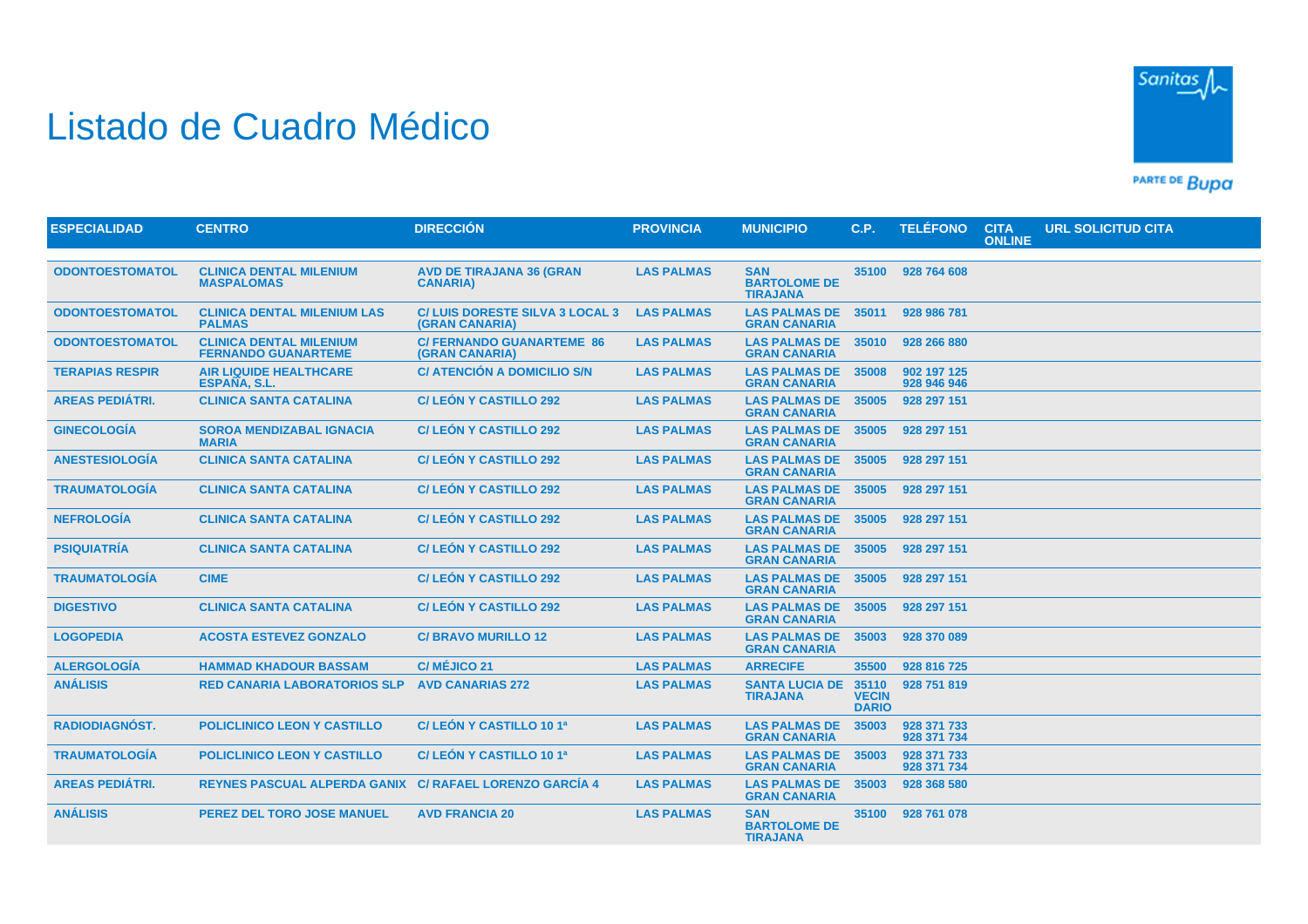| <b>TRAUMATOLOGIA</b>   | <b>HOSPITEN CLINICA ROCA</b>                                  | <b>C/BUGANVILLA1</b>             | <b>LAS PALMAS</b> | <b>SAN</b><br><b>BARTOLOME DE</b><br><b>TIRAJANA</b> | 35100 | 928 730 362                |
|------------------------|---------------------------------------------------------------|----------------------------------|-------------------|------------------------------------------------------|-------|----------------------------|
| <b>ANÁLISIS</b>        | <b>HOSPITEN CLINICA ROCA</b>                                  | <b>C/BUGANVILLA1</b>             | <b>LAS PALMAS</b> | <b>SAN</b><br><b>BARTOLOME DE</b><br><b>TIRAJANA</b> | 35100 | 928 730 362                |
| <b>HOSP. GENERAL</b>   | <b>HOSPITEN CLINICA ROCA</b>                                  | <b>C/BUGANVILLA1</b>             | <b>LAS PALMAS</b> | <b>SAN</b><br><b>BARTOLOME DE</b><br><b>TIRAJANA</b> | 35100 | 928 730 362<br>928 769 004 |
| <b>TERAPIAS RESPIR</b> | LINDE MEDICA, S.L.U.                                          | <b>C/ URB. LAS SALINETAS S/N</b> | <b>LAS PALMAS</b> | <b>TELDE</b>                                         | 35219 | 916 354 436<br>900 777 123 |
| <b>ANÁLISIS</b>        | <b>EUROFINS LGS MEGALAB</b>                                   | <b>C/ ANGEL GUERRA 21</b>        | <b>LAS PALMAS</b> | <b>LAS PALMAS DE</b><br><b>GRAN CANARIA</b>          | 35003 | 928 580 980                |
| <b>DERMATOLOGÍA</b>    | <b>DERMOLASER</b>                                             | <b>C/DOLORES DE LA ROCHA 5</b>   | <b>LAS PALMAS</b> | <b>LAS PALMAS DE</b><br><b>GRAN CANARIA</b>          | 35001 | 928 316 048<br>928 339 026 |
| <b>NEUROCIRUGIA</b>    | <b>CLINICA SAN ROQUE</b>                                      | <b>C/DOLORES DE LA ROCHA 5</b>   | <b>LAS PALMAS</b> | <b>LAS PALMAS DE</b><br><b>GRAN CANARIA</b>          | 35001 | 928 012 615<br>928 316 048 |
| <b>UROLOGÍA</b>        | <b>CLINICA SAN ROQUE</b>                                      | <b>C/DOLORES DE LA ROCHA 5</b>   | <b>LAS PALMAS</b> | <b>LAS PALMAS DE</b><br><b>GRAN CANARIA</b>          | 35001 | 928 316 048<br>928 316 033 |
| <b>ANESTESIOLOGIA</b>  | <b>TRESANEST</b>                                              | <b>C/DOLORES DE LA ROCHA 5</b>   | <b>LAS PALMAS</b> | <b>LAS PALMAS DE</b><br><b>GRAN CANARIA</b>          | 35001 | 928 012 600                |
| <b>CARDIOLOGÍA</b>     | <b>CLINICA SAN ROQUE</b>                                      | <b>C/DOLORES DE LA ROCHA 5</b>   | <b>LAS PALMAS</b> | <b>LAS PALMAS DE</b><br><b>GRAN CANARIA</b>          | 35001 | 928 316 033<br>928 316 048 |
| <b>TRAUMATOLOGIA</b>   | <b>INSTITUTO CANARIO DE MEDICINA</b><br><b>ANTIEDAD, S.L.</b> | <b>C/DOLORES DE LA ROCHA 5</b>   | <b>LAS PALMAS</b> | <b>LAS PALMAS DE</b><br><b>GRAN CANARIA</b>          | 35001 | 928 316 048<br>928 012 600 |
| <b>ANESTESIOLOGIA</b>  | <b>CLINICA SAN ROQUE</b>                                      | <b>C/DOLORES DE LA ROCHA 5</b>   | <b>LAS PALMAS</b> | <b>LAS PALMAS DE</b><br><b>GRAN CANARIA</b>          | 35001 | 928 012 600<br>928 316 048 |
| <b>NEUROLOGIA</b>      | <b>CLINICA SAN ROQUE</b>                                      | <b>C/DOLORES DE LA ROCHA 5</b>   | <b>LAS PALMAS</b> | <b>LAS PALMAS DE</b><br><b>GRAN CANARIA</b>          | 35001 | 928 316 048<br>928 012 600 |
| <b>C. VASCULAR</b>     | <b>CLINICA SAN ROQUE</b>                                      | <b>C/DOLORES DE LA ROCHA 5</b>   | <b>LAS PALMAS</b> | <b>LAS PALMAS DE</b><br><b>GRAN CANARIA</b>          | 35001 | 928 012 600<br>928 316 048 |
| RADIODIAGNÓST.         | <b>CLINICA SAN ROQUE</b>                                      | <b>C/DOLORES DE LA ROCHA 5</b>   | <b>LAS PALMAS</b> | <b>LAS PALMAS DE</b><br><b>GRAN CANARIA</b>          | 35001 | 928 012 696<br>928 316 033 |
| <b>RADIOTERAPIA</b>    | <b>CLINICA SAN ROQUE</b>                                      | <b>C/DOLORES DE LA ROCHA 5</b>   | <b>LAS PALMAS</b> | <b>LAS PALMAS DE</b><br><b>GRAN CANARIA</b>          | 35001 | 928 012 600<br>928 316 048 |
| <b>C. VASCULAR</b>     | <b>CLINICA SAN ROQUE</b>                                      | <b>C/DOLORES DE LA ROCHA 5</b>   | <b>LAS PALMAS</b> | <b>LAS PALMAS DE 35001</b><br><b>GRAN CANARIA</b>    |       | 928 316 048<br>928 012 600 |
| <b>CARDIOLOGIA</b>     | <b>CLINICA SAN ROQUE</b>                                      | <b>C/DOLORES DE LA ROCHA 5</b>   | <b>LAS PALMAS</b> | <b>LAS PALMAS DE</b><br><b>GRAN CANARIA</b>          | 35001 | 928 316 048<br>928 316 033 |
| <b>MED. INTERNA</b>    | <b>CLINICA SAN ROQUE</b>                                      | <b>C/DOLORES DE LA ROCHA 5</b>   | <b>LAS PALMAS</b> | <b>LAS PALMAS DE</b><br><b>GRAN CANARIA</b>          | 35001 | 928 012 696<br>928 012 600 |
| 0.R.L.                 | <b>CABRERA HERNANDEZ, JUAN LUIS</b>                           | <b>C/DOLORES DE LA ROCHA 5</b>   | <b>LAS PALMAS</b> | <b>LAS PALMAS DE</b><br><b>GRAN CANARIA</b>          | 35001 | 928 316 048<br>928 316 033 |
| <b>NEUMOLOGÍA</b>      | <b>CLINICA SAN ROQUE</b>                                      | <b>C/DOLORES DE LA ROCHA 5</b>   | <b>LAS PALMAS</b> | <b>LAS PALMAS DE</b><br><b>GRAN CANARIA</b>          | 35001 | 928 316 048<br>928 012 600 |
| <b>UROLOGIA</b>        | <b>VENEGAS SALUD</b>                                          | <b>C/DOLORES DE LA ROCHA 5</b>   | <b>LAS PALMAS</b> | <b>LAS PALMAS DE</b><br><b>GRAN CANARIA</b>          | 35001 | 928 295 343<br>928 012 600 |
| <b>C. VASCULAR</b>     | <b>HOSPITAL PERPETUO SOCORRO</b>                              | <b>C/LEON Y CASTILLO 407</b>     | <b>LAS PALMAS</b> | <b>LAS PALMAS DE</b><br><b>GRAN CANARIA</b>          | 35007 | 928 499 900                |
| <b>ANESTESIOLOGIA</b>  | <b>HOSPITAL PERPETUO SOCORRO</b>                              | <b>C/LEON Y CASTILLO 407</b>     | <b>LAS PALMAS</b> | <b>LAS PALMAS DE</b><br><b>GRAN CANARIA</b>          | 35007 | 928 499 902<br>928 499 900 |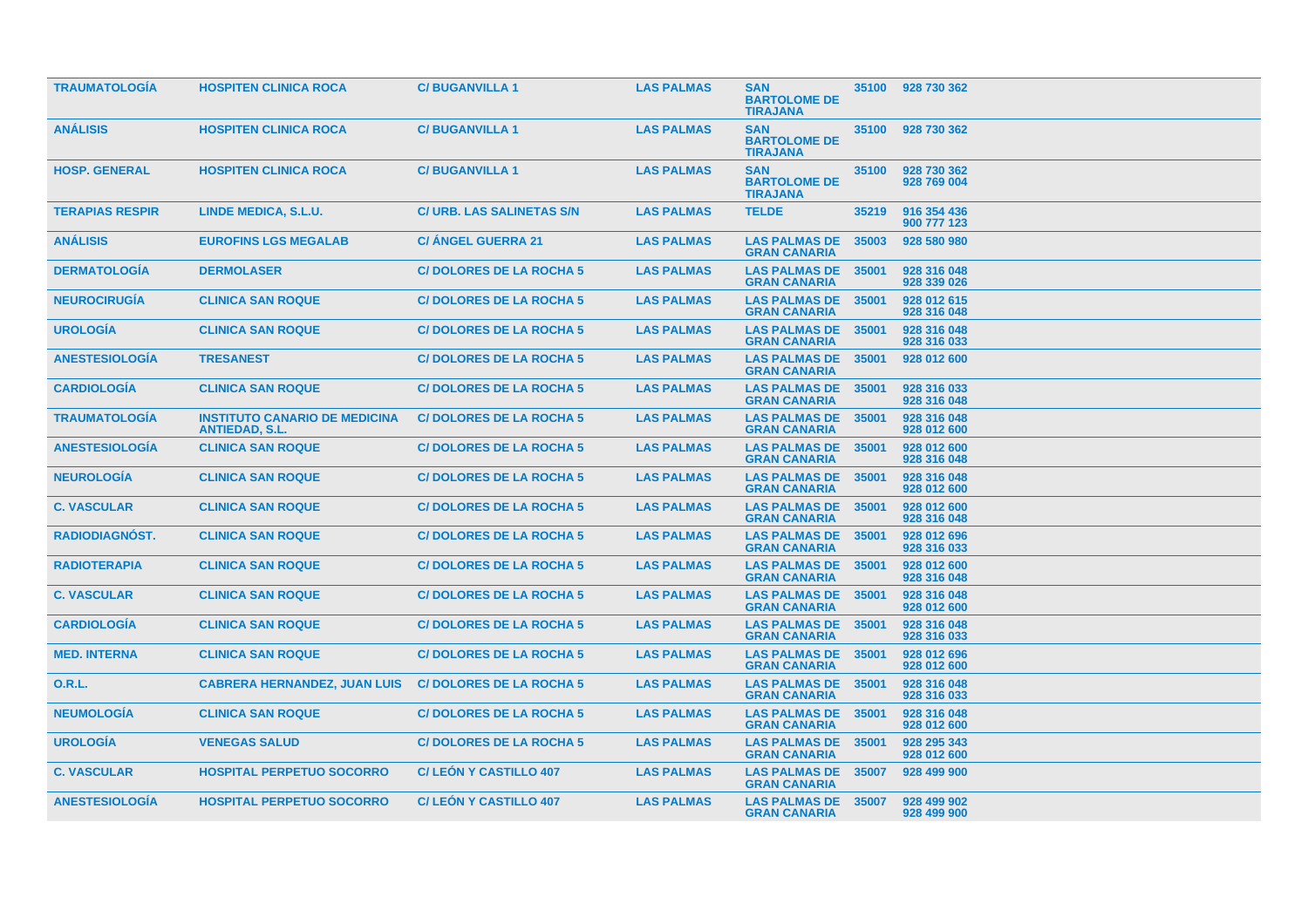| 0.R.L.                 | <b>HOSPITAL PERPETUO SOCORRO</b>                          | <b>C/LEON Y CASTILLO 407</b>                                   | <b>LAS PALMAS</b> | <b>LAS PALMAS DE</b><br><b>GRAN CANARIA</b>          | 35007 | 928 499 900                |
|------------------------|-----------------------------------------------------------|----------------------------------------------------------------|-------------------|------------------------------------------------------|-------|----------------------------|
| <b>ANÁLISIS</b>        | <b>HOSPITAL PERPETUO SOCORRO</b>                          | <b>C/LEON Y CASTILLO 407</b>                                   | <b>LAS PALMAS</b> | <b>LAS PALMAS DE</b><br><b>GRAN CANARIA</b>          | 35007 | 928 499 900                |
| <b>UROLOGÍA</b>        | <b>VENEGAS SALUD</b>                                      | <b>C/LEON Y CASTILLO 407</b>                                   | <b>LAS PALMAS</b> | <b>LAS PALMAS DE</b><br><b>GRAN CANARIA</b>          | 35007 | 637 727 342                |
| <b>DERMATOLOGIA</b>    | <b>CIME</b>                                               | <b>C/LEON Y CASTILLO 407</b>                                   | <b>LAS PALMAS</b> | <b>LAS PALMAS DE</b><br><b>GRAN CANARIA</b>          | 35007 | 679 973 987<br>928 012 600 |
| <b>MED. INTERNA</b>    | <b>HOSPITAL PERPETUO SOCORRO</b>                          | <b>C/LEON Y CASTILLO 407</b>                                   | <b>LAS PALMAS</b> | <b>LAS PALMAS DE</b><br><b>GRAN CANARIA</b>          | 35007 | 928 499 900                |
| <b>C. TORÁCICA</b>     | <b>FREIXENET GILART JORGE</b><br><b>LORENZO</b>           | <b>C/LEON Y CASTILLO 407</b>                                   | <b>LAS PALMAS</b> | <b>LAS PALMAS DE</b><br><b>GRAN CANARIA</b>          | 35007 | 661 002 712<br>928 499 900 |
| <b>NEUROCIRUGIA</b>    | <b>RIBAS NIJKERK JUAN CHRISTIAN</b>                       | <b>C/LEON Y CASTILLO 407</b>                                   | <b>LAS PALMAS</b> | <b>LAS PALMAS DE</b><br><b>GRAN CANARIA</b>          | 35007 | 928 682 577<br>928 499 900 |
| <b>TRAUMATOLOGIA</b>   | <b>CETAL CANARIAS</b>                                     | <b>C/LEON Y CASTILLO 407</b>                                   | <b>LAS PALMAS</b> | <b>LAS PALMAS DE</b><br><b>GRAN CANARIA</b>          | 35007 | 928 499 900                |
| <b>C. REPARADORA</b>   | <b>ELEJABEITIA GONZALEZ-ROCA</b><br><b>JAVIER</b>         | <b>C/LEON Y CASTILLO 407</b>                                   | <b>LAS PALMAS</b> | <b>LAS PALMAS DE</b><br><b>GRAN CANARIA</b>          | 35007 | 928 499 900                |
| <b>CIRUGIA GENERAL</b> | <b>HOSPITAL PERPETUO SOCORRO</b>                          | <b>C/LEON Y CASTILLO 407</b>                                   | <b>LAS PALMAS</b> | <b>LAS PALMAS DE</b><br><b>GRAN CANARIA</b>          | 35007 | 928 499 900                |
| <b>FISIOTERAPIA</b>    | <b>CLINICA MEDICA BRISAMAR, S.L.</b>                      | <b>AVD NUESTRA SRA. DEL CARMEN</b><br><b>S/N°</b>              | <b>LAS PALMAS</b> | <b>LA OLIVA</b>                                      | 35660 | 660 958 095<br>928 536 402 |
| <b>OFTALMOLOGIA</b>    | <b>SANTANA NAVARRO FRANCISCO</b>                          | <b>C/ JUAN MANUEL DURAN</b><br><b>GONZALEZ 17</b>              | <b>LAS PALMAS</b> | <b>LAS PALMAS DE</b><br><b>GRAN CANARIA</b>          | 35007 | 928 267 959                |
| <b>RADIODIAGNÓST.</b>  | <b>HOSPITAL SAN ROQUE</b><br><b>MASPALOMAS</b>            | <b>C/MAR DE SIBERIA 1</b><br><b>URBANIZACIÓN LAS MELONERAS</b> | <b>LAS PALMAS</b> | <b>SAN</b><br><b>BARTOLOME DE</b><br><b>TIRAJANA</b> | 35100 | 928 063 603<br>928 063 625 |
| <b>ENDOCRINOLOGIA</b>  | <b>HOSPITAL SAN ROQUE</b><br><b>MASPALOMAS</b>            | <b>C/MAR DE SIBERIA 1</b><br><b>URBANIZACIÓN LAS MELONERAS</b> | <b>LAS PALMAS</b> | <b>SAN</b><br><b>BARTOLOME DE</b><br><b>TIRAJANA</b> | 35100 | 928 404 142                |
| <b>C. REPARADORA</b>   | <b>HOSPITAL SAN ROQUE</b><br><b>MASPALOMAS</b>            | <b>C/MAR DE SIBERIA 1</b><br><b>URBANIZACIÓN LAS MELONERAS</b> | <b>LAS PALMAS</b> | <b>SAN</b><br><b>BARTOLOME DE</b><br><b>TIRAJANA</b> | 35100 | 928 404 142                |
| <b>MATRONA</b>         | <b>HOSPITAL SAN ROQUE</b><br><b>MASPALOMAS</b>            | <b>C/MAR DE SIBERIA 1</b><br><b>URBANIZACIÓN LAS MELONERAS</b> | <b>LAS PALMAS</b> | <b>SAN</b><br><b>BARTOLOME DE</b><br><b>TIRAJANA</b> | 35100 | 928 404 142                |
| <b>HOSP. GENERAL</b>   | <b>HOSPITAL SAN ROQUE</b><br><b>MASPALOMAS</b>            | <b>C/MAR DE SIBERIA 1</b><br><b>URBANIZACIÓN LAS MELONERAS</b> | <b>LAS PALMAS</b> | <b>SAN</b><br><b>BARTOLOME DE</b><br><b>TIRAJANA</b> | 35100 | 928 404 142                |
| <b>OFTALMOLOGIA</b>    | <b>HOSPITAL SAN ROQUE</b><br><b>MASPALOMAS</b>            | <b>C/MAR DE SIBERIA 1</b><br><b>URBANIZACIÓN LAS MELONERAS</b> | <b>LAS PALMAS</b> | <b>SAN</b><br><b>BARTOLOME DE</b><br><b>TIRAJANA</b> | 35100 | 928 404 142<br>928 404 040 |
| <b>NEUROLOGÍA</b>      | <b>CENTRO ESPECIALIDADES</b><br><b>MEDICAS VECINDARIO</b> | AVD CANARIAS 54 (GRAN CANARIA) LAS PALMAS                      |                   | <b>SANTA LUCIA DE 35110</b><br><b>TIRAJANA</b>       |       | 928 730 362<br>928 795 896 |
| <b>MED. INTERNA</b>    | <b>CENTRO ESPECIALIDADES</b><br><b>MEDICAS VECINDARIO</b> | AVD CANARIAS 54 (GRAN CANARIA) LAS PALMAS                      |                   | <b>SANTA LUCIA DE 35110</b><br><b>TIRAJANA</b>       |       | 928 730 362                |
| <b>OFTALMOLOGIA</b>    | <b>CENTRO ESPECIALIDADES</b><br><b>MEDICAS VECINDARIO</b> | AVD CANARIAS 54 (GRAN CANARIA) LAS PALMAS                      |                   | <b>SANTA LUCIA DE 35110</b><br><b>TIRAJANA</b>       |       | 928 730 362<br>928 795 896 |
| <b>AREAS PEDIATRI.</b> | <b>CENTRO MEDICO ARNAO</b>                                | <b>C/LCDO. GILBERTO MONZON</b><br><b>MAYOR S/N</b>             | <b>LAS PALMAS</b> | <b>TELDE</b>                                         | 35200 | 928 704 013                |
| <b>URGENCIAS</b>       | <b>CENTRO MEDICO ARNAO</b>                                | <b>C/LCDO. GILBERTO MONZÓN</b><br><b>MAYOR S/N</b>             | <b>LAS PALMAS</b> | <b>TELDE</b>                                         |       | 35200 928 704 013          |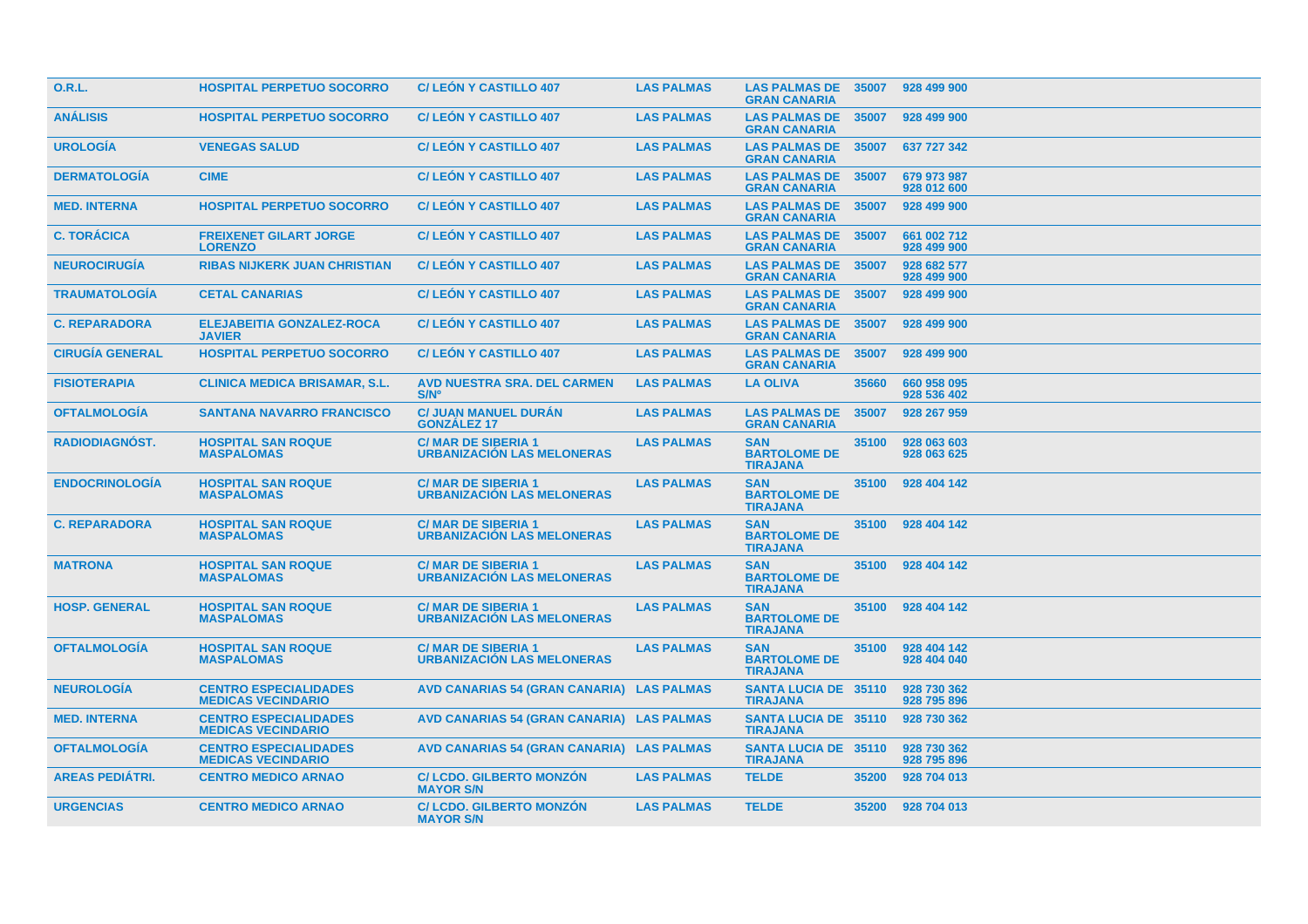| <b>ENFERMERIA</b>      | <b>CENTRO MEDICO ARNAO</b>                                    | <b>C/LCDO, GILBERTO MONZÓN</b><br><b>MAYOR S/N</b>                                          | <b>LAS PALMAS</b> | <b>TELDE</b>                                         | 35200 | 928 704 013                |
|------------------------|---------------------------------------------------------------|---------------------------------------------------------------------------------------------|-------------------|------------------------------------------------------|-------|----------------------------|
| <b>ENFERMERIA</b>      | <b>HOSPITEN LANZAROTE</b>                                     | <b>C/ CAMINO LOMO GORDO S/N</b><br>(PUERTO EL CARMEN)                                       | <b>LAS PALMAS</b> | <b>TIAS</b>                                          | 35572 | 928 596 100                |
| <b>URGENCIAS</b>       | <b>HOSPITEN LANZAROTE</b>                                     | <b>C/ CAMINO LOMO GORDO S/N</b><br>(PUERTO EL CARMEN)                                       | <b>LAS PALMAS</b> | <b>TIAS</b>                                          | 35572 | 928 596 100                |
| <b>HOSP. GENERAL</b>   | <b>HOSPITEN LANZAROTE</b>                                     | <b>C/ CAMINO LOMO GORDO S/N</b><br>(PUERTO EL CARMEN)                                       | <b>LAS PALMAS</b> | <b>TIAS</b>                                          | 35572 | 928 596 100                |
| <b>ANÁLISIS</b>        | <b>HOSPITEN LANZAROTE</b>                                     | <b>C/ CAMINO LOMO GORDO S/N</b><br>(PUERTO EL CARMEN)                                       | <b>LAS PALMAS</b> | <b>TIAS</b>                                          | 35572 | 928 596 100                |
| <b>CIRUGIA GENERAL</b> | <b>HOSPITEN LANZAROTE</b>                                     | <b>C/ CAMINO LOMO GORDO S/N</b><br>(PUERTO EL CARMEN)                                       | <b>LAS PALMAS</b> | <b>TIAS</b>                                          | 35572 | 928 596 100                |
| <b>TRAUMATOLOGÍA</b>   | <b>HOSPITEN LANZAROTE</b>                                     | <b>C/ CAMINO LOMO GORDO S/N</b><br>(PUERTO EL CARMEN)                                       | <b>LAS PALMAS</b> | <b>TIAS</b>                                          | 35572 | 928 596 100                |
| <b>PSICOLOGÍA</b>      | <b>PSICOCLINIC LANZAROTE, S.L.</b>                            | <b>AVD MEDULAR S/N PISCINA</b><br><b>MUNICIPAL DE ARRECIFE</b>                              | <b>LAS PALMAS</b> | <b>ARRECIFE</b>                                      | 35500 | 605 416 077<br>828 052 314 |
| <b>NEUROCIRUGÍA</b>    | <b>CLINICA SANTA CATALINA</b>                                 | <b>C/LEON Y CASTILLA 292</b>                                                                | <b>LAS PALMAS</b> | <b>LAS PALMAS DE</b><br><b>GRAN CANARIA</b>          | 35005 | 928 297 151                |
| <b>UROLOGIA</b>        | <b>CLINICA SANTA CATALINA</b>                                 | <b>C/LEON Y CASTILLA 292</b>                                                                | <b>LAS PALMAS</b> | <b>LAS PALMAS DE</b><br><b>GRAN CANARIA</b>          | 35005 | 928 297 151                |
| <b>UROLOGIA</b>        | <b>GOMERMEDI SL</b>                                           | <b>AVD CANARIAS 11</b>                                                                      | <b>LAS PALMAS</b> | <b>SANTA LUCIA DE 35110</b><br><b>TIRAJANA</b>       |       | 928 794 389                |
| <b>DERMATOLOGÍA</b>    | <b>PEREZ CEJUDO JUAN ANTONIO</b>                              | <b>C/ TRIANA 71 PISO 1º PUERTA</b><br>DCHA.                                                 | <b>LAS PALMAS</b> | <b>ARRECIFE</b>                                      | 35500 | 928 812 555                |
| <b>MED. FAMILIAR</b>   | <b>INSTITUTO CANARIO DE MEDICINA</b><br><b>ANTIEDAD, S.L.</b> | <b>C/ ATENCIÓN A DOMICILIO S/N</b>                                                          | <b>LAS PALMAS</b> | <b>LAS PALMAS DE</b><br><b>GRAN CANARIA</b>          | 35008 | 928 475 522<br>928 424 326 |
| <b>FISIOTERAPIA</b>    | <b>TERAPIAS ACUATICAS CANARIAS,</b><br>S.L.                   | <b>AVD DE GRAN CANARIA 80</b>                                                               | <b>LAS PALMAS</b> | <b>SAN</b><br><b>BARTOLOME DE</b><br><b>TIRAJANA</b> | 35100 | 928 768 028                |
| <b>FISIOTERAPIA</b>    | <b>TERAPIAS ACUATICAS CANARIAS,</b><br>S.L.                   | <b>AVD EL GALEON S/N LOCAL 5</b>                                                            | <b>LAS PALMAS</b> | <b>SANTA BRIGIDA</b>                                 | 35300 | 928 930 286<br>928 642 906 |
| <b>MED. FAMILIAR</b>   | <b>DE BENITO GONZALEZ JORGE</b><br><b>VICTORIANO</b>          | <b>AVD DE LA UNION 7 CENTRO</b><br><b>MEDICO TREBOL</b>                                     | <b>LAS PALMAS</b> | <b>SANTA LUCIA DE 35110</b><br><b>TIRAJANA</b>       |       | 928 758 555                |
| <b>ALERGOLOGIA</b>     | <b>CLINICA PARQUE FUERTEVENTURA</b>                           | C/SECUNDINO ALONSO S/N ESQ. C/ LAS PALMAS<br><b>LEÓN Y CASTILLO S/N</b><br>(FUERTEVENTURA)  |                   | <b>PUERTO DEL</b><br><b>ROSARIO</b>                  | 35600 | 928 851 500                |
| <b>C. VASCULAR</b>     | <b>CLINICA PARQUE FUERTEVENTURA</b>                           | C/SECUNDINO ALONSO S/N ESQ. C/ LAS PALMAS<br><b>LEÓN Y CASTILLO S/N</b><br>(FUERTEVENTURA)  |                   | <b>PUERTO DEL</b><br><b>ROSARIO</b>                  | 35600 | 928 851 500                |
| <b>CIRUGÍA GENERAL</b> | <b>CLINICA PARQUE FUERTEVENTURA</b>                           | C/ SECUNDINO ALONSO S/N ESQ. C/ LAS PALMAS<br><b>LEÓN Y CASTILLO S/N</b><br>(FUERTEVENTURA) |                   | <b>PUERTO DEL</b><br><b>ROSARIO</b>                  | 35600 | 928 851 500                |
| <b>C. REPARADORA</b>   | <b>CLINICA PARQUE FUERTEVENTURA</b>                           | C/SECUNDINO ALONSO S/N ESQ. C/ LAS PALMAS<br><b>LEÓN Y CASTILLO S/N</b><br>(FUERTEVENTURA)  |                   | <b>PUERTO DEL</b><br><b>ROSARIO</b>                  | 35600 | 928 851 500                |
| <b>GINECOLOGÍA</b>     | <b>CLINICA PARQUE FUERTEVENTURA</b>                           | C/ SECUNDINO ALONSO S/N ESQ. C/ LAS PALMAS<br><b>LEÓN Y CASTILLO S/N</b><br>(FUERTEVENTURA) |                   | <b>PUERTO DEL</b><br><b>ROSARIO</b>                  | 35600 | 928 851 500                |
| <b>PSIQUIATRÍA</b>     | <b>CLINICA PARQUE FUERTEVENTURA</b>                           | C/ SECUNDINO ALONSO S/N ESQ. C/ LAS PALMAS<br><b>LEÓN Y CASTILLO S/N</b><br>(FUERTEVENTURA) |                   | <b>PUERTO DEL</b><br><b>ROSARIO</b>                  | 35600 | 928 851 500<br>928 533 434 |
| <b>NEUMOLOGÍA</b>      | <b>INSTITUTO CANARIO DE MEDICINA</b><br><b>ANTIEDAD, S.L.</b> | C/LOMO LA PLANA 8 LOCAL 11                                                                  | <b>LAS PALMAS</b> | LAS PALMAS DE 35019<br><b>GRAN CANARIA</b>           |       | 928 424 326                |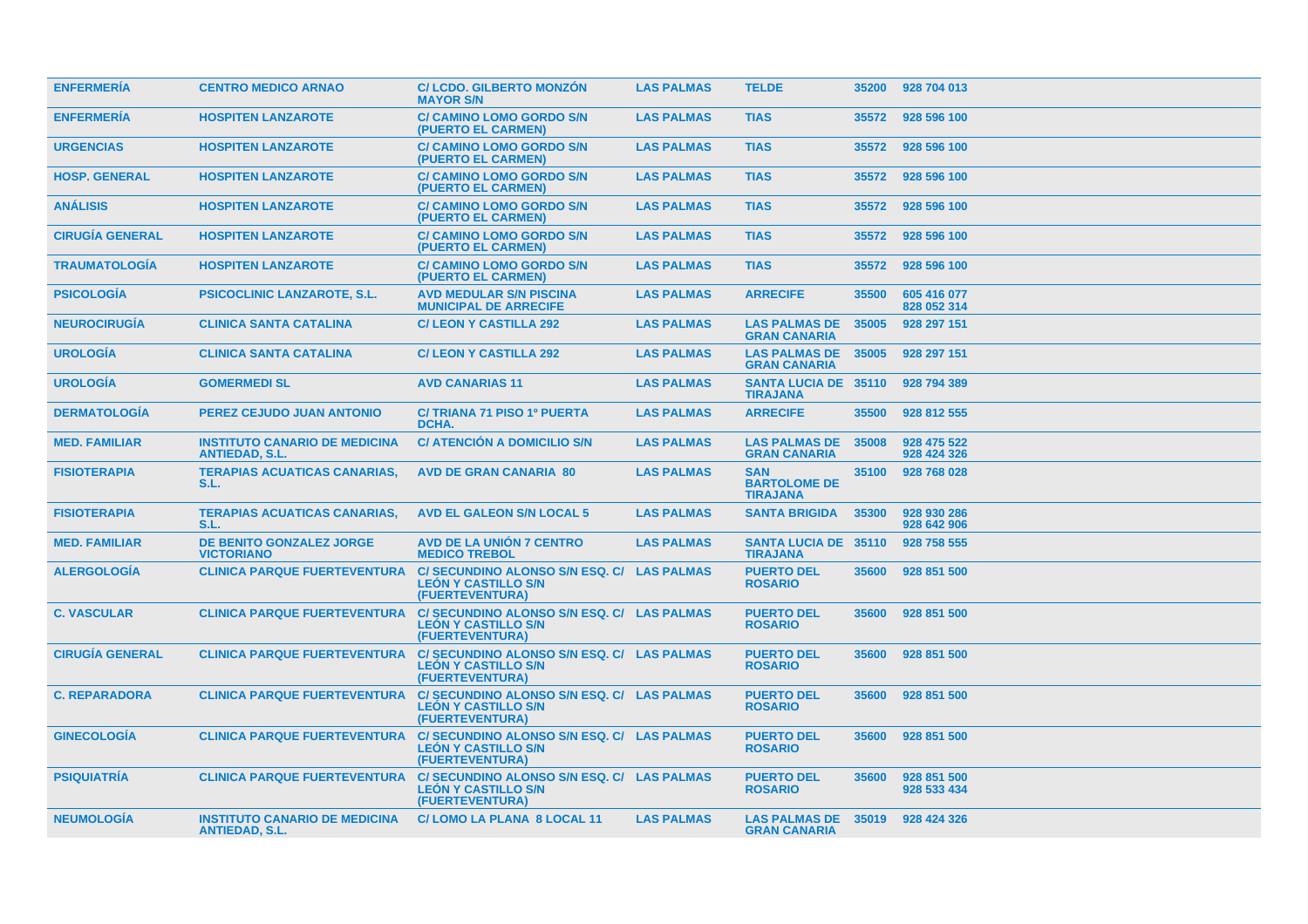| <b>ENFERMERIA</b>      | <b>CENTRO MEDICO FINLAY</b>                           | <b>C/LOS GOFIONES, EDIFICIO</b><br><b>AULAGA, LOCAL B1</b>                                 | <b>LAS PALMAS</b> | <b>TELDE</b>                                   | 35200 | 928 682 577<br>928 296 500 |           |                                      |
|------------------------|-------------------------------------------------------|--------------------------------------------------------------------------------------------|-------------------|------------------------------------------------|-------|----------------------------|-----------|--------------------------------------|
| <b>DIGESTIVO</b>       | <b>CENTRO MEDICO FINLAY</b>                           | <b>C/LOS GOFIONES, EDIFICIO</b><br><b>AULAGA, LOCAL B1</b>                                 | <b>LAS PALMAS</b> | <b>TELDE</b>                                   | 35200 | 928 296 500<br>928 682 577 |           |                                      |
| <b>FISIOTERAPIA</b>    | <b>TERAPIAS ACUATICAS CANARIAS,</b><br>S.L.           | C/ GUTIERREZ MELLADO J.A. (<br><b>CAPGE ) S/N ESQ.JUAN OULIDO</b><br><b>RGUEZ.</b>         | <b>LAS PALMAS</b> | <b>LAS PALMAS DE</b><br><b>GRAN CANARIA</b>    | 35018 | 928 473 387                |           |                                      |
| <b>REHABILITACION</b>  | <b>TERAPIAS ACUATICAS CANARIAS,</b><br>S.L.           | C/ GUTIERREZ MELLADO J.A. (<br><b>CAPGE ) S/N ESQ.JUAN OULIDO</b><br><b>RGUEZ.</b>         | <b>LAS PALMAS</b> | <b>LAS PALMAS DE</b><br><b>GRAN CANARIA</b>    | 35018 | 928 473 387                |           |                                      |
| <b>TRANSPORTE</b>      | <b>INSULAR DE TRASNPORTE</b><br><b>SANITARIO S.L.</b> | <b>C/ ADAN CAZORLA VALERON 2 EL</b><br><b>SAO</b>                                          | <b>LAS PALMAS</b> | <b>MOGAN</b>                                   | 35128 | 608 555 555                |           |                                      |
| <b>ENFERMERIA</b>      | <b>FGMED GRUPO MEDICO A</b><br><b>DOMICILOP</b>       | <b>C/MORATIN3</b>                                                                          | <b>LAS PALMAS</b> | <b>LAS PALMAS DE</b><br><b>GRAN CANARIA</b>    | 35011 | 928 401 496                |           |                                      |
| <b>MED. FAMILIAR</b>   | <b>FGMED GRUPO MEDICO A</b><br><b>DOMICILOP</b>       | <b>C/ MORATIN 3</b>                                                                        | <b>LAS PALMAS</b> | <b>LAS PALMAS DE</b><br><b>GRAN CANARIA</b>    | 35011 | 928 401 496                |           |                                      |
| <b>TRANSPORTE</b>      | <b>AMBULANCIAS VECINDARIO, S.L.</b>                   | <b>C/ FRATERNIDAD 8</b>                                                                    | <b>LAS PALMAS</b> | <b>TIAS</b>                                    | 35572 | 609 232 109<br>928 909 060 |           |                                      |
| <b>FISIOTERAPIA</b>    | <b>CENTRO MEDICO JANDIA</b>                           | AVD JANDIA S/N CC COSMO URB EL LAS PALMAS<br><b>SOLANA-MATORRAL</b>                        |                   | <b>PAJARA</b>                                  | 35625 | 928 540 420<br>928 541 543 |           |                                      |
| <b>TRAUMATOLOGIA</b>   | <b>CENTRO MEDICO JANDIA</b>                           | AVD JANDIA S/N CC COSMO URB EL LAS PALMAS<br><b>SOLANA-MATORRAL</b>                        |                   | <b>PAJARA</b>                                  | 35625 | 928 540 420<br>928 541 543 |           |                                      |
| <b>TRAUMATOLOGIA</b>   | <b>SAN ROQUE VECINDARIO</b>                           | <b>AVD DE CANARIAS 369</b>                                                                 | <b>LAS PALMAS</b> | <b>SANTA LUCIA DE 35110</b><br><b>TIRAJANA</b> |       | 928 404 142                |           |                                      |
| <b>C. REPARADORA</b>   | <b>SAN ROQUE VECINDARIO</b>                           | <b>AVD DE CANARIAS 369</b>                                                                 | <b>LAS PALMAS</b> | <b>SANTA LUCIA DE 35110</b><br><b>TIRAJANA</b> |       | 928 404 142                |           |                                      |
| <b>UROLOGÍA</b>        | <b>SAN ROQUE VECINDARIO</b>                           | <b>AVD DE CANARIAS 369</b>                                                                 | <b>LAS PALMAS</b> | <b>SANTA LUCIA DE 35110</b><br><b>TIRAJANA</b> |       | 928 404 142                |           |                                      |
| <b>CIRUGÍA GENERAL</b> | <b>SAN ROQUE VECINDARIO</b>                           | <b>AVD DE CANARIAS 369</b>                                                                 | <b>LAS PALMAS</b> | <b>SANTA LUCIA DE 35110</b><br><b>TIRAJANA</b> |       | 928 404 142                |           |                                      |
| <b>MED. FAMILIAR</b>   | <b>CENTRO MEDICO JANDIA</b>                           | <b>C/ CENTRO COMERCIAL COSMO S/N</b><br><b>LOCALES 12-12 URB SOLANA</b><br><b>MATORRAL</b> | <b>LAS PALMAS</b> | <b>PAJARA</b>                                  | 35625 | 928 545 229<br>928 541 366 |           |                                      |
| <b>TRANSPORTE</b>      | <b>AMBULANCIAS VECINDARIO, S.L.</b>                   | <b>C/ACENTEJO 5</b>                                                                        | <b>LAS PALMAS</b> | <b>SANTA LUCIA DE 35110</b><br><b>TIRAJANA</b> |       | 679 969 978<br>629 389 660 |           |                                      |
| <b>GINECOLOGÍA</b>     | <b>CEM GRAN TARAJAL</b>                               | C/MAHAN <sub>12</sub>                                                                      | <b>LAS PALMAS</b> | <b>TUINEJE</b>                                 | 35629 | 928 870 033                |           |                                      |
| <b>MED. FAMILIAR</b>   | <b>CEM GRAN TARAJAL</b>                               | C/MAHÁN 12                                                                                 | <b>LAS PALMAS</b> | <b>TUINEJE</b>                                 | 35629 | 928 870 033                |           |                                      |
| <b>UROLOGIA</b>        | <b>VENEGAS SALUD</b>                                  | <b>C/VENEGAS 49 LOCAL 1</b>                                                                | <b>LAS PALMAS</b> | <b>LAS PALMAS DE</b><br><b>GRAN CANARIA</b>    | 35003 | 637 727 342                | <b>SI</b> | Pulsa aquí para pedir tu cita online |
| <b>ENDOCRINOLOGÍA</b>  | <b>TRESANEST</b>                                      | <b>C/ ARCHIVERO JOAQUIN BLANCO</b><br><b>MONTESDEOCA 3</b>                                 | <b>LAS PALMAS</b> | <b>LAS PALMAS DE</b><br><b>GRAN CANARIA</b>    | 35019 | 928 482 179                |           |                                      |
| <b>UROLOGÍA</b>        | <b>TRESANEST</b>                                      | <b>C/ ARCHIVERO JOAQUIN BLANCO</b><br><b>MONTESDEOCA 3</b>                                 | <b>LAS PALMAS</b> | <b>LAS PALMAS DE</b><br><b>GRAN CANARIA</b>    | 35019 | 928 482 179                |           |                                      |
| <b>TRANSPORTE</b>      | <b>GONDAY EMERGENCIAS</b>                             | <b>C/ JOSE BARRERA SEGURA 29</b>                                                           | <b>LAS PALMAS</b> | <b>TELDE</b>                                   | 35215 |                            |           |                                      |
| <b>ANÁLISIS</b>        | <b>EUROFINS LGS MEGALAB</b>                           | <b>C/ PROFESOR JUAN TADEO</b><br><b>CABRERA 5</b>                                          | <b>LAS PALMAS</b> | <b>PUERTO DEL</b><br><b>ROSARIO</b>            | 35600 | 699 051 838                |           |                                      |
| <b>GINECOLOGÍA</b>     | <b>DIAGNOSTICOS MEDICOS</b><br><b>ESPECIALES</b>      | <b>C/DR. JUAN NEGRIN 250</b>                                                               | <b>LAS PALMAS</b> | <b>ARRECIFE</b>                                | 35500 | 928 824 880<br>928 404 040 |           |                                      |
| <b>MED. FAMILIAR</b>   | <b>DIAGNOSTICOS MEDICOS</b><br><b>ESPECIALES</b>      | <b>C/DR. JUAN NEGRIN 250</b>                                                               | <b>LAS PALMAS</b> | <b>ARRECIFE</b>                                | 35500 | 928 824 880<br>928 404 040 |           |                                      |
| <b>GINECOLOGIA</b>     | <b>GINELUX</b>                                        | <b>C/ ALCALDE MANUEL AMADOR</b><br>RODRIGUEZ 4 PISO 2º- PTA, 204                           | <b>LAS PALMAS</b> | <b>TELDE</b>                                   | 35200 | 928 684 226                |           |                                      |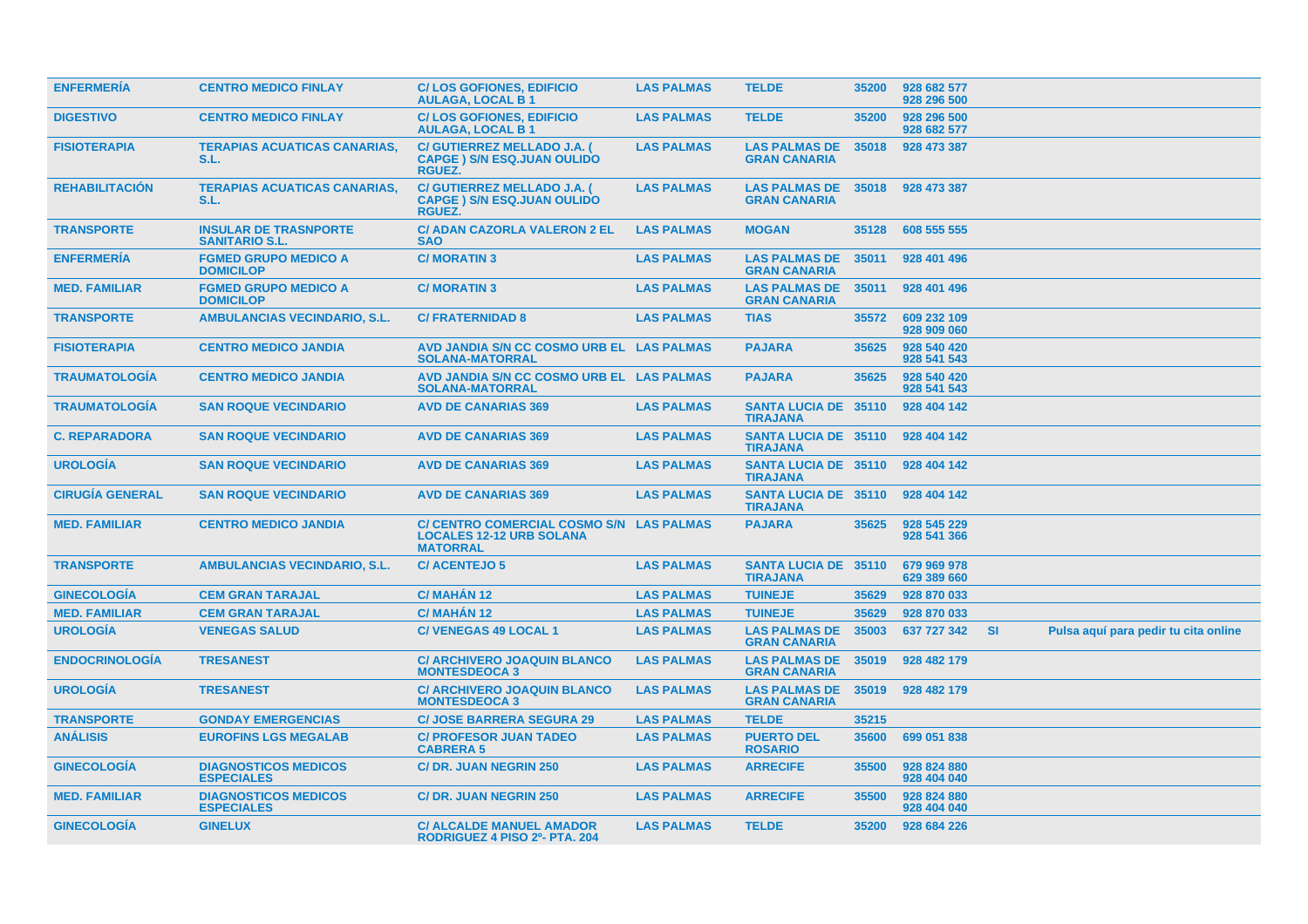| <b>TRAUMATOLOGIA</b>   | <b>CIME</b>                                              | <b>C/ FERNANDO GUANARTEME 28</b>                                                  | <b>LAS PALMAS</b> | <b>LAS PALMAS DE</b><br><b>GRAN CANARIA</b>    | 35010 | 928 091 419<br>928 228 153 |           |                                      |
|------------------------|----------------------------------------------------------|-----------------------------------------------------------------------------------|-------------------|------------------------------------------------|-------|----------------------------|-----------|--------------------------------------|
| <b>PODOLOGIA</b>       | <b>CIME</b>                                              | <b>C/ FERNANDO GUANARTEME 28</b>                                                  | <b>LAS PALMAS</b> | <b>LAS PALMAS DE</b><br><b>GRAN CANARIA</b>    | 35010 | 928 091 419<br>928 228 153 |           |                                      |
| <b>PSICOLOGÍA</b>      | <b>CLINICA BANDAMA</b>                                   | C/ LA TORNERA 10 TAFIRA ALTA                                                      | <b>LAS PALMAS</b> | <b>LAS PALMAS DE</b><br><b>GRAN CANARIA</b>    | 35017 | 928 350 050<br>928 350 054 | <b>SI</b> | Pulsa aquí para pedir tu cita online |
| <b>MED. FAMILIAR</b>   | <b>CLINICA PARQUE FUERTEVENTURA</b>                      | <b>C/ GOMEZ ULLA 29 ESQUINA CON</b><br><b>CALLE NORTE</b>                         | <b>LAS PALMAS</b> | <b>ARRECIFE</b>                                | 35500 | 928 851 500                |           |                                      |
| <b>MED. FAMILIAR</b>   | <b>GOMERMEDI SL</b>                                      | C/LICENCIADO GILBERTO MONZON LAS PALMAS<br><b>MAYOR 7</b>                         |                   | <b>TELDE</b>                                   | 35200 | 922 871 851                |           |                                      |
| <b>PSICOLOGIA</b>      | <b>GIL ALVAREZ NATALIA</b>                               | <b>AVD AVENIDA DE CANARIAS 259</b>                                                | <b>LAS PALMAS</b> | <b>SANTA LUCIA DE 35110</b><br><b>TIRAJANA</b> |       | 620 237 055                |           |                                      |
| <b>PSICOLOGIA</b>      | <b>RECONOCIMIENTOS MEDICOS</b><br><b>ESCALERITAS</b>     | <b>AVD ESCALERITAS 54</b><br><b>RECONOCIMIENTOS MEDICOS</b><br><b>ESCALERITAS</b> | <b>LAS PALMAS</b> | <b>LAS PALMAS DE</b><br><b>GRAN CANARIA</b>    | 35011 | 928 280 338                | <b>SI</b> | Pulsa aquí para pedir tu cita online |
| <b>CIRUGÍA GENERAL</b> | <b>CLINICA JORGANI</b>                                   | <b>AVD ISLAS CANARIAS 5</b>                                                       | <b>LAS PALMAS</b> | <b>TEGUISE</b>                                 | 35508 | 928 346 868                |           |                                      |
| <b>GINECOLOGÍA</b>     | <b>CLINICA JORGANI</b>                                   | <b>AVD ISLAS CANARIAS 5</b>                                                       | <b>LAS PALMAS</b> | <b>TEGUISE</b>                                 | 35508 | 928 346 868                |           |                                      |
| <b>ODONTOESTOMATOL</b> | <b>IOC CLINICA DENTAL LANZAROTE</b>                      | <b>C/TRIANA 59</b>                                                                | <b>LAS PALMAS</b> | <b>ARRECIFE</b>                                | 35500 | 928 149 701                |           |                                      |
| <b>UROLOGÍA</b>        | <b>CENTRO MEDICO ARNAO</b>                               | <b>C/ JOSE BERGAMIN 4 LAS HUESAS</b>                                              | <b>LAS PALMAS</b> | <b>TELDE</b>                                   | 35215 | 928 704 013                |           |                                      |
| <b>HOSP. GENERAL</b>   | <b>CLINICA SANTA CATALINA</b>                            | <b>C/LEON Y CASTILLO 292</b>                                                      | <b>LAS PALMAS</b> | <b>LAS PALMAS DE</b><br><b>GRAN CANARIA</b>    | 35005 | 928 297 151<br>928 291 034 |           |                                      |
| <b>HEMATOLOGÍA</b>     | <b>CLINICA SANTA CATALINA</b>                            | <b>C/LEON Y CASTILLO 292</b>                                                      | <b>LAS PALMAS</b> | <b>LAS PALMAS DE</b><br><b>GRAN CANARIA</b>    | 35005 | 928 297 151                |           |                                      |
| <b>MED. INTERNA</b>    | <b>CLINICA SANTA CATALINA</b>                            | <b>C/LEON Y CASTILLO 292</b>                                                      | <b>LAS PALMAS</b> | <b>LAS PALMAS DE</b><br><b>GRAN CANARIA</b>    | 35005 | 928 297 151                |           |                                      |
| <b>ONCOLOGIA</b>       | <b>CLINICA SANTA CATALINA</b>                            | <b>C/LEON Y CASTILLO 292</b>                                                      | <b>LAS PALMAS</b> | <b>LAS PALMAS DE</b><br><b>GRAN CANARIA</b>    | 35005 | 928 297 151                |           |                                      |
| <b>RADIODIAGNOST.</b>  | <b>CLINICA SANTA CATALINA</b>                            | <b>C/LEON Y CASTILLO 292</b>                                                      | <b>LAS PALMAS</b> | <b>LAS PALMAS DE</b><br><b>GRAN CANARIA</b>    | 35005 | 928 297 151                |           |                                      |
| <b>DERMATOLOGIA</b>    | <b>CLINICA SANTA CATALINA</b>                            | <b>C/LEON Y CASTILLO 292</b>                                                      | <b>LAS PALMAS</b> | <b>LAS PALMAS DE</b><br><b>GRAN CANARIA</b>    | 35005 | 928 297 151                |           |                                      |
| <b>RADIODIAGNOST.</b>  | <b>DIAGNOSTICOS MEDICOS</b><br><b>ESPECIALES</b>         | <b>C/DOLORES DE LA ROCHA 4</b>                                                    | <b>LAS PALMAS</b> | <b>LAS PALMAS DE</b><br><b>GRAN CANARIA</b>    | 35001 | 928 404 040<br>928 332 500 |           |                                      |
| <b>OFTALMOLOGIA</b>    | <b>EUROCANARIAS OFTALMOLOGICA,</b><br>S.L.               | <b>C/LEÓN Y CASTILLO 211</b>                                                      | <b>LAS PALMAS</b> | <b>LAS PALMAS DE</b><br><b>GRAN CANARIA</b>    | 35008 | 928 491 040<br>928 491 090 | <b>SI</b> | Pulsa aquí para pedir tu cita online |
| <b>GINECOLOGÍA</b>     | <b>CUADRADO BLAZQUEZ FRANCISCO</b><br><b>JAVIER</b>      | <b>AVD FRED OLSEN S/N</b>                                                         | <b>LAS PALMAS</b> | <b>ARRECIFE</b>                                | 35500 | 928 803 463<br>928 803 453 |           |                                      |
| <b>REPROD.ASISTIDA</b> | <b>GUZMAN GARCIA JUAN</b>                                | <b>C/ PÉREZ DEL TORO 78</b>                                                       | <b>LAS PALMAS</b> | <b>LAS PALMAS DE</b><br><b>GRAN CANARIA</b>    | 35004 | 928 240 816                |           |                                      |
| <b>DERMATOLOGIA</b>    | <b>MORENO GARCES FELIPE</b>                              | <b>C/VIERA Y CLAVIJO 11</b>                                                       | <b>LAS PALMAS</b> | <b>LAS PALMAS DE</b><br><b>GRAN CANARIA</b>    | 35002 | 928 361 973                |           |                                      |
| <b>AREAS PEDIÁTRI.</b> | <b>CLINICA SAN ROQUE</b>                                 | <b>C/ JUAN E. DORESTE 11</b>                                                      | <b>LAS PALMAS</b> | <b>LAS PALMAS DE</b><br><b>GRAN CANARIA</b>    | 35001 | 928 404 040                |           |                                      |
| <b>MED. FAMILIAR</b>   | <b>QUILEZ GUERRERO JOSE ANTONIO</b>                      | <b>C/VALLS DE LA TORRE 7</b>                                                      | <b>LAS PALMAS</b> | <b>ARRECIFE</b>                                | 35500 | 928 815 462<br>928 815 461 |           |                                      |
| <b>MED. INTERNA</b>    | <b>ROSAS ROMERO ANTONIO MANUEL C/ VIERA Y CLAVIJO 19</b> |                                                                                   | <b>LAS PALMAS</b> | <b>LAS PALMAS DE</b><br><b>GRAN CANARIA</b>    | 35002 | 928 365 316                |           |                                      |
| <b>TRAUMATOLOGIA</b>   | <b>MEDINA HENRIQUEZ JOSE</b><br><b>ANTONIO</b>           | <b>C/LUIS DORESTE SILVA 56</b>                                                    | <b>LAS PALMAS</b> | <b>LAS PALMAS DE</b><br><b>GRAN CANARIA</b>    | 35004 | 928 242 003                |           |                                      |
| <b>NEUROFISIOLOGIA</b> | <b>POLICLINICO LEON Y CASTILLO</b>                       | C/ LEÓN Y CASTILLO 10 1ª                                                          | <b>LAS PALMAS</b> | <b>LAS PALMAS DE</b><br><b>GRAN CANARIA</b>    | 35003 | 928 371 733<br>928 371 734 |           |                                      |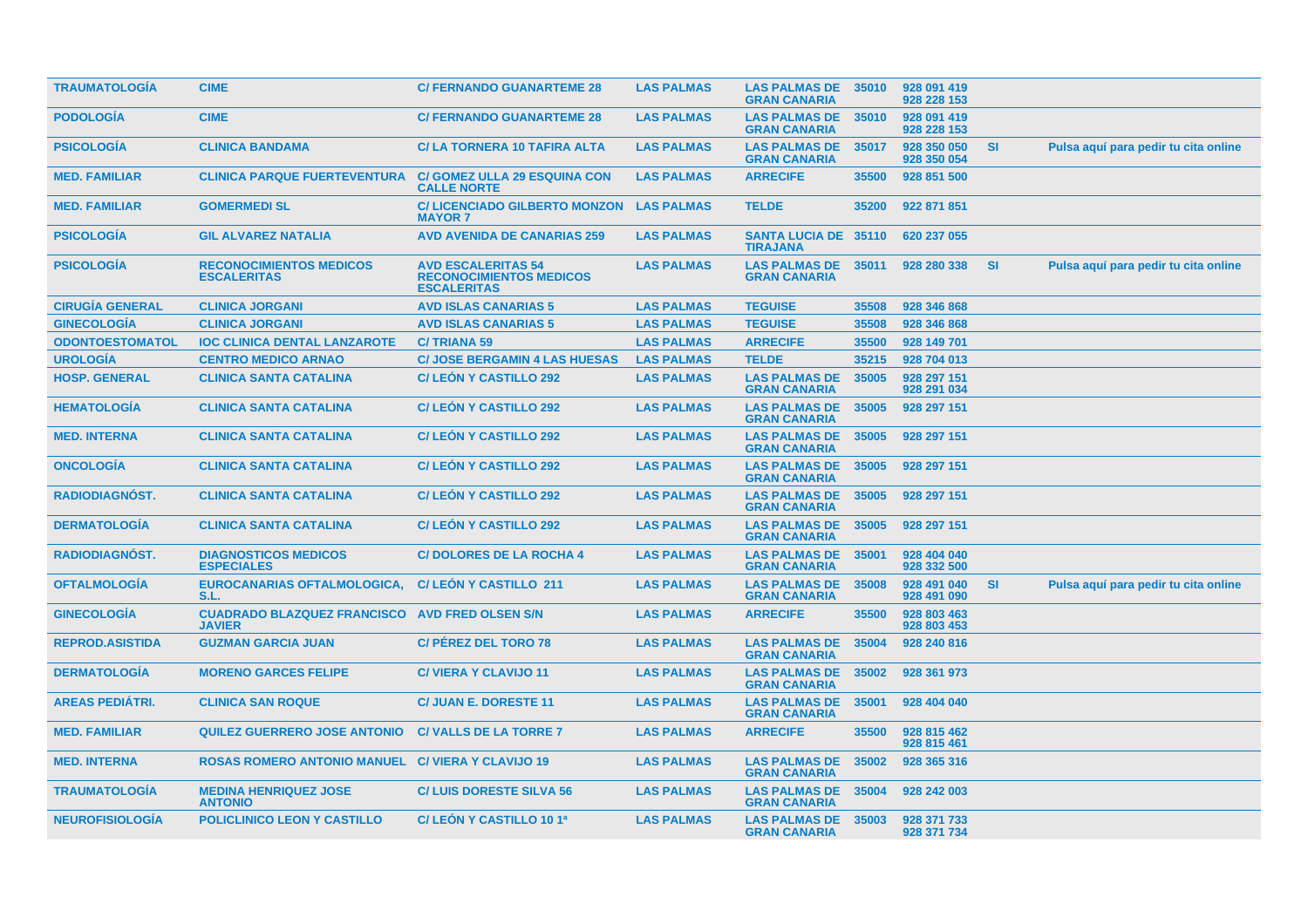| <b>MED. INTERNA</b>    | <b>HOSPITEN CLINICA ROCA</b>                     | <b>C/BUGANVILLA1</b>                               | <b>LAS PALMAS</b> | <b>SAN</b><br><b>BARTOLOME DE</b><br><b>TIRAJANA</b> | 35100 | 928 730 362                |
|------------------------|--------------------------------------------------|----------------------------------------------------|-------------------|------------------------------------------------------|-------|----------------------------|
| <b>URGENCIAS</b>       | <b>HOSPITEN CLINICA ROCA</b>                     | <b>C/BUGANVILLA1</b>                               | <b>LAS PALMAS</b> | <b>SAN</b><br><b>BARTOLOME DE</b><br><b>TIRAJANA</b> | 35100 | 928 730 362                |
| <b>URGENCIAS</b>       | <b>HOSPITEN CLINICA ROCA</b>                     | <b>C/BUGANVILLA1</b>                               | <b>LAS PALMAS</b> | <b>SAN</b><br><b>BARTOLOME DE</b><br><b>TIRAJANA</b> | 35100 | 928 730 362<br>928 769 004 |
| <b>NEUMOLOGIA</b>      | <b>HOSPITEN CLINICA ROCA</b>                     | <b>C/BUGANVILLA1</b>                               | <b>LAS PALMAS</b> | <b>SAN</b><br><b>BARTOLOME DE</b><br><b>TIRAJANA</b> | 35100 | 928 730 362                |
| <b>AREAS PEDIÁTRI.</b> | <b>HOSPITEN CLINICA ROCA</b>                     | <b>C/BUGANVILLA1</b>                               | <b>LAS PALMAS</b> | <b>SAN</b><br><b>BARTOLOME DE</b><br><b>TIRAJANA</b> | 35100 | 928 730 362<br>928 769 004 |
| <b>DIGESTIVO</b>       | <b>CLINICA SAN ROQUE</b>                         | <b>C/DOLORES DE LA ROCHA 5</b>                     | <b>LAS PALMAS</b> | <b>LAS PALMAS DE 35001</b><br><b>GRAN CANARIA</b>    |       | 928 316 048<br>928 316 033 |
| <b>DERMATOLOGIA</b>    | <b>MORENO GARCES FELIPE</b>                      | <b>C/DOLORES DE LA ROCHA 5</b>                     | <b>LAS PALMAS</b> | <b>LAS PALMAS DE 35001</b><br><b>GRAN CANARIA</b>    |       | 928 316 048<br>928 316 033 |
| <b>GINECOLOGÍA</b>     | <b>CLINICA SAN ROQUE</b>                         | <b>C/DOLORES DE LA ROCHA 5</b>                     | <b>LAS PALMAS</b> | <b>LAS PALMAS DE</b><br><b>GRAN CANARIA</b>          | 35001 | 928 316 048<br>928 012 600 |
| <b>REUMATOLOGIA</b>    | <b>CLINICA SAN ROQUE</b>                         | <b>C/DOLORES DE LA ROCHA 5</b>                     | <b>LAS PALMAS</b> | <b>LAS PALMAS DE</b><br><b>GRAN CANARIA</b>          | 35001 | 928 316 048<br>928 316 033 |
| <b>ONCOLOGÍA</b>       | <b>CLINICA SAN ROQUE</b>                         | <b>C/DOLORES DE LA ROCHA 5</b>                     | <b>LAS PALMAS</b> | <b>LAS PALMAS DE</b><br><b>GRAN CANARIA</b>          | 35001 | 928 012 600                |
| <b>HEMATOLOGIA</b>     | <b>CLINICA SAN ROQUE</b>                         | <b>C/DOLORES DE LA ROCHA 5</b>                     | <b>LAS PALMAS</b> | <b>LAS PALMAS DE</b><br><b>GRAN CANARIA</b>          | 35001 | 928 012 600<br>928 316 048 |
| <b>NEUROLOGIA</b>      | <b>CLINICA SAN ROQUE</b>                         | <b>C/DOLORES DE LA ROCHA 5</b>                     | <b>LAS PALMAS</b> | <b>LAS PALMAS DE</b><br><b>GRAN CANARIA</b>          | 35001 | 928 316 048<br>928 316 033 |
| <b>ANATOMOPATOLO.</b>  | <b>CLINICA SAN ROQUE</b>                         | <b>C/DOLORES DE LA ROCHA 5</b>                     | <b>LAS PALMAS</b> | <b>LAS PALMAS DE</b><br><b>GRAN CANARIA</b>          | 35001 | 928 316 048<br>928 316 033 |
| <b>TRAUMATOLOGÍA</b>   | <b>CLINICA SAN ROQUE</b>                         | <b>C/DOLORES DE LA ROCHA 5</b>                     | <b>LAS PALMAS</b> | <b>LAS PALMAS DE</b><br><b>GRAN CANARIA</b>          | 35001 | 928 316 048<br>928 316 033 |
| <b>MED. FAMILIAR</b>   | <b>RODRIGUEZ PORRUA RAFAEL</b>                   | C/ PALANGRE A-1 APTOS.LA GERIA LAS PALMAS<br>$A-1$ |                   | <b>TIAS</b>                                          | 35510 | 928 512 057                |
| <b>ALERGOLOGIA</b>     | <b>HAMMAD KHADOUR BASSAM</b>                     | <b>C/ SENADOR CASTILLO OLIVARES</b><br>15          | <b>LAS PALMAS</b> | <b>LAS PALMAS DE</b><br><b>GRAN CANARIA</b>          | 35003 | 928 373 905<br>828 906 567 |
| <b>ENDOCRINOLOGIA</b>  | <b>HOSPITAL PERPETUO SOCORRO</b>                 | <b>C/LEON Y CASTILLO 407</b>                       | <b>LAS PALMAS</b> | <b>LAS PALMAS DE</b><br><b>GRAN CANARIA</b>          | 35007 | 928 499 900                |
| <b>UROLOGÍA</b>        | <b>CENTRO DE ANDROLOGIA Y</b><br><b>UROLOGIA</b> | <b>C/LEON Y CASTILLO 407</b>                       | <b>LAS PALMAS</b> | <b>LAS PALMAS DE</b><br><b>GRAN CANARIA</b>          | 35007 | 661 002 712<br>928 499 900 |
| <b>UROLOGÍA</b>        | <b>HOSPITAL PERPETUO SOCORRO</b>                 | <b>C/LEON Y CASTILLO 407</b>                       | <b>LAS PALMAS</b> | <b>LAS PALMAS DE</b><br><b>GRAN CANARIA</b>          | 35007 | 928 499 900                |
| <b>NEUROFISIOLOGÍA</b> | <b>HOSPITAL PERPETUO SOCORRO</b>                 | <b>C/LEON Y CASTILLO 407</b>                       | <b>LAS PALMAS</b> | <b>LAS PALMAS DE</b><br><b>GRAN CANARIA</b>          | 35007 | 679 973 987<br>928 012 600 |
| <b>ALERGOLOGIA</b>     | <b>HOSPITAL PERPETUO SOCORRO</b>                 | <b>C/LEON Y CASTILLO 407</b>                       | <b>LAS PALMAS</b> | <b>LAS PALMAS DE</b><br><b>GRAN CANARIA</b>          | 35007 | 928 263 232<br>928 499 902 |
| <b>ANATOMOPATOLO.</b>  | <b>HOSPITAL PERPETUO SOCORRO</b>                 | <b>C/LEON Y CASTILLO 407</b>                       | <b>LAS PALMAS</b> | <b>LAS PALMAS DE 35007</b><br><b>GRAN CANARIA</b>    |       | 928 499 900                |
| <b>DERMATOLOGIA</b>    | <b>HOSPITAL PERPETUO SOCORRO</b>                 | <b>C/LEON Y CASTILLO 407</b>                       | <b>LAS PALMAS</b> | <b>LAS PALMAS DE</b><br><b>GRAN CANARIA</b>          | 35007 | 928 499 900                |
| <b>AREAS PEDIÁTRI.</b> | <b>HOSPITAL PERPETUO SOCORRO</b>                 | <b>C/LEON Y CASTILLO 407</b>                       | <b>LAS PALMAS</b> | <b>LAS PALMAS DE 35007</b><br><b>GRAN CANARIA</b>    |       | 928 499 900                |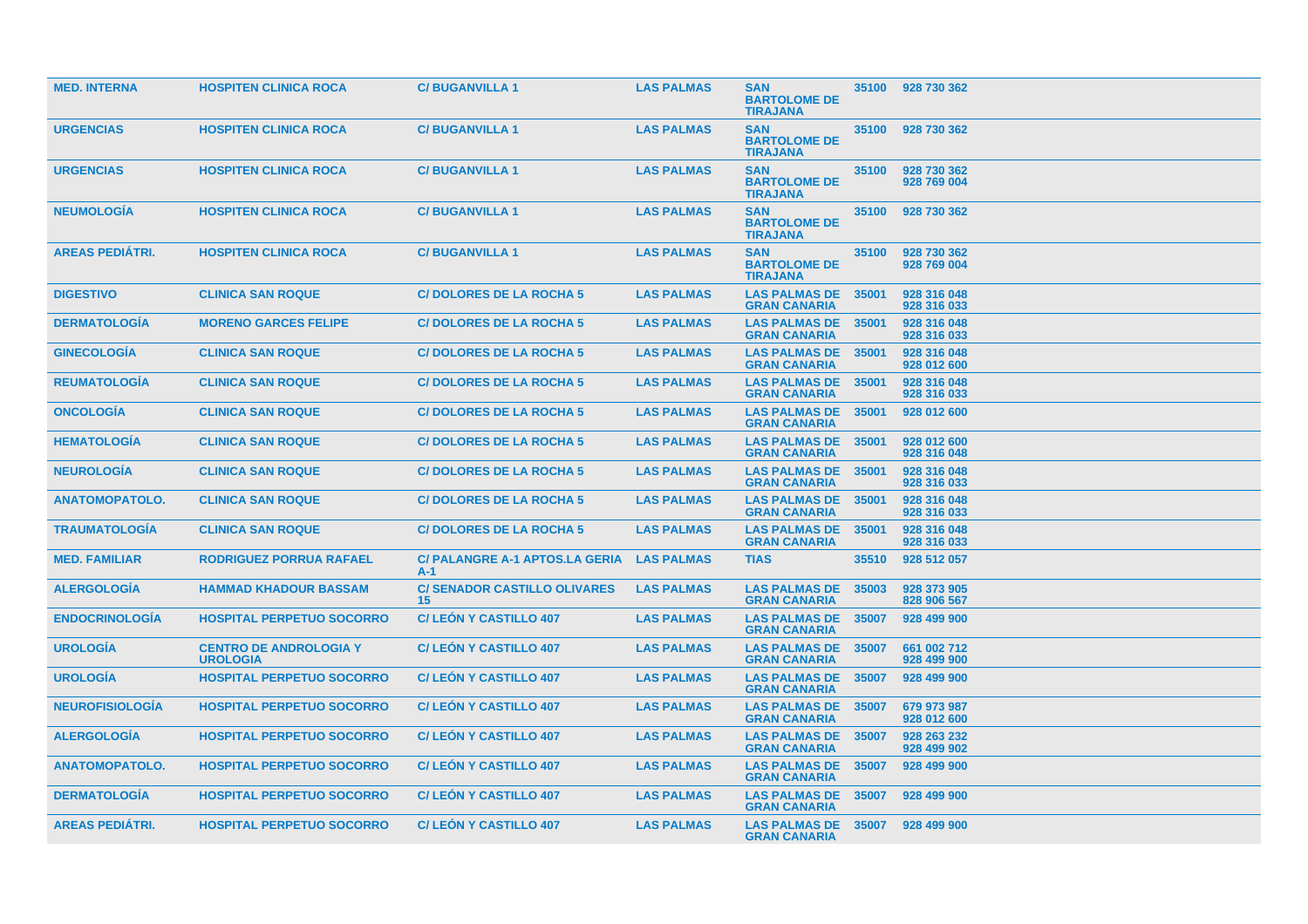| <b>MED. FAMILIAR</b>   | LINEAŽL MEDICA, S.L.                                      | C/MARÍA ENCARNACIÓN NAVARRO LAS PALMAS<br>22                          |                   | <b>TELDE</b>                                         | 35200 | 928 699 095                |
|------------------------|-----------------------------------------------------------|-----------------------------------------------------------------------|-------------------|------------------------------------------------------|-------|----------------------------|
| <b>MED. FAMILIAR</b>   | <b>CENTRO MEDICO 7 PALMAS</b>                             | <b>C/ FONDOS DEL SEGURA (EDIF</b><br>N <sup>0</sup> 15                | <b>LAS PALMAS</b> | <b>LAS PALMAS DE</b><br><b>GRAN CANARIA</b>          | 35019 | 928 424 030                |
| <b>ANÁLISIS</b>        | <b>RED CANARIA LABORATORIOS SLP</b>                       | <b>C/LUIS MOROTE 5-7</b>                                              | <b>LAS PALMAS</b> | <b>LAS PALMAS DE</b><br><b>GRAN CANARIA</b>          | 35007 | 922 256 208<br>928 265 569 |
| <b>NEUROLOGÍA</b>      | <b>CENTRO MEDICO FUERTEVENTURA</b>                        | <b>C/SECUNDINO ALONSO 72</b>                                          | <b>LAS PALMAS</b> | <b>PUERTO DEL</b><br><b>ROSARIO</b>                  | 35600 | 928 858 200                |
| <b>GINECOLOGIA</b>     | <b>CLINICA MEDICA BRISAMAR, S.L.</b>                      | <b>AVD NUESTRA SRA. DEL CARMEN</b><br>S/N <sup>o</sup>                | <b>LAS PALMAS</b> | <b>LA OLIVA</b>                                      | 35660 | 660 958 095<br>928 536 402 |
| <b>ENFERMERIA</b>      | <b>SAN ROQUE VECINDARIO</b>                               | <b>AVD CANARIAS 131</b>                                               | <b>LAS PALMAS</b> | <b>SANTA LUCIA DE 35110</b><br><b>TIRAJANA</b>       |       | 928 404 142                |
| <b>ANÁLISIS</b>        | <b>HOSPITAL SAN ROQUE</b><br><b>MASPALOMAS</b>            | <b>C/MAR DE SIBERIA 1</b><br><b>URBANIZACIÓN LAS MELONERAS</b>        | <b>LAS PALMAS</b> | <b>SAN</b><br><b>BARTOLOME DE</b><br><b>TIRAJANA</b> | 35100 | 928 404 142                |
| <b>UROLOGIA</b>        | <b>HOSPITAL SAN ROQUE</b><br><b>MASPALOMAS</b>            | <b>C/MAR DE SIBERIA 1</b><br><b>URBANIZACIÓN LAS MELONERAS</b>        | <b>LAS PALMAS</b> | <b>SAN</b><br><b>BARTOLOME DE</b><br><b>TIRAJANA</b> | 35100 | 928 404 142                |
| <b>CIRUGÍA GENERAL</b> | <b>HOSPITAL SAN ROQUE</b><br><b>MASPALOMAS</b>            | <b>C/MAR DE SIBERIA 1</b><br><b>URBANIZACION LAS MELONERAS</b>        | <b>LAS PALMAS</b> | <b>SAN</b><br><b>BARTOLOME DE</b><br><b>TIRAJANA</b> | 35100 | 928 404 142                |
| <b>TRAUMATOLOGIA</b>   | <b>CENTRO ESPECIALIDADES</b><br><b>MEDICAS VECINDARIO</b> | AVD CANARIAS 54 (GRAN CANARIA) LAS PALMAS                             |                   | <b>SANTA LUCIA DE 35110</b><br><b>TIRAJANA</b>       |       | 928 730 362<br>928 795 896 |
| 0.R.L.                 | <b>CENTRO ESPECIALIDADES</b><br><b>MEDICAS VECINDARIO</b> | AVD CANARIAS 54 (GRAN CANARIA) LAS PALMAS                             |                   | <b>SANTA LUCIA DE 35110</b><br><b>TIRAJANA</b>       |       | 928 730 362<br>928 795 896 |
| RADIODIAGNÓST.         | <b>CENTRO ESPECIALIDADES</b><br><b>MEDICAS VECINDARIO</b> | AVD CANARIAS 54 (GRAN CANARIA) LAS PALMAS                             |                   | <b>SANTA LUCIA DE 35110</b><br><b>TIRAJANA</b>       |       | 928 730 362<br>928 795 896 |
| <b>FISIOTERAPIA</b>    | <b>CENTRO MEDICO ARNAO</b>                                | <b>C/LCDO, GILBERTO MONZON</b><br><b>MAYOR S/N</b>                    | <b>LAS PALMAS</b> | <b>TELDE</b>                                         | 35200 | 928 704 013                |
| <b>OFTALMOLOGIA</b>    | <b>CENTRO MEDICO ARNAO</b>                                | <b>C/LCDO, GILBERTO MONZON</b><br><b>MAYOR S/N</b>                    | <b>LAS PALMAS</b> | <b>TELDE</b>                                         | 35200 | 928 704 013                |
| <b>UROLOGIA</b>        | <b>CENTRO MEDICO ARNAO</b>                                | <b>C/ LCDO. GILBERTO MONZON</b><br><b>MAYOR S/N</b>                   | <b>LAS PALMAS</b> | <b>TELDE</b>                                         | 35200 | 928 704 013                |
| <b>REHABILITACION</b>  | <b>TERAPIAS ACUATICAS CANARIAS,</b><br>S.L.               | <b>C/ PÁRROCO HERNÁNDEZ BENÍTEZ</b><br>S/N                            | <b>LAS PALMAS</b> | <b>TELDE</b>                                         | 35200 | 928 698 135                |
| <b>FISIOTERAPIA</b>    | <b>TERAPIAS ACUATICAS CANARIAS,</b><br>S.L                | <b>CRA LATERAL DEL CALZADA</b><br><b>NORTE S/N</b>                    | <b>LAS PALMAS</b> | <b>LAS PALMAS DE</b><br><b>GRAN CANARIA</b>          | 35014 | 928 930 286<br>928 360 190 |
| <b>REHABILITACIÓN</b>  | <b>TERAPIAS ACUATICAS CANARIAS,</b><br>S.L.               | <b>CRA LATERAL DEL CALZADA</b><br><b>NORTE S/N</b>                    | <b>LAS PALMAS</b> | <b>LAS PALMAS DE</b><br><b>GRAN CANARIA</b>          | 35014 | 928 360 190                |
| <b>UROLOGÍA</b>        | <b>HOSPITEN LANZAROTE</b>                                 | <b>C/ CAMINO LOMO GORDO S/N</b><br>(PUERTO EL CARMEN)                 | <b>LAS PALMAS</b> | <b>TIAS</b>                                          | 35572 | 928 596 100                |
| <b>GINECOLOGIA</b>     | <b>CUADRADO BLAZQUEZ FRANCISCO</b><br><b>JAVIER</b>       | <b>C/ CAMINO LOMO GORDO S/N</b><br>(PUERTO EL CARMEN)                 | <b>LAS PALMAS</b> | <b>TIAS</b>                                          | 35572 | 928 596 100                |
| <b>MED. FAMILIAR</b>   | <b>MACHADO PARADAS MANUEL</b>                             | <b>AVD MESA Y LOPEZ 1</b>                                             | <b>LAS PALMAS</b> | <b>LAS PALMAS DE</b><br><b>GRAN CANARIA</b>          | 35006 | 928 290 905                |
| <b>MED. FAMILIAR</b>   | <b>EURONORDIC GLOBAL MEDICAL</b><br><b>SERVICE, S.L.</b>  | <b>AVD ALFERECES PROVISIONALES</b><br><b>14 EDIFICIO BUENOS AIRES</b> | <b>LAS PALMAS</b> | <b>SAN</b><br><b>BARTOLOME DE</b><br><b>TIRAJANA</b> | 35100 | 928 762 742<br>928 771 510 |
| <b>REHABILITACION</b>  | <b>POLICLINICA NAOS, SL.</b>                              | <b>AVD MEDULAR S/N PISCINA</b><br><b>MUNICIPAL DE ARRECIFE</b>        | <b>LAS PALMAS</b> | <b>ARRECIFE</b>                                      | 35500 | 928 824 222                |
| <b>ANESTESIOLOGIA</b>  | <b>CLINICA SANTA CATALINA</b>                             | <b>C/LEON Y CASTILLA 292</b>                                          | <b>LAS PALMAS</b> | <b>LAS PALMAS DE</b><br><b>GRAN CANARIA</b>          |       | 35005 928 297 151          |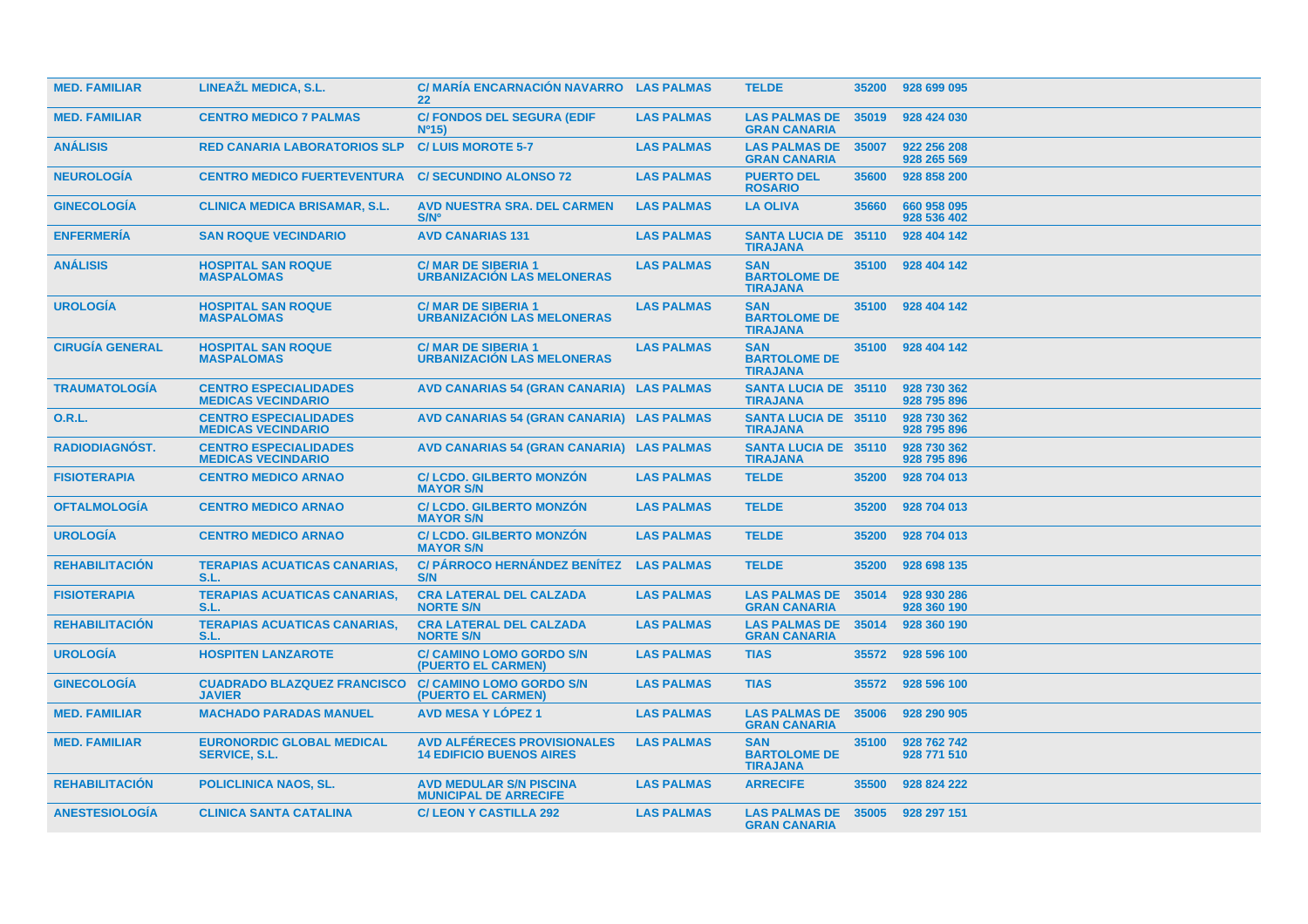| <b>FISIOTERAPIA</b>    | <b>CENTRO MEDICO FUERTEVENTURA C/ ISLA GRACIOSA 17</b>        | (FUERTEVENTURA)                                                                             | <b>LAS PALMAS</b> | <b>PUERTO DEL</b><br><b>ROSARIO</b>                 | 35600 | 928 858 200                |           |                                      |  |
|------------------------|---------------------------------------------------------------|---------------------------------------------------------------------------------------------|-------------------|-----------------------------------------------------|-------|----------------------------|-----------|--------------------------------------|--|
| <b>RADIODIAGNOST.</b>  | <b>CENTRO MEDICO FUERTEVENTURA</b>                            | <b>C/ISLA GRACIOSA 17</b><br>(FUERTEVENTURA)                                                | <b>LAS PALMAS</b> | <b>PUERTO DEL</b><br><b>ROSARIO</b>                 | 35600 | 928 858 200                |           |                                      |  |
| <b>ALERGOLOGIA</b>     | <b>CENTRO MEDICO FUERTEVENTURA</b>                            | <b>C/ISLA GRACIOSA 17</b><br>(FUERTEVENTURA)                                                | <b>LAS PALMAS</b> | <b>PUERTO DEL</b><br><b>ROSARIO</b>                 | 35600 | 928 858 200                |           |                                      |  |
| <b>UROLOGIA</b>        | <b>CENTRO MEDICO FUERTEVENTURA</b>                            | <b>C/ISLA GRACIOSA 17</b><br>(FUERTEVENTURA)                                                | <b>LAS PALMAS</b> | <b>PUERTO DEL</b><br><b>ROSARIO</b>                 | 35600 | 928 858 200                |           |                                      |  |
| <b>ODONTOESTOMATOL</b> | <b>CENTRO MEDICO-CEM</b><br><b>FUERTEVENTURA</b>              | <b>C/ISLA GRACIOSA 17</b><br>(FUERTEVENTURA)                                                | <b>LAS PALMAS</b> | <b>PUERTO DEL</b><br><b>ROSARIO</b>                 | 35600 | 928 858 200                |           |                                      |  |
| <b>ANÁLISIS</b>        | <b>RED CANARIA LABORATORIOS SLP</b>                           | C/ MURGA 48 LOCAL BAJO DCH.                                                                 | <b>LAS PALMAS</b> | <b>LAS PALMAS DE</b><br><b>GRAN CANARIA</b>         | 35003 | 928 431 898<br>630 386 889 |           |                                      |  |
| <b>AREAS PEDIÁTRI.</b> | <b>GOMERMEDI SL</b>                                           | <b>AVD CANARIAS 11</b>                                                                      | <b>LAS PALMAS</b> | <b>SANTA LUCIA DE 35110</b><br><b>TIRAJANA</b>      |       | 928 794 389                |           |                                      |  |
| <b>MED. FAMILIAR</b>   | <b>GOMERMEDI SL</b>                                           | <b>AVD CANARIAS 11</b>                                                                      | <b>LAS PALMAS</b> | <b>SANTA LUCIA DE 35110</b><br><b>TIRAJANA</b>      |       | 928 794 389                |           |                                      |  |
| <b>ENFERMERIA</b>      | <b>INSTITUTO CANARIO DE MEDICINA</b><br><b>ANTIEDAD, S.L.</b> | <b>C/ ATENCIÓN A DOMICILIO S/N</b>                                                          | <b>LAS PALMAS</b> | <b>LAS PALMAS DE</b><br><b>GRAN CANARIA</b>         | 35008 |                            |           |                                      |  |
| <b>REHABILITACION</b>  | <b>TERAPIAS ACUATICAS CANARIAS,</b><br>S.L.                   | <b>C/DOCTOR FLEMING SN</b>                                                                  | <b>LAS PALMAS</b> | <b>ARUCAS</b>                                       | 35400 | 928 930 286<br>928 600 622 |           |                                      |  |
| <b>PSIQUIATRÍA</b>     | <b>CABRERA VELAQUEZ CLAUDIO</b><br><b>NICOLAS</b>             | <b>C/ CARRETERA DEL MONTE</b><br><b>LENTISCAL KM 1175</b>                                   | <b>LAS PALMAS</b> | <b>SANTA BRIGIDA</b>                                | 35307 | 628 416 124                | <b>SI</b> | Pulsa aquí para pedir tu cita online |  |
| <b>URGENCIAS</b>       | <b>CLINICA PARQUE FUERTEVENTURA</b>                           | C/ SECUNDINO ALONSO S/N ESQ. C/ LAS PALMAS<br><b>LEÓN Y CASTILLO S/N</b><br>(FUERTEVENTURA) |                   | <b>PUERTO DEL</b><br><b>ROSARIO</b>                 | 35600 | 928 851 500                |           |                                      |  |
| <b>TRAUMATOLOGIA</b>   | <b>CLINICA PARQUE FUERTEVENTURA</b>                           | C/ SECUNDINO ALONSO S/N ESQ. C/ LAS PALMAS<br><b>LEON Y CASTILLO S/N</b><br>(FUERTEVENTURA) |                   | <b>PUERTO DEL</b><br><b>ROSARIO</b>                 | 35600 | 928 851 500                |           |                                      |  |
| <b>NEFROLOGIA</b>      | <b>CLINICA PARQUE FUERTEVENTURA</b>                           | C/ SECUNDINO ALONSO S/N ESQ. C/ LAS PALMAS<br><b>LEÓN Y CASTILLO S/N</b><br>(FUERTEVENTURA) |                   | <b>PUERTO DEL</b><br><b>ROSARIO</b>                 | 35600 | 928 851 500                |           |                                      |  |
| <b>O.R.L.</b>          | <b>CENTRO MEDICO FUERTEVENTURA</b>                            | C/ SECUNDINO ALONSO S/N ESQ. C/ LAS PALMAS<br><b>LEON Y CASTILLO S/N</b><br>(FUERTEVENTURA) |                   | <b>PUERTO DEL</b><br><b>ROSARIO</b>                 | 35600 | 928 851 500<br>928 858 200 |           |                                      |  |
| <b>MED. FAMILIAR</b>   | <b>SERVICIOS MEDICOS LA LUZ</b>                               | <b>PLZ JUAN BORDES CLAVEIRE S/N</b><br><b>EDIF, OESTE</b>                                   | <b>LAS PALMAS</b> | <b>LAS PALMAS DE</b><br><b>GRAN CANARIA</b>         | 35008 | 673 467 402<br>928 585 959 |           |                                      |  |
| <b>MED. FAMILIAR</b>   | <b>URQUIA SANCHEZ MARIA ALICIA</b>                            | <b>C/DON PEDRO INFINITO 120</b>                                                             | <b>LAS PALMAS</b> | <b>LAS PALMAS DE</b><br><b>GRAN CANARIA</b>         | 35016 | 928 250 906                |           |                                      |  |
| <b>MED. INTERNA</b>    | <b>INSTITUTO CANARIO DE MEDICINA</b><br><b>ANTIEDAD, S.L.</b> | C/LOMO LA PLANA 8 LOCAL 11                                                                  | <b>LAS PALMAS</b> | <b>LAS PALMAS DE</b><br><b>GRAN CANARIA</b>         | 35019 | 928 424 326                |           |                                      |  |
| <b>NEUMOLOGIA</b>      | <b>CENTRO MEDICO FINLAY</b>                                   | <b>C/LOS GOFIONES, EDIFICIO</b><br><b>AULAGA, LOCAL B1</b>                                  | <b>LAS PALMAS</b> | <b>TELDE</b>                                        | 35200 | 928 296 500<br>928 682 577 |           |                                      |  |
| <b>ANÁLISIS</b>        | <b>EUROFINS LGS MEGALAB</b>                                   | <b>C/ MEDICO MARTINON LEON 12</b><br><b>BAJO-GRUPO NOROESTE GALDAR</b>                      | <b>LAS PALMAS</b> | <b>GALDAR</b>                                       | 35460 | 928 232 947                |           |                                      |  |
| <b>FISIOTERAPIA</b>    | <b>SUAREZ CACERES HECTOR</b>                                  | <b>C/ JUAN JOSE FALCON 10 EDIFICIO</b><br><b>TITO PORTAL 3</b>                              | <b>LAS PALMAS</b> | <b>TELDE</b>                                        | 35200 | 928 916 701<br>606 229 852 |           |                                      |  |
| <b>FISIOTERAPIA</b>    | <b>CEM GRAN TARAJAL</b>                                       | <b>C/ MAHAN-GRAN TARAJAL 12</b>                                                             | <b>LAS PALMAS</b> | <b>PAJARA</b>                                       | 35628 | 928 870 033                |           |                                      |  |
| <b>GINECOLOGIA</b>     | <b>SAN ROQUE VECINDARIO</b>                                   | <b>AVD DE CANARIAS 369</b>                                                                  | <b>LAS PALMAS</b> | <b>SANTA LUCIA DE 35110</b><br><b>TIRAJANA</b>      |       | 928 404 142                |           |                                      |  |
| <b>ENDOCRINOLOGIA</b>  | <b>SAN ROQUE VECINDARIO</b>                                   | <b>AVD DE CANARIAS 369</b>                                                                  | <b>LAS PALMAS</b> | SANTA LUCIA DE 35110 928 404 142<br><b>TIRAJANA</b> |       |                            |           |                                      |  |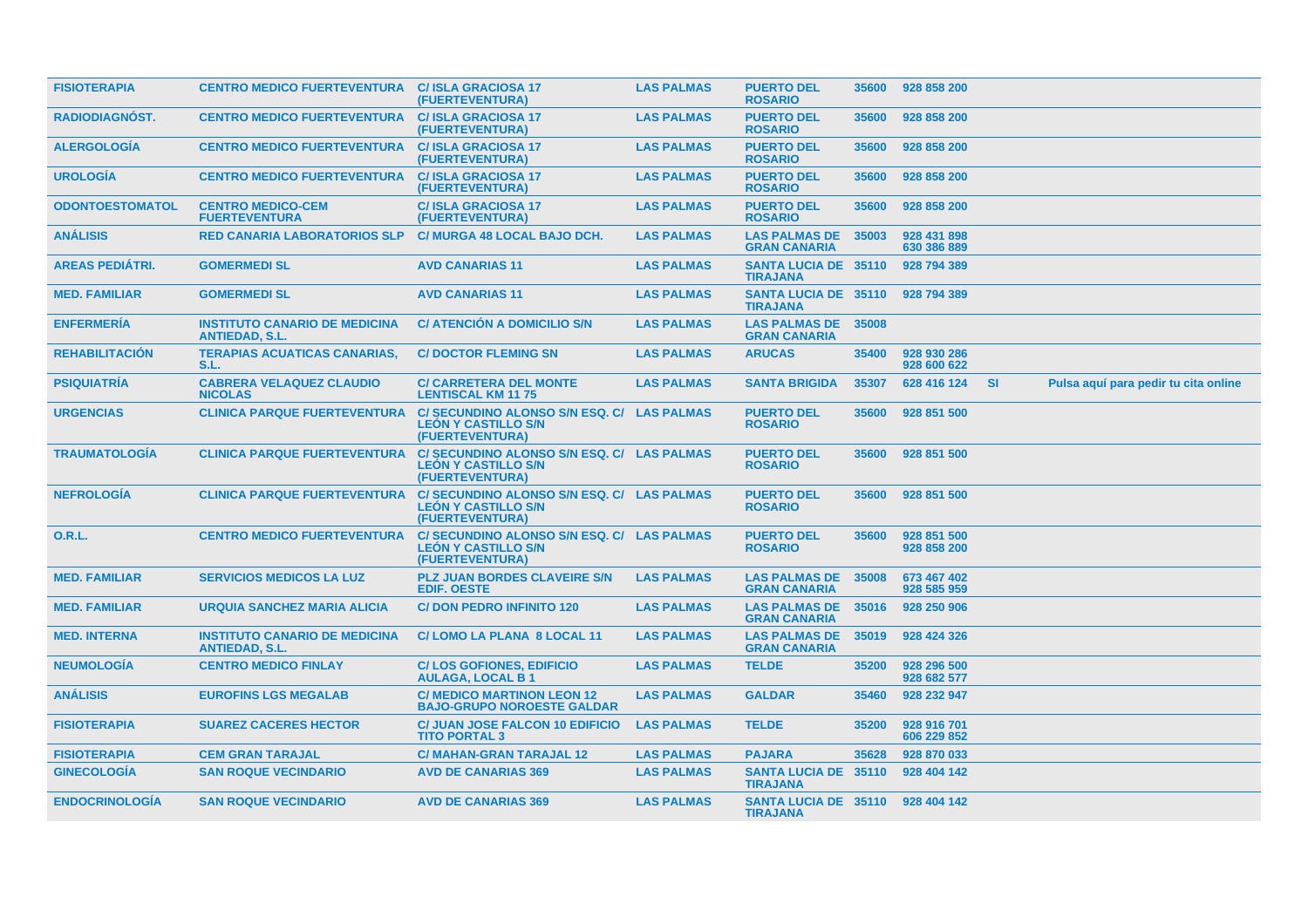| <b>NEUMOLOGIA</b>      | <b>SAN ROQUE VECINDARIO</b>                             | <b>AVD DE CANARIAS 369</b>                                                        | <b>LAS PALMAS</b> | <b>SANTA LUCIA DE 35110</b><br><b>TIRAJANA</b> |       | 928 404 142                |           |                                      |
|------------------------|---------------------------------------------------------|-----------------------------------------------------------------------------------|-------------------|------------------------------------------------|-------|----------------------------|-----------|--------------------------------------|
| <b>MED. FAMILIAR</b>   | <b>CEM COSTA CALMA</b>                                  | <b>AVD HAPPAD LLOYD S/N CAÑADA</b><br><b>DEL RIO</b>                              | <b>LAS PALMAS</b> | <b>PAJARA</b>                                  | 35627 | 928 875 300                |           |                                      |
| <b>MED. FAMILIAR</b>   | <b>CEM MORROJABLE</b>                                   | <b>AVD EL SALADAR 4 EDIFICIO D</b><br><b>CARLOS LOCALES ABC</b>                   | <b>LAS PALMAS</b> | <b>PAJARA</b>                                  | 35626 | 928 540 333                |           |                                      |
| <b>ANÁLISIS</b>        | <b>RED CANARIA LABORATORIOS SLP</b>                     | <b>C/SAN FERNANDO 20</b>                                                          | <b>LAS PALMAS</b> | <b>TELDE</b>                                   | 35200 | 928 130 284<br>619 806 501 |           |                                      |
| <b>ANÁLISIS</b>        | <b>RED CANARIA LABORATORIOS SLP</b>                     | <b>C/ POETA FERNANDO GONZALEZ 9</b>                                               | <b>LAS PALMAS</b> | <b>TELDE</b>                                   | 35200 | 928 690 182                |           |                                      |
| <b>ANESTESIOLOGÍA</b>  | <b>TRESANEST</b>                                        | <b>C/ ARCHIVERO JOAQUIN BLANCO</b><br><b>MONTESDEOCA 3</b>                        | <b>LAS PALMAS</b> | <b>LAS PALMAS DE</b><br><b>GRAN CANARIA</b>    | 35019 | 928 482 179                |           |                                      |
| <b>MED. FAMILIAR</b>   | <b>TABAH STRONZA RICARDO</b>                            | <b>C/JACINTA 7</b>                                                                | <b>LAS PALMAS</b> | <b>LAS PALMAS DE</b><br><b>GRAN CANARIA</b>    | 35012 | 928 200 553                |           |                                      |
| <b>ENDOCRINOLOGÍA</b>  | <b>DIAGNOSTICOS MEDICOS</b><br><b>ESPECIALES</b>        | <b>C/DR. JUAN NEGRIN 250</b>                                                      | <b>LAS PALMAS</b> | <b>ARRECIFE</b>                                | 35500 | 928 824 880<br>928 404 040 |           |                                      |
| <b>GINECOLOGIA</b>     | <b>CIME</b>                                             | <b>C/ FERNANDO GUANARTEME 28</b>                                                  | <b>LAS PALMAS</b> | <b>LAS PALMAS DE</b><br><b>GRAN CANARIA</b>    | 35010 | 928 091 419<br>928 228 153 | <b>SI</b> | Pulsa aquí para pedir tu cita online |
| <b>NEUROLOGIA</b>      | <b>CIME</b>                                             | <b>C/ FERNANDO GUANARTEME 28</b>                                                  | <b>LAS PALMAS</b> | <b>LAS PALMAS DE</b><br><b>GRAN CANARIA</b>    | 35010 | 928 091 419<br>928 228 153 |           |                                      |
| <b>DERMATOLOGÍA</b>    | <b>ALIDERMA CLINICA</b><br><b>DERMATOLOGICA</b>         | <b>C/ CANALEJAS 96</b>                                                            | <b>LAS PALMAS</b> | <b>LAS PALMAS DE</b><br><b>GRAN CANARIA</b>    | 35003 | 928 700 183                |           |                                      |
| <b>NEFROLOGÍA</b>      | <b>CLINICA PARQUE FUERTEVENTURA</b>                     | <b>C/ GOMEZ ULLA 29 ESQUINA CON</b><br><b>CALLE NORTE</b>                         | <b>LAS PALMAS</b> | <b>ARRECIFE</b>                                | 35500 | 928 851 500                |           |                                      |
| <b>ALERGOLOGÍA</b>     | <b>CLINICA PARQUE FUERTEVENTURA</b>                     | <b>C/ GOMEZ ULLA 29 ESQUINA CON</b><br><b>CALLE NORTE</b>                         | <b>LAS PALMAS</b> | <b>ARRECIFE</b>                                | 35500 | 928 851 500                |           |                                      |
| <b>ANESTESIOLOGIA</b>  | <b>CLINICA PARQUE FUERTEVENTURA</b>                     | <b>C/ GOMEZ ULLA 29 ESQUINA CON</b><br><b>CALLE NORTE</b>                         | <b>LAS PALMAS</b> | <b>ARRECIFE</b>                                | 35500 | 928 851 500                |           |                                      |
| <b>OFTALMOLOGÍA</b>    | <b>CLINICA PARQUE FUERTEVENTURA</b>                     | <b>C/ GOMEZ ULLA 29 ESQUINA CON</b><br><b>CALLE NORTE</b>                         | <b>LAS PALMAS</b> | <b>ARRECIFE</b>                                | 35500 | 928 851 500                |           |                                      |
| <b>TRAUMATOLOGIA</b>   | <b>CLINICA PARQUE FUERTEVENTURA</b>                     | <b>C/ GOMEZ ULLA 29 ESQUINA CON</b><br><b>CALLE NORTE</b>                         | <b>LAS PALMAS</b> | <b>ARRECIFE</b>                                | 35500 | 928 851 500                |           |                                      |
| <b>FISIOTERAPIA</b>    | <b>GOMERMEDI SL</b>                                     | <b>C/LICENCIADO GILBERTO MONZON</b><br><b>MAYOR 7</b>                             | <b>LAS PALMAS</b> | <b>TELDE</b>                                   | 35200 | 922 871 851                |           |                                      |
| <b>MED. FAMILIAR</b>   | <b>ARASALUD CENTRO</b><br><b>ESPECIALIDADES MEDICAS</b> | <b>C/ SECUNDINO DELGADO 30</b>                                                    | <b>LAS PALMAS</b> | <b>TELDE</b>                                   | 35200 | 692 570 647<br>928 702 362 | <b>SI</b> | Pulsa aquí para pedir tu cita online |
| <b>AREAS PEDIATRI.</b> | <b>ARASALUD CENTRO</b><br><b>ESPECIALIDADES MEDICAS</b> | <b>C/ SECUNDINO DELGADO 30</b>                                                    | <b>LAS PALMAS</b> | <b>TELDE</b>                                   | 35200 | 692 570 647<br>928 702 362 |           |                                      |
| <b>NEUROCIRUGÍA</b>    | <b>RIBAS NIJKERK JUAN CHRISTIAN</b>                     | AVD JOSE MESA Y LOPEZ 15 LOCAL LAS PALMAS<br><b>11 ENTREPLANTA 1º</b>             |                   | <b>LAS PALMAS DE</b><br><b>GRAN CANARIA</b>    | 35006 | 660 767 877                | <b>SI</b> | Pulsa aquí para pedir tu cita online |
| <b>MED. FAMILIAR</b>   | <b>RECONOCIMIENTOS MEDICOS</b><br><b>ESCALERITAS</b>    | <b>AVD ESCALERITAS 54</b><br><b>RECONOCIMIENTOS MEDICOS</b><br><b>ESCALERITAS</b> | <b>LAS PALMAS</b> | <b>LAS PALMAS DE</b><br><b>GRAN CANARIA</b>    | 35011 | 928 280 338                |           |                                      |
| <b>TRAUMATOLOGÍA</b>   | <b>CLINICA JORGANI</b>                                  | <b>AVD ISLAS CANARIAS 5</b>                                                       | <b>LAS PALMAS</b> | <b>TEGUISE</b>                                 | 35508 | 928 346 868                |           |                                      |
| <b>AREAS PEDIÁTRI.</b> | <b>CLINICA JORGANI</b>                                  | <b>AVD ISLAS CANARIAS 5</b>                                                       | <b>LAS PALMAS</b> | <b>TEGUISE</b>                                 | 35508 | 928 346 868                |           |                                      |
| <b>UROLOGÍA</b>        | <b>CLINICA JORGANI</b>                                  | <b>AVD ISLAS CANARIAS 5</b>                                                       | <b>LAS PALMAS</b> | <b>TEGUISE</b>                                 | 35508 | 928 346 868                |           |                                      |
| <b>DIGESTIVO</b>       | <b>CLINICA JORGANI</b>                                  | <b>AVD ISLAS CANARIAS 5</b>                                                       | <b>LAS PALMAS</b> | <b>TEGUISE</b>                                 | 35508 | 928 346 868                |           |                                      |
| <b>C. VASCULAR</b>     | <b>CLINICA SAN ROQUE</b>                                | <b>C/DOLORES DE LA ROCHA 5</b>                                                    | <b>LAS PALMAS</b> | <b>LAS PALMAS DE</b><br><b>GRAN CANARIA</b>    | 35002 | 920 404 040<br>928 404 040 |           |                                      |
| <b>TRAUMATOLOGIA</b>   | <b>CENTRO MEDICO ARNAO</b>                              | <b>C/ JOSE BERGAMIN 4 LAS HUESAS</b>                                              | <b>LAS PALMAS</b> | <b>TELDE</b>                                   | 35215 | 928 704 013                |           |                                      |
| <b>GINECOLOGÍA</b>     | <b>CENTRO MEDICO ARNAO</b>                              | <b>C/ JOSE BERGAMIN 4 LAS HUESAS</b>                                              | <b>LAS PALMAS</b> | <b>TELDE</b>                                   | 35215 | 928 704 013                |           |                                      |
|                        |                                                         |                                                                                   |                   |                                                |       |                            |           |                                      |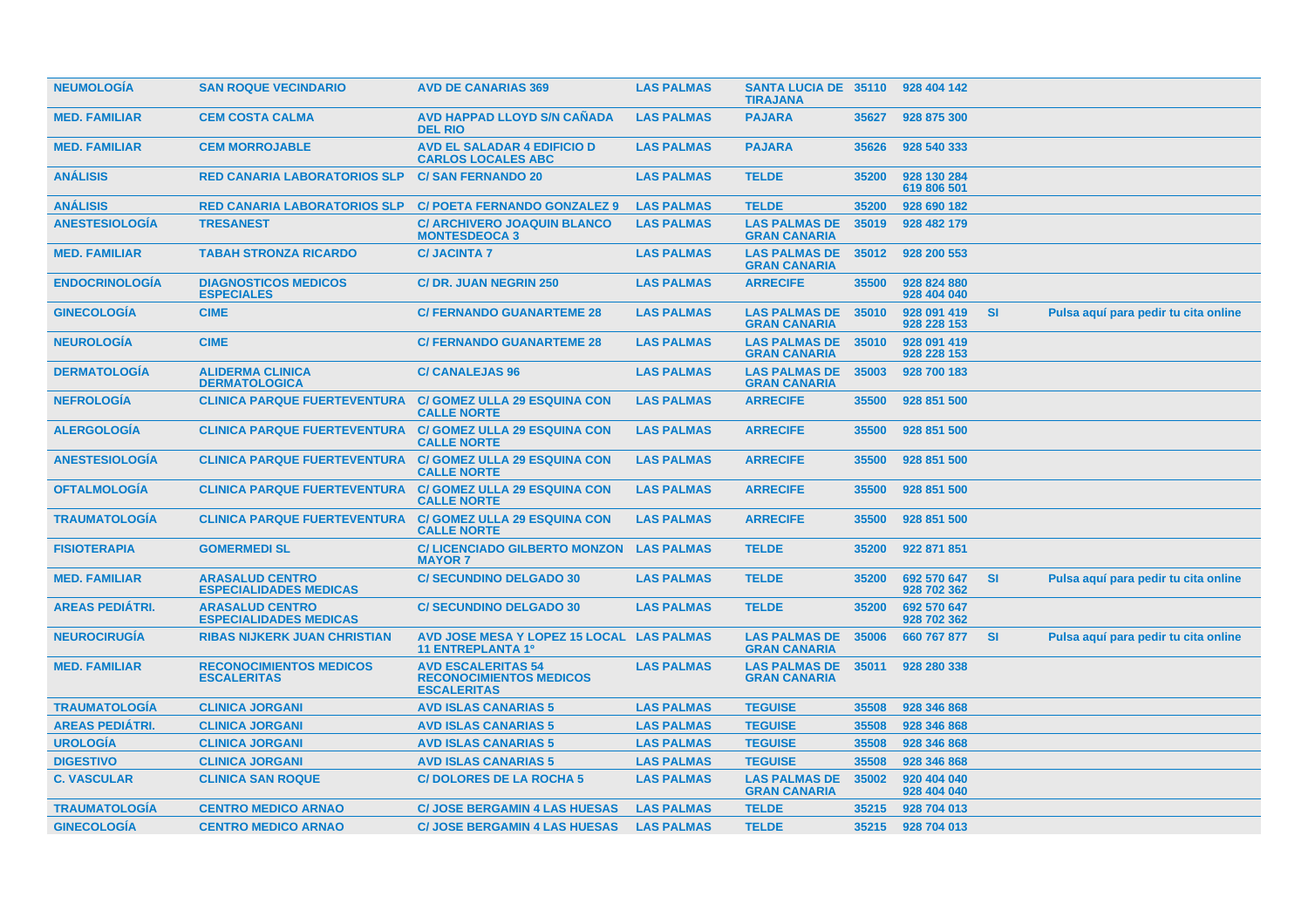| <b>PSIQUIATRÍA</b>    | <b>CENTRO MEDICO ARNAO</b>                                    | <b>C/ JOSE BERGAMIN 4 LAS HUESAS</b> | <b>LAS PALMAS</b> | <b>TELDE</b>                                         | 35215 | 928 704 013                |
|-----------------------|---------------------------------------------------------------|--------------------------------------|-------------------|------------------------------------------------------|-------|----------------------------|
| <b>GINECOLOGÍA</b>    | <b>GUZMAN GARCIA JUAN</b>                                     | <b>C/LEON Y CASTILLO 292</b>         | <b>LAS PALMAS</b> | <b>LAS PALMAS DE</b><br><b>GRAN CANARIA</b>          | 35005 |                            |
| <b>UROLOGÍA</b>       | <b>INSTITUTO CANARIO DE MEDICINA</b><br><b>ANTIEDAD, S.L.</b> | <b>C/LEÓN Y CASTILLO 292</b>         | <b>LAS PALMAS</b> | <b>LAS PALMAS DE</b><br><b>GRAN CANARIA</b>          | 35005 | 928 297 151                |
| <b>MATRONA</b>        | <b>CLINICA SANTA CATALINA</b>                                 | <b>C/LEON Y CASTILLO 292</b>         | <b>LAS PALMAS</b> | <b>LAS PALMAS DE</b><br><b>GRAN CANARIA</b>          | 35005 | 928 297 151                |
| <b>O.R.L.</b>         | <b>VASALLO MORILLAS JOSE RAMON</b>                            | <b>C/LEON Y CASTILLO 292</b>         | <b>LAS PALMAS</b> | <b>LAS PALMAS DE</b><br><b>GRAN CANARIA</b>          | 35005 | 928 297 151<br>928 234 122 |
| <b>GINECOLOGÍA</b>    | <b>CLINICA Na Sa DEL CARMEN</b>                               | <b>C/TOMAS MORALES 121</b>           | <b>LAS PALMAS</b> | <b>LAS PALMAS DE</b><br><b>GRAN CANARIA</b>          | 35004 | 928 242 242<br>928 242 243 |
| <b>GINECOLOGÍA</b>    | <b>MORENO RUIZ JOSE</b>                                       | <b>C/TOMÁS MORALES 121</b>           | <b>LAS PALMAS</b> | <b>LAS PALMAS DE</b><br><b>GRAN CANARIA</b>          | 35004 | 928 242 242<br>928 242 243 |
| <b>C. VASCULAR</b>    | <b>ABAD VAZQUEZ CIPRIANO CARLOS</b>                           | <b>C/ PRESIDENTE ALVEAR 10</b>       | <b>LAS PALMAS</b> | <b>LAS PALMAS DE</b><br><b>GRAN CANARIA</b>          | 35006 | 928 296 300                |
| <b>CARDIOLOGIA</b>    | <b>LEON FERNANDEZ ARMANDO</b>                                 | <b>C/ ANGEL GUERRA 4</b>             | <b>LAS PALMAS</b> | <b>LAS PALMAS DE</b><br><b>GRAN CANARIA</b>          | 35003 | 928 363 935                |
| <b>ANATOMOPATOLO.</b> | <b>EUROFINS LGS MEGALAB</b>                                   | <b>AVD JOSÉ MESA Y LÓPEZ 15</b>      | <b>LAS PALMAS</b> | <b>LAS PALMAS DE</b><br><b>GRAN CANARIA</b>          | 35006 | 928 232 947                |
| <b>GINECOLOGÍA</b>    | <b>GUZMAN GARCIA JUAN</b>                                     | <b>C/ PÉREZ DEL TORO 78</b>          | <b>LAS PALMAS</b> | <b>LAS PALMAS DE</b><br><b>GRAN CANARIA</b>          | 35004 | 928 240 816                |
| <b>C. REPARADORA</b>  | <b>MORENO GARCES FELIPE</b>                                   | <b>C/VIERA Y CLAVIJO 11</b>          | <b>LAS PALMAS</b> | <b>LAS PALMAS DE</b><br><b>GRAN CANARIA</b>          | 35002 | 928 361 973                |
| <b>MED. FAMILIAR</b>  | <b>RODRIGUEZ GALVAN AGUSTIN</b><br><b>SANTIAGO</b>            | <b>AVD NECKERMANN 22</b>             | <b>LAS PALMAS</b> | <b>SAN</b><br><b>BARTOLOME DE</b><br><b>TIRAJANA</b> | 35100 | 928 763 392<br>900 151 745 |
| <b>O.R.L.</b>         | <b>JOSE DE LEON Y DE JUAN</b><br>(DELEBLAZ)                   | <b>C/ RAFAEL CABRERA 13</b>          | <b>LAS PALMAS</b> | <b>LAS PALMAS DE</b><br><b>GRAN CANARIA</b>          | 35002 | 667 511 748<br>928 374 124 |
| <b>MED. FAMILIAR</b>  | <b>POLICLINICO LEON Y CASTILLO</b>                            | C/ LEON Y CASTILLO 10 1ª             | <b>LAS PALMAS</b> | <b>LAS PALMAS DE</b><br><b>GRAN CANARIA</b>          | 35003 | 928 371 733<br>928 371 734 |
| <b>NEUROLOGÍA</b>     | <b>POLICLINICO LEON Y CASTILLO</b>                            | C/LEÓN Y CASTILLO 10 1ª              | <b>LAS PALMAS</b> | <b>LAS PALMAS DE</b><br><b>GRAN CANARIA</b>          | 35003 | 928 371 733<br>928 371 734 |
| <b>ENFERMERÍA</b>     | <b>MARTINEZ PERERA ANGEL</b><br><b>TENESOR</b>                | C/ ATENCIÓN A DOMICILIO.             | <b>LAS PALMAS</b> | <b>LAS PALMAS DE</b><br><b>GRAN CANARIA</b>          | 35002 | 928 383 838<br>687 510 730 |
| <b>HEMATOLOGIA</b>    | <b>TAMARIT BAU JOSE</b>                                       | <b>C/ MAESTRO VALLE 20</b>           | <b>LAS PALMAS</b> | <b>LAS PALMAS DE</b><br><b>GRAN CANARIA</b>          | 35005 | 928 234 466                |
| <b>DIGESTIVO</b>      | <b>HOSPITEN CLINICA ROCA</b>                                  | <b>C/BUGANVILLA 1</b>                | <b>LAS PALMAS</b> | <b>SAN</b><br><b>BARTOLOME DE</b><br><b>TIRAJANA</b> | 35100 | 928 730 362                |
| <b>UROLOGÍA</b>       | <b>HOSPITEN CLINICA ROCA</b>                                  | <b>C/BUGANVILLA1</b>                 | <b>LAS PALMAS</b> | <b>SAN</b><br><b>BARTOLOME DE</b><br><b>TIRAJANA</b> | 35100 | 928 730 362                |
| <b>CARDIOLOGÍA</b>    | <b>HOSPITEN CLINICA ROCA</b>                                  | <b>C/BUGANVILLA1</b>                 | <b>LAS PALMAS</b> | <b>SAN</b><br><b>BARTOLOME DE</b><br><b>TIRAJANA</b> | 35100 | 928 730 362                |
| <b>ANESTESIOLOGÍA</b> | <b>HOSPITEN CLINICA ROCA</b>                                  | <b>C/BUGANVILLA1</b>                 | <b>LAS PALMAS</b> | <b>SAN</b><br><b>BARTOLOME DE</b><br><b>TIRAJANA</b> | 35100 | 928 730 362                |
| <b>GINECOLOGÍA</b>    | <b>HOSPITEN CLINICA ROCA</b>                                  | <b>C/BUGANVILLA1</b>                 | <b>LAS PALMAS</b> | <b>SAN</b><br><b>BARTOLOME DE</b><br><b>TIRAJANA</b> | 35100 | 928 730 362<br>928 769 004 |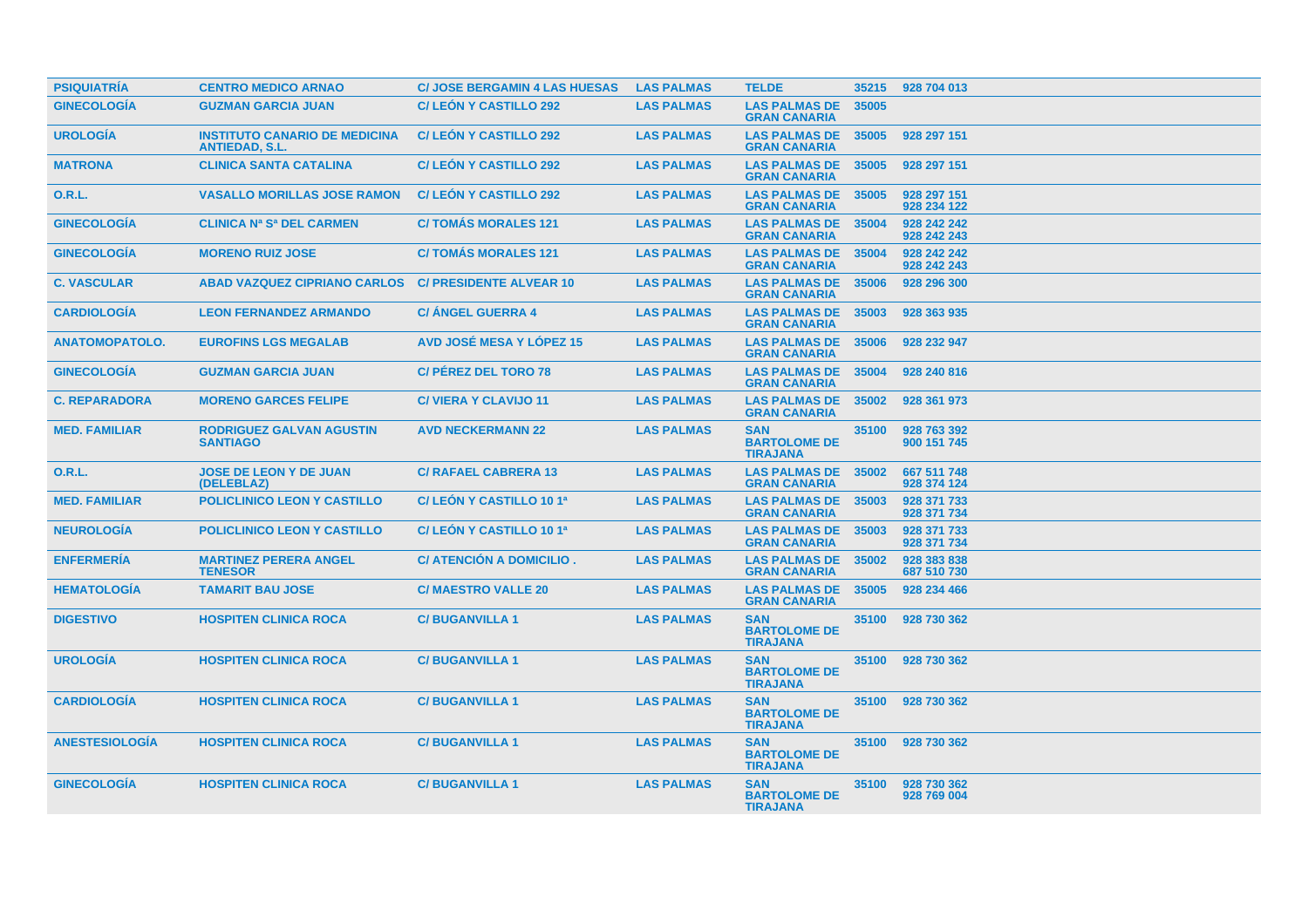| <b>DERMATOLOGIA</b>    | <b>HOSPITEN CLINICA ROCA</b>                                  | <b>C/BUGANVILLA1</b>               | <b>LAS PALMAS</b> | <b>SAN</b><br><b>BARTOLOME DE</b><br><b>TIRAJANA</b> | 35100 | 928 730 362                |
|------------------------|---------------------------------------------------------------|------------------------------------|-------------------|------------------------------------------------------|-------|----------------------------|
| <b>OFTALMOLOGIA</b>    | <b>HOSPITEN CLINICA ROCA</b>                                  | <b>C/BUGANVILLA1</b>               | <b>LAS PALMAS</b> | <b>SAN</b><br><b>BARTOLOME DE</b><br><b>TIRAJANA</b> | 35100 | 928 730 362                |
| <b>AREAS PEDIÁTRI.</b> | <b>HOSPITEN CLINICA ROCA</b>                                  | <b>C/BUGANVILLA1</b>               | <b>LAS PALMAS</b> | <b>SAN</b><br><b>BARTOLOME DE</b><br><b>TIRAJANA</b> | 35100 | 928 730 362                |
| <b>MED. FAMILIAR</b>   | <b>TABAH STRONZA RICARDO</b>                                  | <b>C/ PEDRO INFINITO 9</b>         | <b>LAS PALMAS</b> | <b>LAS PALMAS DE 35012</b><br><b>GRAN CANARIA</b>    |       | 928 200 553                |
| <b>C. CARDIOVASC.</b>  | <b>FEIJOO-OSORIO CORREA JUAN</b><br><b>JOSE</b>               | <b>C/DOLORES DE LA ROCHA 5</b>     | <b>LAS PALMAS</b> | <b>LAS PALMAS DE</b><br><b>GRAN CANARIA</b>          | 35001 | 928 316 048<br>928 339 026 |
| <b>NEUMOLOGIA</b>      | PEREZ PEÑATE GREGORIO MIGUEL C/ DOLORES DE LA ROCHA 5         |                                    | <b>LAS PALMAS</b> | <b>LAS PALMAS DE</b><br><b>GRAN CANARIA</b>          | 35001 | 928 012 600                |
| <b>URGENCIAS</b>       | <b>CLINICA SAN ROQUE</b>                                      | <b>C/DOLORES DE LA ROCHA 5</b>     | <b>LAS PALMAS</b> | <b>LAS PALMAS DE</b><br><b>GRAN CANARIA</b>          | 35001 | 928 012 650<br>928 012 600 |
| <b>NEUROCIRUGÍA</b>    | <b>CLINICA SAN ROQUE</b>                                      | <b>C/DOLORES DE LA ROCHA 5</b>     | <b>LAS PALMAS</b> | <b>LAS PALMAS DE</b><br><b>GRAN CANARIA</b>          | 35001 | 928 316 048<br>928 316 033 |
| <b>DERMATOLOGÍA</b>    | <b>CLINICA SAN ROQUE</b>                                      | <b>C/DOLORES DE LA ROCHA 5</b>     | <b>LAS PALMAS</b> | <b>LAS PALMAS DE</b><br><b>GRAN CANARIA</b>          | 35001 | 928 316 048<br>928 316 033 |
| <b>ENDOCRINOLOGIA</b>  | <b>CLINICA SAN ROQUE</b>                                      | <b>C/DOLORES DE LA ROCHA 5</b>     | <b>LAS PALMAS</b> | <b>LAS PALMAS DE</b><br><b>GRAN CANARIA</b>          | 35001 | 928 012 600<br>928 316 048 |
| <b>RADIOTERAPIA</b>    | <b>CLINICA SAN ROQUE</b>                                      | <b>C/DOLORES DE LA ROCHA 5</b>     | <b>LAS PALMAS</b> | <b>LAS PALMAS DE 35001</b><br><b>GRAN CANARIA</b>    |       | 928 316 048<br>928 316 033 |
| <b>URGENCIAS</b>       | <b>CLINICA SAN ROQUE</b>                                      | <b>C/DOLORES DE LA ROCHA 5</b>     | <b>LAS PALMAS</b> | <b>LAS PALMAS DE</b><br><b>GRAN CANARIA</b>          | 35001 | 928 316 033<br>928 316 048 |
| <b>NEFROLOGIA</b>      | <b>CLINICA SAN ROQUE</b>                                      | <b>C/DOLORES DE LA ROCHA 5</b>     | <b>LAS PALMAS</b> | <b>LAS PALMAS DE</b><br><b>GRAN CANARIA</b>          | 35001 | 928 316 048<br>928 012 600 |
| <b>RADIODIAGNÓST.</b>  | <b>CLINICA SAN ROQUE</b>                                      | <b>C/DOLORES DE LA ROCHA 5</b>     | <b>LAS PALMAS</b> | <b>LAS PALMAS DE 35001</b><br><b>GRAN CANARIA</b>    |       | 928 316 048<br>928 316 033 |
| <b>GINECOLOGIA</b>     | <b>INSTITUTO CANARIO DE MEDICINA</b><br><b>ANTIEDAD, S.L.</b> | <b>C/DOLORES DE LA ROCHA 5</b>     | <b>LAS PALMAS</b> | <b>LAS PALMAS DE</b><br><b>GRAN CANARIA</b>          | 35001 | 928 012 600<br>928 684 226 |
| <b>C. TORÁCICA</b>     | <b>CLINICA SAN ROQUE</b>                                      | <b>C/DOLORES DE LA ROCHA 5</b>     | <b>LAS PALMAS</b> | <b>LAS PALMAS DE</b><br><b>GRAN CANARIA</b>          | 35001 | 928 012 615<br>928 316 033 |
| <b>DERMATOLOGÍA</b>    | <b>VILAR ALEJO JAIME DAVID</b>                                | <b>C/DOLORES DE LA ROCHA 5</b>     | <b>LAS PALMAS</b> | <b>LAS PALMAS DE</b><br><b>GRAN CANARIA</b>          | 35001 | 928 295 343<br>928 012 600 |
| <b>C. VASCULAR</b>     | <b>INSTITUTO CANARIO DE MEDICINA</b><br><b>ANTIEDAD, S.L.</b> | <b>C/LEÓN Y CASTILLO 407</b>       | <b>LAS PALMAS</b> | <b>LAS PALMAS DE</b><br><b>GRAN CANARIA</b>          | 35007 | 679 973 987<br>928 012 600 |
| <b>GINECOLOGIA</b>     | <b>BAREN CLINICA GINECOLOGICA</b>                             | <b>C/LEON Y CASTILLO 407</b>       | <b>LAS PALMAS</b> | <b>LAS PALMAS DE</b><br><b>GRAN CANARIA</b>          | 35007 | 661 002 712<br>928 499 900 |
| <b>NEUMOLOGIA</b>      | <b>HOSPITAL PERPETUO SOCORRO</b>                              | <b>C/LEON Y CASTILLO 407</b>       | <b>LAS PALMAS</b> | <b>LAS PALMAS DE</b><br><b>GRAN CANARIA</b>          | 35007 | 679 973 987<br>928 012 600 |
| <b>C. VASCULAR</b>     | <b>HOSPITAL PERPETUO SOCORRO</b>                              | <b>C/LEÓN Y CASTILLO 407</b>       | <b>LAS PALMAS</b> | <b>LAS PALMAS DE</b><br><b>GRAN CANARIA</b>          | 35007 | 928 499 902<br>928 499 900 |
| <b>NEUROLOGIA</b>      | <b>HOSPITAL PERPETUO SOCORRO</b>                              | <b>C/LEON Y CASTILLO 407</b>       | <b>LAS PALMAS</b> | <b>LAS PALMAS DE</b><br><b>GRAN CANARIA</b>          | 35007 | 928 499 900                |
| <b>NEUMOLOGÍA</b>      | <b>RODRIGUEZ BERMEJO JUAN</b><br><b>CARLOS</b>                | <b>C/ GENERAL MARTÍNEZ ANIDO 2</b> | <b>LAS PALMAS</b> | <b>LAS PALMAS DE</b><br><b>GRAN CANARIA</b>          | 35003 | 928 433 853<br>928 364 496 |
| <b>ANATOMOPATOLO.</b>  | <b>EUROFINS LGS MEGALAB</b>                                   | C/ ATINDANA 2 (LOS CANARIOS I)     | <b>LAS PALMAS</b> | <b>MOGAN</b>                                         | 35120 | 928 736 778                |
| <b>MED. FAMILIAR</b>   | <b>BRANDON ALAMO JUAN CARLOS</b>                              | <b>PSO SAN JOSÉ 250</b>            | <b>LAS PALMAS</b> | <b>LAS PALMAS DE</b><br><b>GRAN CANARIA</b>          | 35001 | 928 318 704                |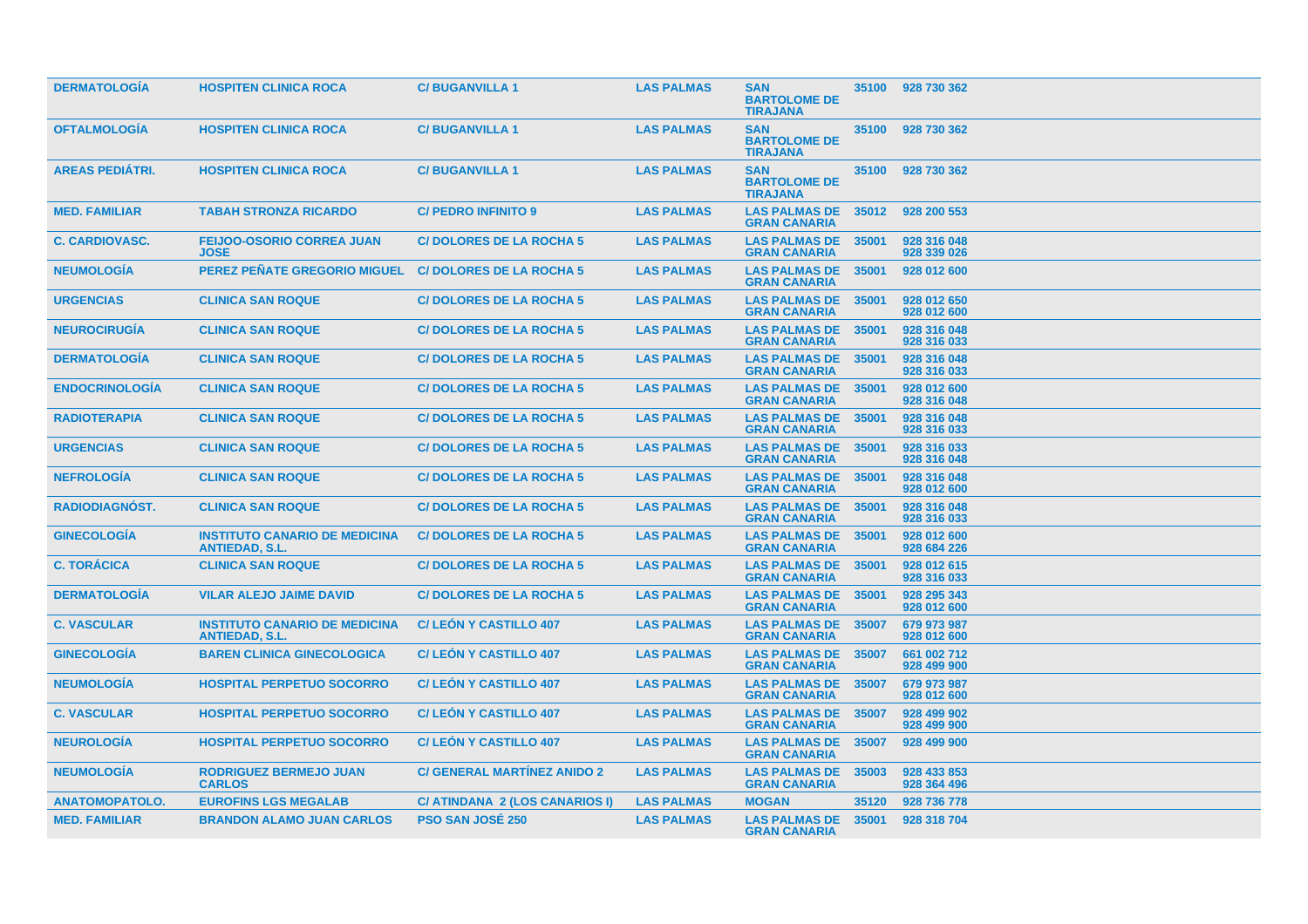| <b>MED. FAMILIAR</b>   | <b>CLINICA MEDICA BRISAMAR, S.L.</b>                      | <b>AVD NUESTRA SRA. DEL CARMEN</b><br>S/N°                     | <b>LAS PALMAS</b> | <b>LA OLIVA</b>                                      | 35660 | 660 958 095<br>928 536 402 |
|------------------------|-----------------------------------------------------------|----------------------------------------------------------------|-------------------|------------------------------------------------------|-------|----------------------------|
| <b>DIGESTIVO</b>       | <b>HOSPITAL SAN ROQUE</b><br><b>MASPALOMAS</b>            | <b>C/MAR DE SIBERIA 1</b><br><b>URBANIZACION LAS MELONERAS</b> | <b>LAS PALMAS</b> | <b>SAN</b><br><b>BARTOLOME DE</b><br><b>TIRAJANA</b> | 35100 | 928 404 142                |
| <b>URGENCIAS</b>       | <b>HOSPITAL SAN ROQUE</b><br><b>MASPALOMAS</b>            | <b>C/MAR DE SIBERIA 1</b><br><b>URBANIZACIÓN LAS MELONERAS</b> | <b>LAS PALMAS</b> | <b>SAN</b><br><b>BARTOLOME DE</b><br><b>TIRAJANA</b> | 35100 | 928 404 142                |
| <b>NEFROLOGIA</b>      | <b>HOSPITAL SAN ROQUE</b><br><b>MASPALOMAS</b>            | <b>C/MAR DE SIBERIA 1</b><br><b>URBANIZACIÓN LAS MELONERAS</b> | <b>LAS PALMAS</b> | <b>SAN</b><br><b>BARTOLOME DE</b><br><b>TIRAJANA</b> | 35100 | 928 404 142                |
| <b>CARDIOLOGIA</b>     | <b>HOSPITAL SAN ROQUE</b><br><b>MASPALOMAS</b>            | <b>C/MAR DE SIBERIA 1</b><br><b>URBANIZACIÓN LAS MELONERAS</b> | <b>LAS PALMAS</b> | <b>SAN</b><br><b>BARTOLOME DE</b><br><b>TIRAJANA</b> | 35100 | 928 404 142                |
| <b>UROLOGÍA</b>        | <b>HOSPITAL SAN ROQUE</b><br><b>MASPALOMAS</b>            | <b>C/MAR DE SIBERIA 1</b><br><b>URBANIZACIÓN LAS MELONERAS</b> | <b>LAS PALMAS</b> | <b>SAN</b><br><b>BARTOLOME DE</b><br><b>TIRAJANA</b> | 35100 | 928 063 603<br>928 404 040 |
| 0.R.L.                 | <b>HOSPITAL SAN ROQUE</b><br><b>MASPALOMAS</b>            | <b>C/MAR DE SIBERIA 1</b><br><b>URBANIZACIÓN LAS MELONERAS</b> | <b>LAS PALMAS</b> | <b>SAN</b><br><b>BARTOLOME DE</b><br><b>TIRAJANA</b> | 35100 | 928 404 142                |
| <b>AREAS PEDIATRI.</b> | <b>HOSPITAL SAN ROQUE</b><br><b>MASPALOMAS</b>            | <b>C/MAR DE SIBERIA 1</b><br><b>URBANIZACIÓN LAS MELONERAS</b> | <b>LAS PALMAS</b> | <b>SAN</b><br><b>BARTOLOME DE</b><br><b>TIRAJANA</b> | 35100 | 928 404 142                |
| <b>ANESTESIOLOGIA</b>  | <b>CENTRO ESPECIALIDADES</b><br><b>MEDICAS VECINDARIO</b> | AVD CANARIAS 54 (GRAN CANARIA) LAS PALMAS                      |                   | <b>SANTA LUCIA DE 35110</b><br><b>TIRAJANA</b>       |       | 928 730 362                |
| <b>NEUMOLOGÍA</b>      | <b>CENTRO ESPECIALIDADES</b><br><b>MEDICAS VECINDARIO</b> | AVD CANARIAS 54 (GRAN CANARIA) LAS PALMAS                      |                   | SANTA LUCIA DE 35110 928 730 362<br><b>TIRAJANA</b>  |       |                            |
| <b>UROLOGIA</b>        | <b>CENTRO ESPECIALIDADES</b><br><b>MEDICAS VECINDARIO</b> | AVD CANARIAS 54 (GRAN CANARIA) LAS PALMAS                      |                   | <b>SANTA LUCIA DE 35110</b><br><b>TIRAJANA</b>       |       | 928 730 362<br>928 795 896 |
| <b>NEUROCIRUGIA</b>    | <b>CENTRO ESPECIALIDADES</b><br><b>MEDICAS VECINDARIO</b> | AVD CANARIAS 54 (GRAN CANARIA) LAS PALMAS                      |                   | <b>SANTA LUCIA DE 35110</b><br><b>TIRAJANA</b>       |       | 928 730 362                |
| <b>CARDIOLOGIA</b>     | <b>CENTRO MEDICO ARNAO</b>                                | <b>C/LCDO, GILBERTO MONZÓN</b><br><b>MAYOR S/N</b>             | <b>LAS PALMAS</b> | <b>TELDE</b>                                         | 35200 | 928 704 013                |
| <b>ALERGOLOGIA</b>     | <b>CENTRO MEDICO ARNAO</b>                                | <b>C/LCDO. GILBERTO MONZÓN</b><br><b>MAYOR S/N</b>             | <b>LAS PALMAS</b> | <b>TELDE</b>                                         | 35200 | 928 704 013                |
| <b>RADIODIAGNÓST.</b>  | <b>CENTRO MEDICO ARNAO</b>                                | <b>C/LCDO, GILBERTO MONZÓN</b><br><b>MAYOR S/N</b>             | <b>LAS PALMAS</b> | <b>TELDE</b>                                         | 35200 | 928 704 013                |
| <b>MED. FAMILIAR</b>   | <b>CENTRO MEDICO ARNAO</b>                                | <b>C/LCDO. GILBERTO MONZON</b><br><b>MAYOR S/N</b>             | <b>LAS PALMAS</b> | <b>TELDE</b>                                         | 35200 | 928 704 013                |
| <b>GINECOLOGIA</b>     | <b>SANCHEZ GUERRA JOSE MATIAS</b>                         | <b>PLZ DE LA FERIA 23 BAJO</b>                                 | <b>LAS PALMAS</b> | <b>LAS PALMAS DE</b><br><b>GRAN CANARIA</b>          | 35003 | 928 292 304                |
| <b>LOGOPEDIA</b>       | <b>GARCIA DIAZ MARIA ELENA</b>                            | <b>C/MURGA 45</b>                                              | <b>LAS PALMAS</b> | <b>LAS PALMAS DE</b><br><b>GRAN CANARIA</b>          | 35003 | 928 373 889                |
| <b>MED. FAMILIAR</b>   | <b>PEREZ RODRIGUEZ ANTONIO</b>                            | <b>C/ PADRE JOSÉ DE SOSA 20</b>                                | <b>LAS PALMAS</b> | <b>LAS PALMAS DE</b><br><b>GRAN CANARIA</b>          | 35001 | 928 312 413                |
| <b>NEUROCIRUGIA</b>    | <b>HOSPITEN LANZAROTE</b>                                 | <b>C/ CAMINO LOMO GORDO S/N</b><br>(PUERTO EL CARMEN)          | <b>LAS PALMAS</b> | <b>TIAS</b>                                          | 35572 | 928 596 100                |
| <b>MED. INTERNA</b>    | <b>HOSPITEN LANZAROTE</b>                                 | <b>C/ CAMINO LOMO GORDO S/N</b><br>(PUERTO EL CARMEN)          | <b>LAS PALMAS</b> | <b>TIAS</b>                                          | 35572 | 928 596 100                |
| <b>NEUROFISIOLOGIA</b> | <b>HOSPITEN LANZAROTE</b>                                 | <b>C/ CAMINO LOMO GORDO S/N</b><br>(PUERTO EL CARMEN)          | <b>LAS PALMAS</b> | <b>TIAS</b>                                          | 35572 | 928 596 100                |
| <b>ANESTESIOLOGIA</b>  | <b>HOSPITEN LANZAROTE</b>                                 | <b>C/ CAMINO LOMO GORDO S/N</b><br>(PUERTO EL CARMEN)          | <b>LAS PALMAS</b> | <b>TIAS</b>                                          |       | 35572 928 596 100          |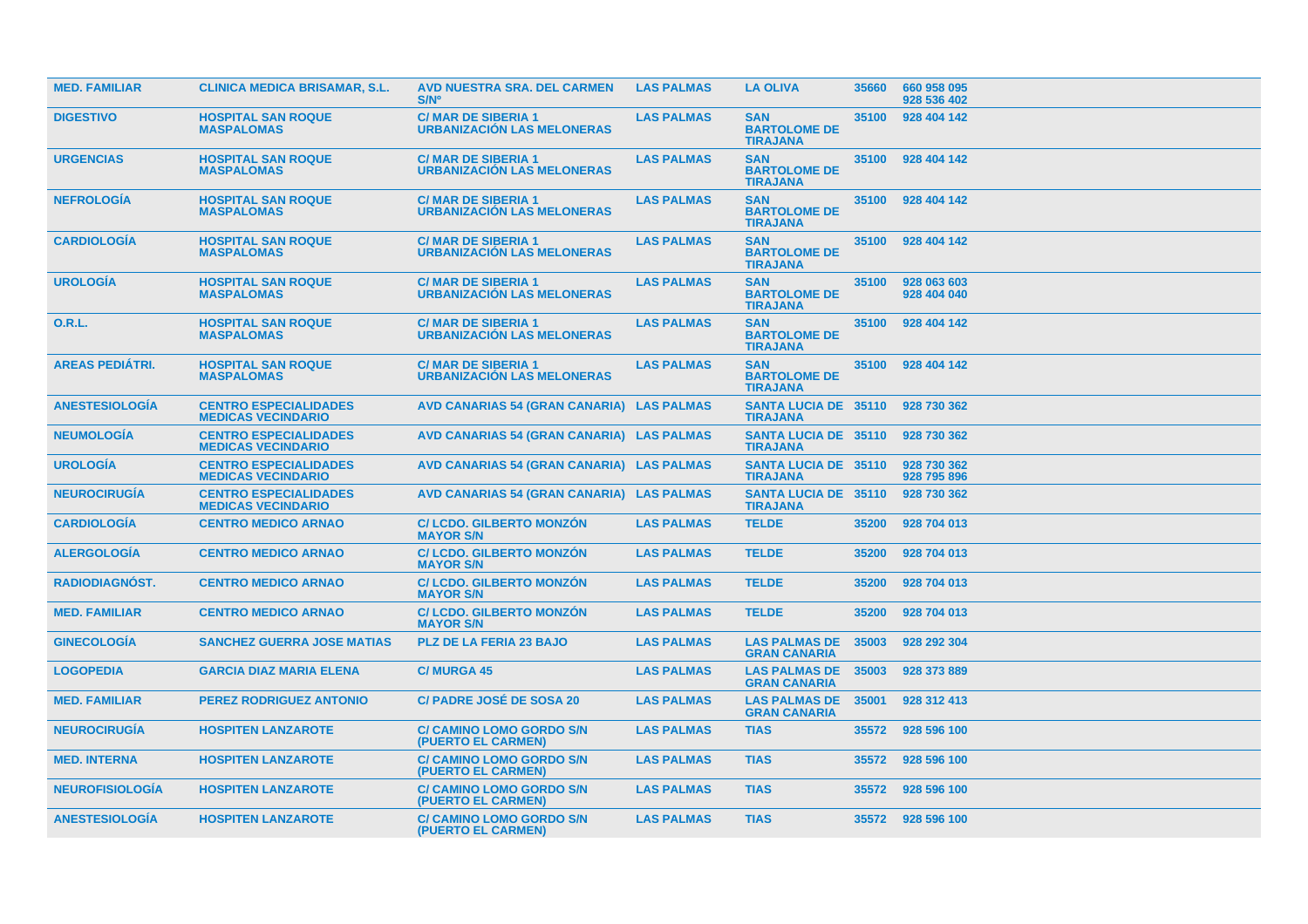| <b>DERMATOLOGIA</b>    | <b>HOSPITEN LANZAROTE</b>                                     | <b>C/ CAMINO LOMO GORDO S/N</b><br>(PUERTO EL CARMEN)                                       | <b>LAS PALMAS</b> | <b>TIAS</b>                                          | 35572 | 928 596 100                |     |                                      |
|------------------------|---------------------------------------------------------------|---------------------------------------------------------------------------------------------|-------------------|------------------------------------------------------|-------|----------------------------|-----|--------------------------------------|
| <b>ANÁLISIS</b>        | <b>CLINICA SANTA CATALINA</b>                                 | <b>C/ LEON Y CASTILLO 292</b>                                                               | <b>LAS PALMAS</b> | <b>LAS PALMAS DE</b><br><b>GRAN CANARIA</b>          | 35006 | 928 297 151                |     |                                      |
| <b>URGENCIAS</b>       | <b>EURONORDIC GLOBAL MEDICAL</b><br><b>SERVICE, S.L.</b>      | <b>AVD ALFERECES PROVISIONALES</b><br><b>14 EDIFICIO BUENOS AIRES</b>                       | <b>LAS PALMAS</b> | <b>SAN</b><br><b>BARTOLOME DE</b><br><b>TIRAJANA</b> | 35100 | 928 762 742<br>928 771 510 |     |                                      |
| <b>PSIQUIATRÍA</b>     | <b>PSICOCLINIC LANZAROTE, S.L.</b>                            | <b>AVD MEDULAR S/N PISCINA</b><br><b>MUNICIPAL DE ARRECIFE</b>                              | <b>LAS PALMAS</b> | <b>ARRECIFE</b>                                      | 35500 | 605 416 077<br>828 052 314 |     |                                      |
| <b>ALERGOLOGÍA</b>     | <b>HERNANDEZ SUAREZ HILDA</b><br><b>RIANEC</b>                | <b>C/ ALEMANIA 7</b>                                                                        | <b>LAS PALMAS</b> | <b>LAS PALMAS DE</b><br><b>GRAN CANARIA</b>          | 35006 | 695 650 415                | -SI | Pulsa aquí para pedir tu cita online |
| <b>NEUMOLOGIA</b>      | <b>CENTRO MEDICO FUERTEVENTURA</b>                            | <b>C/ISLA GRACIOSA 17</b><br>(FUERTEVENTURA)                                                | <b>LAS PALMAS</b> | <b>PUERTO DEL</b><br><b>ROSARIO</b>                  | 35600 | 928 858 200                |     |                                      |
| <b>TRAUMATOLOGÍA</b>   | <b>GOMERMEDI SL</b>                                           | <b>AVD CANARIAS 11</b>                                                                      | <b>LAS PALMAS</b> | <b>SANTA LUCIA DE 35110</b><br><b>TIRAJANA</b>       |       | 928 794 389                |     |                                      |
| <b>MED. INTERNA</b>    | <b>CLINICA SAN ROQUE</b>                                      | <b>C/ PEDRO CERON 8 PISO BAJO</b>                                                           | <b>LAS PALMAS</b> | <b>LAS PALMAS DE</b><br><b>GRAN CANARIA</b>          | 35001 | 928 012 600<br>928 339 000 |     |                                      |
| <b>REHABILITACION</b>  | <b>TERAPIAS ACUATICAS CANARIAS,</b><br>S.L.                   | <b>AVD EL GALEON S/N LOCAL 5</b>                                                            | <b>LAS PALMAS</b> | <b>SANTA BRIGIDA</b>                                 | 35300 | 928 642 906                |     |                                      |
| <b>ENFERMERÍA</b>      | <b>CLINICA PARQUE FUERTEVENTURA</b>                           | <b>C/ SECUNDINO ALONSO S/N ESQ. C/</b><br><b>LEÓN Y CASTILLO S/N</b><br>(FUERTEVENTURA)     | <b>LAS PALMAS</b> | <b>PUERTO DEL</b><br><b>ROSARIO</b>                  | 35600 | 928 851 500                |     |                                      |
| <b>CARDIOLOGÍA</b>     | <b>CLINICA PARQUE FUERTEVENTURA</b>                           | C/ SECUNDINO ALONSO S/N ESQ. C/<br><b>LEÓN Y CASTILLO S/N</b><br>(FUERTEVENTURA)            | <b>LAS PALMAS</b> | <b>PUERTO DEL</b><br><b>ROSARIO</b>                  | 35600 | 928 851 500                |     |                                      |
| <b>ANESTESIOLOGIA</b>  | <b>CLINICA PARQUE FUERTEVENTURA</b>                           | C/ SECUNDINO ALONSO S/N ESQ. C/ LAS PALMAS<br><b>LEÓN Y CASTILLO S/N</b><br>(FUERTEVENTURA) |                   | <b>PUERTO DEL</b><br><b>ROSARIO</b>                  | 35600 | 928 851 500                |     |                                      |
| <b>NEUROLOGÍA</b>      | <b>INSTITUTO CANARIO DE MEDICINA</b><br><b>ANTIEDAD, S.L.</b> | <b>C/LOMO LA PLANA 8 LOCAL 11</b>                                                           | <b>LAS PALMAS</b> | <b>LAS PALMAS DE</b><br><b>GRAN CANARIA</b>          | 35019 | 928 424 326                |     |                                      |
| <b>UROLOGÍA</b>        | <b>INSTITUTO CANARIO DE MEDICINA</b><br><b>ANTIEDAD, S.L.</b> | C/LOMO LA PLANA 8 LOCAL 11                                                                  | <b>LAS PALMAS</b> | <b>LAS PALMAS DE</b><br><b>GRAN CANARIA</b>          | 35019 | 928 424 326                |     |                                      |
| <b>ANATOMOPATOLO.</b>  | <b>INSTITUTO CANARIO DE MEDICINA</b><br><b>ANTIEDAD, S.L.</b> | C/LOMO LA PLANA 8 LOCAL 11                                                                  | <b>LAS PALMAS</b> | <b>LAS PALMAS DE</b><br><b>GRAN CANARIA</b>          | 35019 | 928 424 326                |     |                                      |
| <b>DERMATOLOGIA</b>    | <b>INSTITUTO CANARIO DE MEDICINA</b><br><b>ANTIEDAD, S.L.</b> | C/LOMO LA PLANA 8 LOCAL 11                                                                  | <b>LAS PALMAS</b> | <b>LAS PALMAS DE</b><br><b>GRAN CANARIA</b>          | 35019 | 928 424 326                |     |                                      |
| <b>TRAUMATOLOGÍA</b>   | <b>INSTITUTO CANARIO DE MEDICINA</b><br><b>ANTIEDAD, S.L.</b> | C/LOMO LA PLANA 8 LOCAL 11                                                                  | <b>LAS PALMAS</b> | <b>LAS PALMAS DE</b><br><b>GRAN CANARIA</b>          | 35019 | 928 424 326                |     |                                      |
| <b>CIRUGÍA GENERAL</b> | <b>CENTRO MEDICO FINLAY</b>                                   | <b>C/LOS GOFIONES, EDIFICIO</b><br><b>AULAGA, LOCAL B1</b>                                  | <b>LAS PALMAS</b> | <b>TELDE</b>                                         | 35200 | 928 296 500<br>928 682 577 |     |                                      |
| <b>AREAS PEDIÁTRI.</b> | <b>CENTRO MEDICO FINLAY</b>                                   | <b>C/LOS GOFIONES, EDIFICIO</b><br><b>AULAGA, LOCAL B1</b>                                  | <b>LAS PALMAS</b> | <b>TELDE</b>                                         | 35200 | 928 682 577<br>928 296 500 |     |                                      |
| <b>UROLOGÍA</b>        | <b>CENTRO MEDICO FINLAY</b>                                   | <b>C/LOS GOFIONES, EDIFICIO</b><br><b>AULAGA, LOCAL B1</b>                                  | <b>LAS PALMAS</b> | <b>TELDE</b>                                         | 35200 | 928 296 500<br>928 682 577 |     |                                      |
| <b>MED. FAMILIAR</b>   | <b>SAN ROQUE VECINDARIO</b>                                   | <b>AVD DE CANARIAS 369</b>                                                                  | <b>LAS PALMAS</b> | <b>SANTA LUCIA DE 35110</b><br><b>TIRAJANA</b>       |       | 928 404 142                |     |                                      |
| <b>CARDIOLOGÍA</b>     | <b>SAN ROQUE VECINDARIO</b>                                   | <b>AVD DE CANARIAS 369</b>                                                                  | <b>LAS PALMAS</b> | <b>SANTA LUCIA DE 35110</b><br><b>TIRAJANA</b>       |       | 928 404 142                |     |                                      |
| <b>AREAS PEDIÁTRI.</b> | <b>SAN ROQUE VECINDARIO</b>                                   | <b>AVD DE CANARIAS 369</b>                                                                  | <b>LAS PALMAS</b> | <b>SANTA LUCIA DE 35110</b><br><b>TIRAJANA</b>       |       | 928 404 142                |     |                                      |
| <b>NEUMOLOGÍA</b>      | <b>CARDIAVANT</b>                                             | <b>C/VENEGAS 27 BAJO</b>                                                                    | <b>LAS PALMAS</b> | <b>LAS PALMAS DE 35003</b><br><b>GRAN CANARIA</b>    |       | 928 368 646                |     |                                      |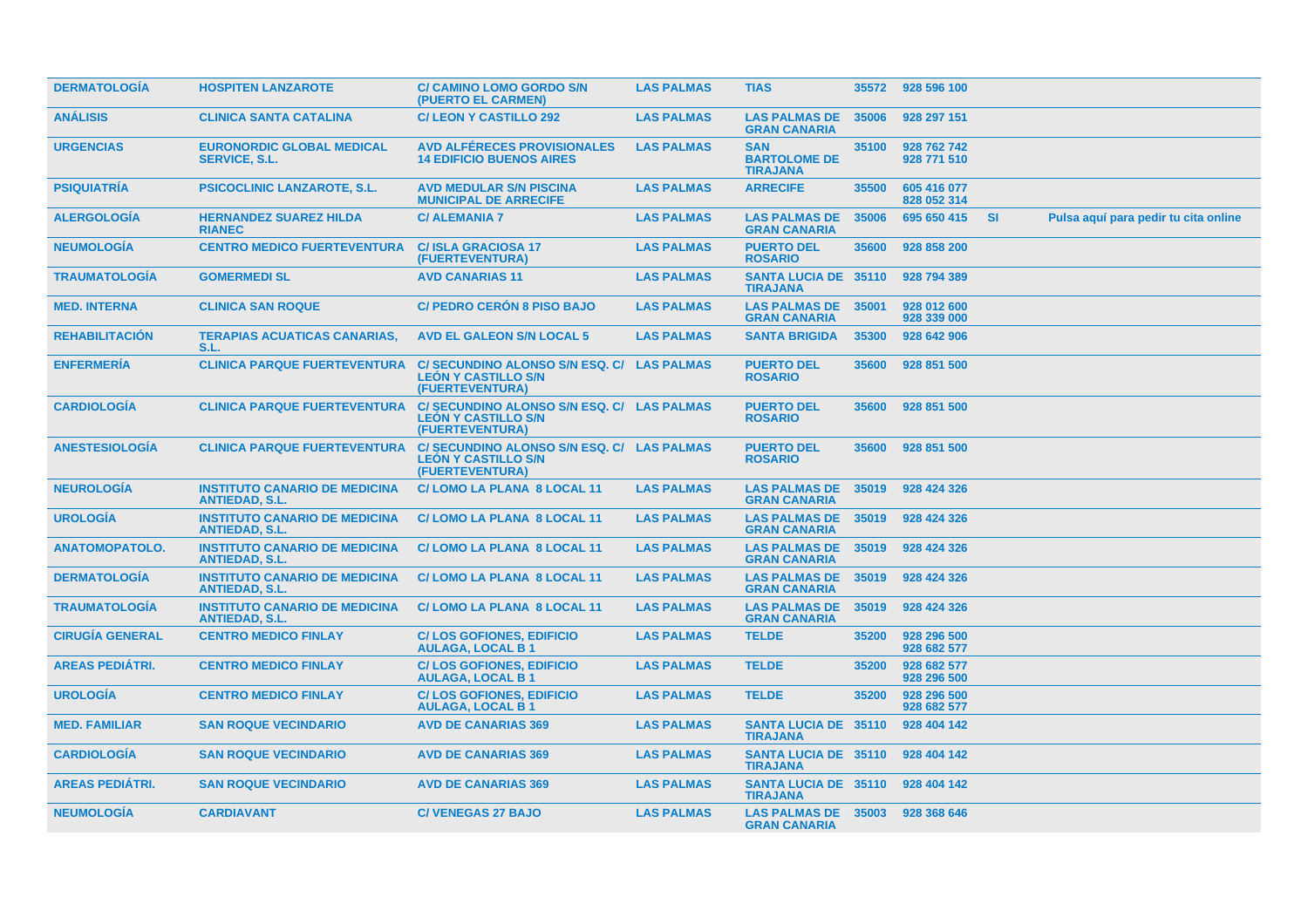| <b>O.R.L.</b>          | <b>CEM GRAN TARAJAL</b>                                           | C/ MAHÁN 12                                               | <b>LAS PALMAS</b> | <b>TUINEJE</b>                                       | 35629 | 928 870 033                |
|------------------------|-------------------------------------------------------------------|-----------------------------------------------------------|-------------------|------------------------------------------------------|-------|----------------------------|
| <b>TRAUMATOLOGÍA</b>   | <b>CEM GRAN TARAJAL</b>                                           | C/MAHÁN 12                                                | <b>LAS PALMAS</b> | <b>TUINEJE</b>                                       | 35629 | 928 870 033                |
| <b>PSIQUIATRÍA</b>     | <b>CABRERA VELAQUEZ CLAUDIO</b><br><b>NICOLAS</b>                 | <b>C/EDUARDO 3</b>                                        | <b>LAS PALMAS</b> | <b>LAS PALMAS DE</b><br><b>GRAN CANARIA</b>          | 35002 | 635 112 605                |
| <b>ANÁLISIS</b>        | <b>RED CANARIA LABORATORIOS SLP</b>                               | <b>AVD PINTOR FELO MONZON 17</b>                          | <b>LAS PALMAS</b> | <b>LAS PALMAS DE</b><br><b>GRAN CANARIA</b>          | 35019 | 928 427 795                |
| <b>CARDIOLOGÍA</b>     | <b>CIME</b>                                                       | <b>C/ FERNANDO GUANARTEME 28</b>                          | <b>LAS PALMAS</b> | <b>LAS PALMAS DE</b><br><b>GRAN CANARIA</b>          | 35010 | 928 091 419<br>928 228 153 |
| RADIODIAGNÓST.         | <b>CIME</b>                                                       | <b>C/ FERNANDO GUANARTEME 28</b>                          | <b>LAS PALMAS</b> | <b>LAS PALMAS DE</b><br><b>GRAN CANARIA</b>          | 35010 | 928 091 419<br>928 228 153 |
| <b>CARDIOLOGIA</b>     | <b>CLINICA PARQUE FUERTEVENTURA</b>                               | <b>C/ GOMEZ ULLA 29 ESQUINA CON</b><br><b>CALLE NORTE</b> | <b>LAS PALMAS</b> | <b>ARRECIFE</b>                                      | 35500 | 928 851 500                |
| <b>GINECOLOGIA</b>     | <b>CLINICA PARQUE FUERTEVENTURA C/ GOMEZ ULLA 29 ESQUINA CON</b>  | <b>CALLE NORTE</b>                                        | <b>LAS PALMAS</b> | <b>ARRECIFE</b>                                      | 35500 | 928 851 500                |
| <b>PSICOLOGÍA</b>      | <b>CLINICA PARQUE FUERTEVENTURA  C/ GOMEZ ULLA 29 ESQUINA CON</b> | <b>CALLE NORTE</b>                                        | <b>LAS PALMAS</b> | <b>ARRECIFE</b>                                      | 35500 | 928 851 500                |
| <b>CIRUGÍA GENERAL</b> | <b>CLINICA PARQUE FUERTEVENTURA  C/ GOMEZ ULLA 29 ESQUINA CON</b> | <b>CALLE NORTE</b>                                        | <b>LAS PALMAS</b> | <b>ARRECIFE</b>                                      | 35500 | 928 851 500                |
| <b>ODONTOESTOMATOL</b> | <b>CENTRO DENTAL LA GARITA (DR</b><br><b>ARBOLEDA)</b>            | <b>C/ CALLE GIRASOL 15 (GRAN</b><br><b>CANARIA)</b>       | <b>LAS PALMAS</b> | <b>TELDE</b>                                         | 35212 | 928 133 330<br>625 374 369 |
| <b>AREAS PEDIÁTRI.</b> | <b>CLINICA PARQUE FUERTEVENTURA</b>                               | <b>C/LA MILAGROSA 2</b>                                   | <b>LAS PALMAS</b> | <b>LA OLIVA</b>                                      | 35640 | 928 851 500                |
| <b>GINECOLOGÍA</b>     | <b>ARASALUD CENTRO</b><br><b>ESPECIALIDADES MEDICAS</b>           | <b>C/SECUNDINO DELGADO 30</b>                             | <b>LAS PALMAS</b> | <b>TELDE</b>                                         | 35200 | 692 570 647<br>928 702 362 |
| <b>ENFERMERIA</b>      | <b>CLINICA JORGANI</b>                                            | <b>AVD ISLAS CANARIAS 5</b>                               | <b>LAS PALMAS</b> | <b>TEGUISE</b>                                       | 35508 | 928 346 868                |
| <b>NEFROLOGÍA</b>      | <b>CENTRO MEDICO ARNAO</b>                                        | <b>C/ JOSE BERGAMIN 4 LAS HUESAS</b>                      | <b>LAS PALMAS</b> | <b>TELDE</b>                                         | 35215 | 928 704 013                |
| <b>CARDIOLOGÍA</b>     | <b>CARDIAVANT</b>                                                 | <b>C/LEON Y CASTILLO 292</b>                              | <b>LAS PALMAS</b> | <b>LAS PALMAS DE</b><br><b>GRAN CANARIA</b>          | 35005 | 928 297 151                |
| <b>GINECOLOGÍA</b>     | <b>GINELUX</b>                                                    | <b>C/LEON Y CASTILLO 292</b>                              | <b>LAS PALMAS</b> | <b>LAS PALMAS DE</b><br><b>GRAN CANARIA</b>          | 35005 | 928 297 151                |
| <b>UROLOGÍA</b>        | <b>CLINICA SANTA CATALINA</b>                                     | <b>C/LEON Y CASTILLO 292</b>                              | <b>LAS PALMAS</b> | <b>LAS PALMAS DE</b><br><b>GRAN CANARIA</b>          | 35005 | 928 297 151                |
| <b>ANÁLISIS</b>        | <b>CLINICA Nº Sª DEL CARMEN</b>                                   | <b>C/TOMAS MORALES 121</b>                                | <b>LAS PALMAS</b> | <b>LAS PALMAS DE</b><br><b>GRAN CANARIA</b>          | 35004 | 928 242 242<br>928 242 243 |
| <b>MED. NUCLEAR</b>    | <b>DIAGNOSTICOS MEDICOS</b><br><b>ESPECIALES</b>                  | <b>C/DOLORES DE LA ROCHA 4</b>                            | <b>LAS PALMAS</b> | <b>LAS PALMAS DE</b><br><b>GRAN CANARIA</b>          | 35001 | 928 404 040<br>928 332 500 |
| <b>ANÁLISIS</b>        | <b>LABORATORIO DR. DIAZ, S.L.</b>                                 | <b>AVD PRIMERO DE MAYO 40</b>                             | <b>LAS PALMAS</b> | <b>LAS PALMAS DE</b><br><b>GRAN CANARIA</b>          | 35002 | 928 360 455<br>928 360 255 |
| <b>NEUROLOGIA</b>      | <b>ORTEGA ORTIZ JOSE</b>                                          | <b>C/ JUAN E. DORESTE 11</b>                              | <b>LAS PALMAS</b> | <b>LAS PALMAS DE</b><br><b>GRAN CANARIA</b>          | 35001 | 928 012 615<br>928 339 006 |
| <b>AREAS PEDIÁTRI.</b> | <b>POLICLINICO LEON Y CASTILLO</b>                                | C/ LEON Y CASTILLO 10 1ª                                  | <b>LAS PALMAS</b> | <b>LAS PALMAS DE</b><br><b>GRAN CANARIA</b>          | 35003 | 928 371 733<br>928 371 734 |
| <b>FISIOTERAPIA</b>    | <b>POLICLINICO LEON Y CASTILLO</b>                                | C/LEÓN Y CASTILLO 10 1ª                                   | <b>LAS PALMAS</b> | <b>LAS PALMAS DE</b><br><b>GRAN CANARIA</b>          | 35003 | 928 371 733<br>928 371 734 |
| <b>ALERGOLOGÍA</b>     | POLICLINICO LEON Y CASTILLO                                       | C/ LEÓN Y CASTILLO 10 1ª                                  | <b>LAS PALMAS</b> | <b>LAS PALMAS DE</b><br><b>GRAN CANARIA</b>          | 35003 | 928 371 733<br>928 371 734 |
| <b>C. REPARADORA</b>   | <b>HOSPITEN CLINICA ROCA</b>                                      | <b>C/BUGANVILLA1</b>                                      | <b>LAS PALMAS</b> | <b>SAN</b><br><b>BARTOLOME DE</b><br><b>TIRAJANA</b> | 35100 | 928 730 362                |
| <b>PSIQUIATRÍA</b>     | <b>HOSPITEN CLINICA ROCA</b>                                      | <b>C/BUGANVILLA1</b>                                      | <b>LAS PALMAS</b> | <b>SAN</b><br><b>BARTOLOME DE</b><br><b>TIRAJANA</b> | 35100 | 928 730 362                |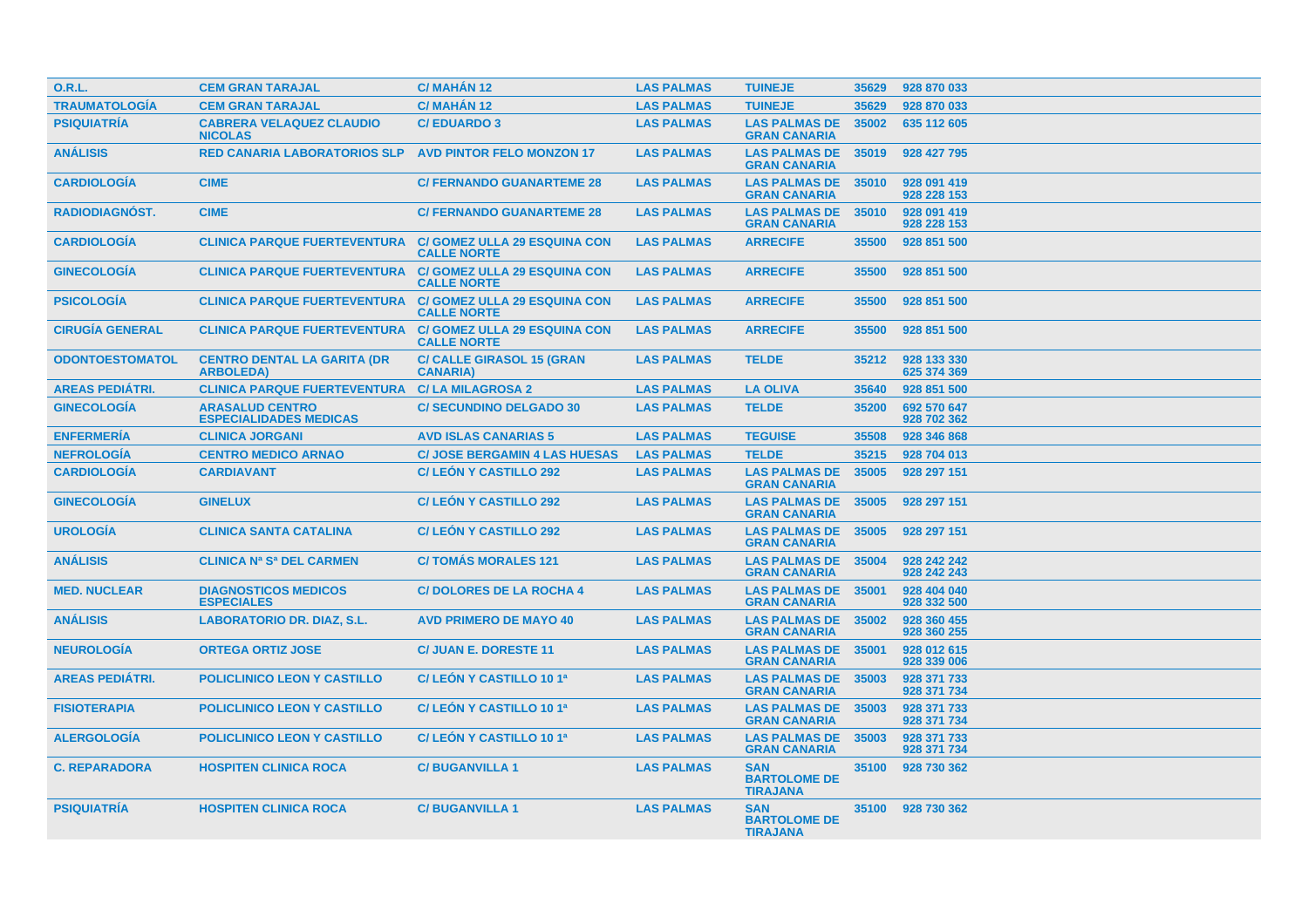| <b>ENFERMERIA</b>      | <b>HOSPITEN CLINICA ROCA</b>                                  | <b>C/BUGANVILLA1</b>                                           | <b>LAS PALMAS</b> | <b>SAN</b><br><b>BARTOLOME DE</b><br><b>TIRAJANA</b> | 35100 | 928 769 004                |
|------------------------|---------------------------------------------------------------|----------------------------------------------------------------|-------------------|------------------------------------------------------|-------|----------------------------|
| <b>FISIOTERAPIA</b>    | <b>COMAR FARIA CAMILLA</b>                                    | <b>C/JOSÉ VIERA Y CLAVIJO 11</b>                               | <b>LAS PALMAS</b> | <b>ARRECIFE</b>                                      | 35500 | 928 813 093                |
| <b>GINECOLOGIA</b>     | <b>GINELUX</b>                                                | <b>C/DOLORES DE LA ROCHA 5</b>                                 | <b>LAS PALMAS</b> | <b>LAS PALMAS DE</b><br><b>GRAN CANARIA</b>          | 35001 | 928 012 615<br>928 316 048 |
| 0.R.L.                 | <b>INSTITUTO CANARIO DE MEDICINA</b><br><b>ANTIEDAD, S.L.</b> | <b>C/DOLORES DE LA ROCHA 5</b>                                 | <b>LAS PALMAS</b> | <b>LAS PALMAS DE</b><br><b>GRAN CANARIA</b>          | 35001 | 928 316 048<br>928 012 600 |
| <b>ANÁLISIS</b>        | <b>CLINICA SAN ROQUE</b>                                      | <b>C/DOLORES DE LA ROCHA 5</b>                                 | <b>LAS PALMAS</b> | <b>LAS PALMAS DE</b><br><b>GRAN CANARIA</b>          | 35001 | 928 012 600<br>928 316 048 |
| <b>ONCOLOGIA</b>       | <b>CLINICA SAN ROQUE</b>                                      | <b>C/DOLORES DE LA ROCHA 5</b>                                 | <b>LAS PALMAS</b> | <b>LAS PALMAS DE</b><br><b>GRAN CANARIA</b>          | 35001 | 928 316 048<br>928 012 600 |
| <b>NEUMOLOGÍA</b>      | <b>CLINICA SAN ROQUE</b>                                      | <b>C/DOLORES DE LA ROCHA 5</b>                                 | <b>LAS PALMAS</b> | <b>LAS PALMAS DE</b><br><b>GRAN CANARIA</b>          | 35001 | 928 316 048<br>928 316 033 |
| <b>NEUROLOGÍA</b>      | <b>ORTEGA ORTIZ JOSE</b>                                      | <b>C/DOLORES DE LA ROCHA 5</b>                                 | <b>LAS PALMAS</b> | <b>LAS PALMAS DE</b><br><b>GRAN CANARIA</b>          | 35001 | 928 316 048<br>928 316 033 |
| <b>CIRUGÍA GENERAL</b> | <b>CLINICA SAN ROQUE</b>                                      | <b>C/DOLORES DE LA ROCHA 5</b>                                 | <b>LAS PALMAS</b> | <b>LAS PALMAS DE</b><br><b>GRAN CANARIA</b>          | 35001 | 928 316 033<br>928 012 600 |
| <b>GINECOLOGIA</b>     | <b>SANCHEZ GUERRA JOSE MATIAS</b>                             | <b>C/ SENADOR CASTILLO OLIVARES</b><br>15 <sup>15</sup>        | <b>LAS PALMAS</b> | <b>LAS PALMAS DE</b><br><b>GRAN CANARIA</b>          | 35003 | 928 369 166<br>928 363 475 |
| <b>RADIODIAGNOST.</b>  | <b>HOSPITAL PERPETUO SOCORRO</b>                              | <b>C/LEON Y CASTILLO 407</b>                                   | <b>LAS PALMAS</b> | <b>LAS PALMAS DE</b><br><b>GRAN CANARIA</b>          | 35007 | 928 263 232<br>928 499 902 |
| <b>URGENCIAS</b>       | <b>HOSPITAL PERPETUO SOCORRO</b>                              | <b>C/LEON Y CASTILLO 407</b>                                   | <b>LAS PALMAS</b> | <b>LAS PALMAS DE</b><br><b>GRAN CANARIA</b>          | 35007 | 928 227 110<br>928 499 900 |
| <b>GINECOLOGÍA</b>     | <b>HOSPITAL PERPETUO SOCORRO</b>                              | <b>C/LEON Y CASTILLO 407</b>                                   | <b>LAS PALMAS</b> | <b>LAS PALMAS DE</b><br><b>GRAN CANARIA</b>          | 35007 | 928 499 902<br>928 499 900 |
| <b>HEMATOLOGIA</b>     | <b>HOSPITAL PERPETUO SOCORRO</b>                              | <b>C/LEON Y CASTILLO 407</b>                                   | <b>LAS PALMAS</b> | <b>LAS PALMAS DE</b><br><b>GRAN CANARIA</b>          | 35007 | 928 263 232<br>928 012 600 |
| <b>FISIOTERAPIA</b>    | <b>CENTRO DE REHABILITACION</b><br><b>CIUDAD ALTA, S.L.</b>   | <b>C/MARIUCHA 2</b>                                            | <b>LAS PALMAS</b> | <b>LAS PALMAS DE</b><br><b>GRAN CANARIA</b>          | 35012 | 928 259 974                |
| <b>GINECOLOGIA</b>     | <b>ALVAREZ DE SOTOMAYOR DE</b><br><b>LEON MYRIAN</b>          | <b>C/ MANOLO MILLARES 108</b>                                  | <b>LAS PALMAS</b> | <b>ARRECIFE</b>                                      | 35500 | 928 801 699                |
| <b>NEUROFISIOLOGÍA</b> | <b>CLINICA MEDICA BRISAMAR, S.L.</b>                          | <b>AVD NUESTRA SRA. DEL CARMEN</b><br>S/N <sup>o</sup>         | <b>LAS PALMAS</b> | <b>LA OLIVA</b>                                      | 35660 | 660 958 095<br>928 536 402 |
| <b>TRAUMATOLOGIA</b>   | <b>CLINICA MEDICA BRISAMAR, S.L.</b>                          | <b>AVD NUESTRA SRA. DEL CARMEN</b><br>S/N <sup>o</sup>         | <b>LAS PALMAS</b> | <b>LA OLIVA</b>                                      | 35660 | 660 958 095<br>928 536 402 |
| <b>ENFERMERÍA</b>      | POLICLINICO SANTA BARBARA, S.L.                               | <b>C/ AGUSTIN MILLARES 32</b>                                  | <b>LAS PALMAS</b> | <b>SANTA LUCIA DE 35110</b><br><b>TIRAJANA</b>       |       | 928 756 658                |
| <b>MED. FAMILIAR</b>   | POLICLINICO SANTA BARBARA, S.L. C/ AGUSTIN MILLARES 32        |                                                                | <b>LAS PALMAS</b> | <b>SANTA LUCIA DE 35110</b><br><b>TIRAJANA</b>       |       | 928 756 658                |
| <b>NEUMOLOGÍA</b>      | <b>HOSPITAL SAN ROQUE</b><br><b>MASPALOMAS</b>                | <b>C/MAR DE SIBERIA 1</b><br><b>URBANIZACION LAS MELONERAS</b> | <b>LAS PALMAS</b> | <b>SAN</b><br><b>BARTOLOME DE</b><br><b>TIRAJANA</b> | 35100 | 928 404 142                |
| <b>NEUROCIRUGIA</b>    | <b>HOSPITAL SAN ROQUE</b><br><b>MASPALOMAS</b>                | <b>C/MAR DE SIBERIA 1</b><br><b>URBANIZACIÓN LAS MELONERAS</b> | <b>LAS PALMAS</b> | <b>SAN</b><br><b>BARTOLOME DE</b><br><b>TIRAJANA</b> | 35100 | 928 404 142<br>928 404 040 |
| <b>NEUROCIRUGÍA</b>    | <b>HOSPITAL SAN ROQUE</b><br><b>MASPALOMAS</b>                | <b>C/MAR DE SIBERIA 1</b><br><b>URBANIZACIÓN LAS MELONERAS</b> | <b>LAS PALMAS</b> | <b>SAN</b><br><b>BARTOLOME DE</b><br><b>TIRAJANA</b> | 35100 | 928 404 142                |
| <b>DIGESTIVO</b>       | <b>CENTRO ESPECIALIDADES</b><br><b>MEDICAS VECINDARIO</b>     | AVD CANARIAS 54 (GRAN CANARIA) LAS PALMAS                      |                   | SANTA LUCIA DE 35110 928 730 362<br><b>TIRAJANA</b>  |       |                            |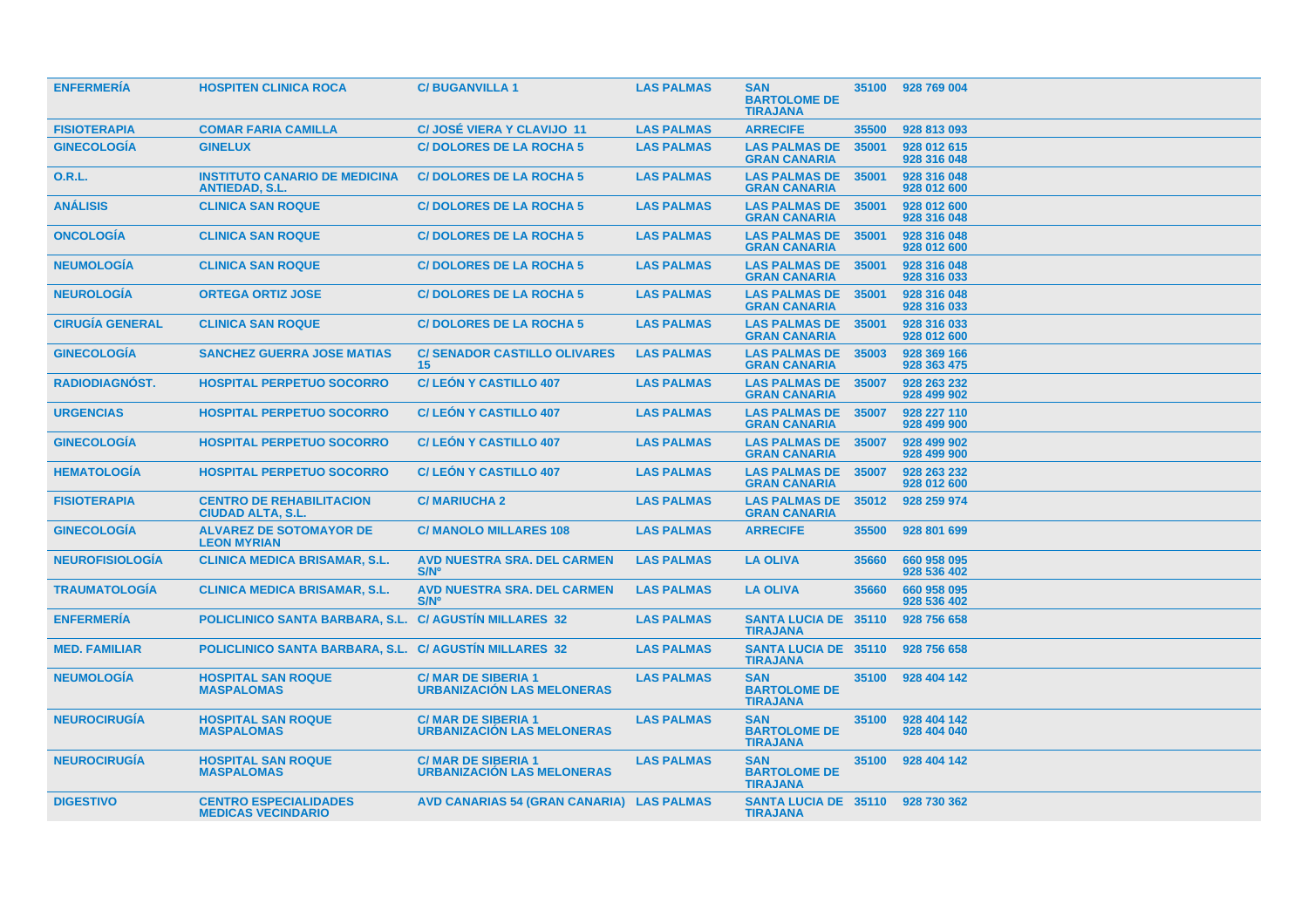| <b>AREAS PEDIÁTRI.</b> | <b>CENTRO ESPECIALIDADES</b><br><b>MEDICAS VECINDARIO</b> | AVD CANARIAS 54 (GRAN CANARIA) LAS PALMAS                                                   |                   | <b>SANTA LUCIA DE 35110</b><br><b>TIRAJANA</b> |       | 928 730 362<br>928 795 896 |           |                                      |  |
|------------------------|-----------------------------------------------------------|---------------------------------------------------------------------------------------------|-------------------|------------------------------------------------|-------|----------------------------|-----------|--------------------------------------|--|
| <b>MED. FAMILIAR</b>   | <b>GONZALEZ GONZALEZ JUAN</b>                             | AVD DE CANARIAS 140 VECINDARIO LAS PALMAS                                                   |                   | <b>SANTA LUCIA DE 35110</b><br><b>TIRAJANA</b> |       | 928 750 464                |           |                                      |  |
| <b>NEFROLOGIA</b>      | <b>CENTRO MEDICO ARNAO</b>                                | <b>C/ LCDO. GILBERTO MONZON</b><br><b>MAYOR S/N</b>                                         | <b>LAS PALMAS</b> | <b>TELDE</b>                                   | 35200 | 928 704 013                |           |                                      |  |
| 0.R.L.                 | <b>VASALLO MORILLAS JOSE RAMON</b>                        | AVD MESA Y LÓPEZ 25 PISO 2º-PTA<br>203                                                      | <b>LAS PALMAS</b> | <b>LAS PALMAS DE</b><br><b>GRAN CANARIA</b>    | 35006 | 928 233 041<br>630 321 930 |           |                                      |  |
| <b>MED. FAMILIAR</b>   | <b>PEREZ MORALES LUIS MIGUEL</b>                          | <b>C/ALMANSA 41</b>                                                                         | <b>LAS PALMAS</b> | <b>LAS PALMAS DE</b><br><b>GRAN CANARIA</b>    | 35010 | 928 226 060                |           |                                      |  |
| <b>GINECOLOGÍA</b>     | <b>HOSPITEN LANZAROTE</b>                                 | <b>C/ CAMINO LOMO GORDO S/N</b><br>(PUERTO EL CARMEN)                                       | <b>LAS PALMAS</b> | <b>TIAS</b>                                    | 35572 | 928 596 100                |           |                                      |  |
| <b>NEUROLOGÍA</b>      | <b>HOSPITEN LANZAROTE</b>                                 | <b>C/ CAMINO LOMO GORDO S/N</b><br>(PUERTO EL CARMEN)                                       | <b>LAS PALMAS</b> | <b>TIAS</b>                                    | 35572 | 928 596 100                |           |                                      |  |
| <b>UROLOGÍA</b>        | <b>CENTRO DE ANDROLOGIA Y</b><br><b>UROLOGIA</b>          | C/ RUIZ DE ALDA 6 PISO 1º-PTA B                                                             | <b>LAS PALMAS</b> | <b>LAS PALMAS DE</b><br><b>GRAN CANARIA</b>    | 35007 | 928 261 749<br>666 583 000 |           |                                      |  |
| <b>TRAUMATOLOGÍA</b>   | <b>POLICLINICA NAOS, SL.</b>                              | <b>AVD MEDULAR S/N PISCINA</b><br><b>MUNICIPAL DE ARRECIFE</b>                              | <b>LAS PALMAS</b> | <b>ARRECIFE</b>                                | 35500 | 928 824 222                |           |                                      |  |
| <b>NEUROLOGÍA</b>      | <b>PSICOCLINIC LANZAROTE, S.L.</b>                        | <b>AVD MEDULAR S/N PISCINA</b><br><b>MUNICIPAL DE ARRECIFE</b>                              | <b>LAS PALMAS</b> | <b>ARRECIFE</b>                                | 35500 | 605 416 077<br>828 052 314 |           |                                      |  |
| 0.R.L.                 | <b>CLINICA SANTA CATALINA</b>                             | <b>C/LEON Y CASTILLA 292</b>                                                                | <b>LAS PALMAS</b> | <b>LAS PALMAS DE</b><br><b>GRAN CANARIA</b>    | 35005 | 928 297 151<br>928 234 122 |           |                                      |  |
| <b>MED. FAMILIAR</b>   | <b>CLINICA SANTA CATALINA</b>                             | <b>C/LEON Y CASTILLA 292</b>                                                                | <b>LAS PALMAS</b> | <b>LAS PALMAS DE</b><br><b>GRAN CANARIA</b>    | 35005 | 928 297 151                |           |                                      |  |
| <b>ENDOCRINOLOGIA</b>  | <b>SANCHEZ PEREZ MARTA</b>                                | <b>C/ ALEMANIA 7</b>                                                                        | <b>LAS PALMAS</b> | <b>LAS PALMAS DE</b><br><b>GRAN CANARIA</b>    | 35006 | 928 291 771                | <b>SI</b> | Pulsa aquí para pedir tu cita online |  |
| <b>PODOLOGÍA</b>       | <b>CENTRO MEDICO FUERTEVENTURA</b>                        | <b>C/ISLA GRACIOSA 17</b><br>(FUERTEVENTURA)                                                | <b>LAS PALMAS</b> | <b>PUERTO DEL</b><br><b>ROSARIO</b>            | 35600 | 928 858 200                |           |                                      |  |
| <b>PSICOLOGÍA</b>      | <b>CENTRO MEDICO FUERTEVENTURA</b>                        | <b>C/ISLA GRACIOSA 17</b><br>(FUERTEVENTURA)                                                | <b>LAS PALMAS</b> | <b>PUERTO DEL</b><br><b>ROSARIO</b>            | 35600 | 928 858 200                |           |                                      |  |
| <b>DIGESTIVO</b>       | <b>CENTRO MEDICO FUERTEVENTURA</b>                        | <b>C/ISLA GRACIOSA 17</b><br>(FUERTEVENTURA)                                                | <b>LAS PALMAS</b> | <b>PUERTO DEL</b><br><b>ROSARIO</b>            | 35600 | 928 858 200                |           |                                      |  |
| <b>ODONTOESTOMATOL</b> | <b>CLINICAS ICEO</b>                                      | <b>C/VENEGAS 21</b>                                                                         | <b>LAS PALMAS</b> | <b>LAS PALMAS DE</b><br><b>GRAN CANARIA</b>    | 35003 | 928 365 377                |           |                                      |  |
| <b>ANÁLISIS</b>        | <b>EUROFINS LGS MEGALAB</b>                               | <b>AVD CANARIAS 11</b>                                                                      | <b>LAS PALMAS</b> | <b>SANTA LUCIA DE 35110</b><br><b>TIRAJANA</b> |       | 928 794 389<br>922 533 687 |           |                                      |  |
| <b>CARDIOLOGIA</b>     | <b>GOMERMEDI SL</b>                                       | <b>AVD CANARIAS 11</b>                                                                      | <b>LAS PALMAS</b> | <b>SANTA LUCIA DE 35110</b><br><b>TIRAJANA</b> |       | 928 794 389                |           |                                      |  |
| <b>DERMATOLOGIA</b>    | <b>DERMOLASER</b>                                         | <b>C/LAGUNETAS 8 PORTAL BIS -</b><br>PISO 2º (TRIANA)                                       | <b>LAS PALMAS</b> | <b>LAS PALMAS DE</b><br><b>GRAN CANARIA</b>    | 35002 | 928 383 144                |           |                                      |  |
| <b>FISIOTERAPIA</b>    | <b>CABALLERO CABRERA FERNANDO</b>                         | <b>AVD FERERICO GARCIA LORCA 23</b><br><b>LOCAL 4</b>                                       | <b>LAS PALMAS</b> | <b>LAS PALMAS DE</b><br><b>GRAN CANARIA</b>    | 35011 | 828 021 137                |           |                                      |  |
| <b>NEUROCIRUGÍA</b>    | <b>CLINICA PARQUE FUERTEVENTURA</b>                       | <b>C/ SECUNDINO ALONSO S/N ESQ. C/</b><br><b>LEÓN Y CASTILLO S/N</b><br>(FUERTEVENTURA)     | <b>LAS PALMAS</b> | <b>PUERTO DEL</b><br><b>ROSARIO</b>            | 35600 | 928 851 500                |           |                                      |  |
| <b>DERMATOLOGÍA</b>    | <b>CLINICA PARQUE FUERTEVENTURA</b>                       | C/ SECUNDINO ALONSO S/N ESQ. C/ LAS PALMAS<br><b>LEÓN Y CASTILLO S/N</b><br>(FUERTEVENTURA) |                   | <b>PUERTO DEL</b><br><b>ROSARIO</b>            | 35600 | 928 851 500                |           |                                      |  |
| <b>O.R.L.</b>          | <b>CLINICA PARQUE FUERTEVENTURA</b>                       | C/ SECUNDINO ALONSO S/N ESQ. C/ LAS PALMAS<br><b>LEÓN Y CASTILLO S/N</b><br>(FUERTEVENTURA) |                   | <b>PUERTO DEL</b><br><b>ROSARIO</b>            | 35600 | 928 851 500                |           |                                      |  |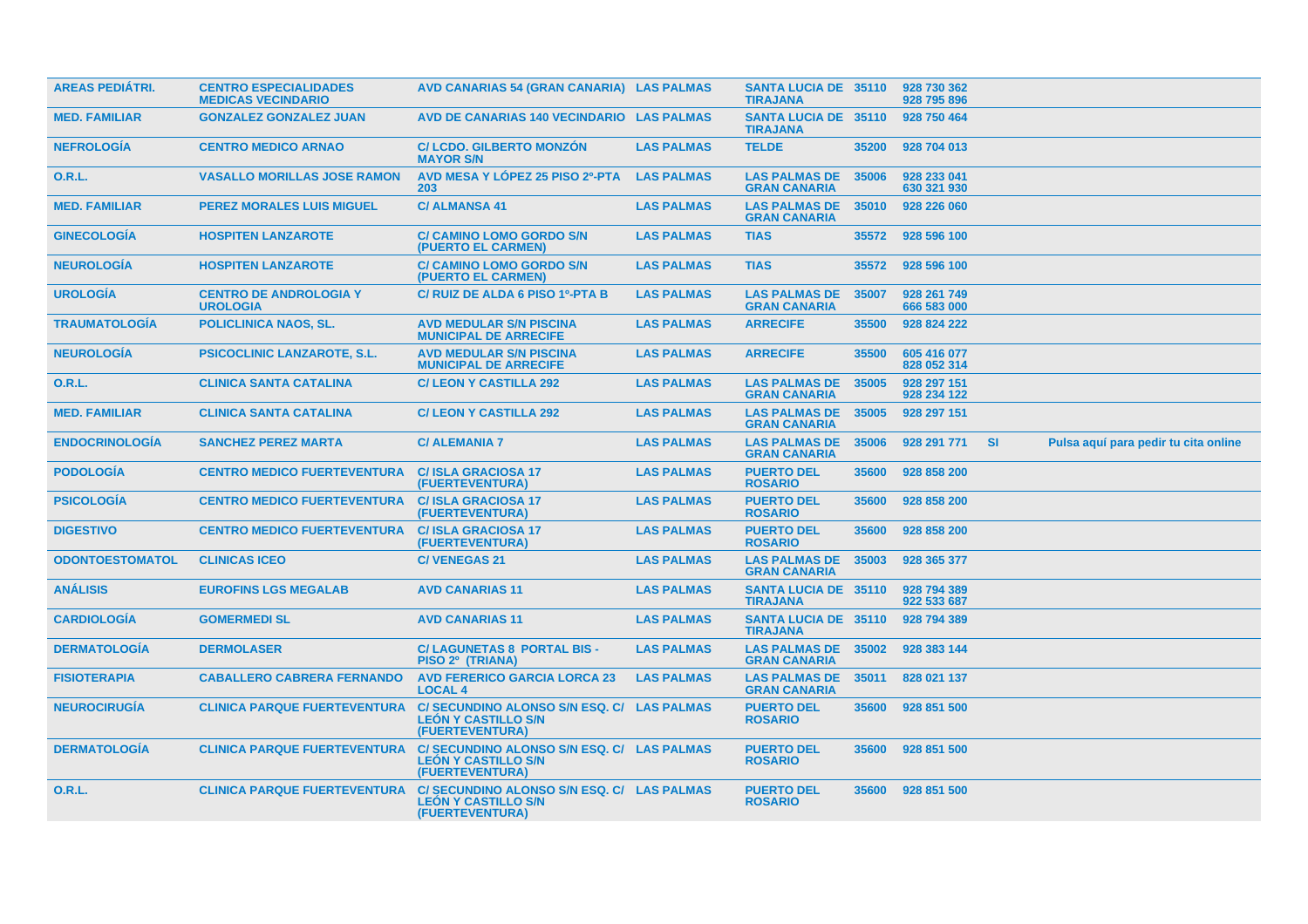| <b>AREAS PEDIÁTRI.</b> | <b>INSTITUTO CANARIO DE MEDICINA</b><br><b>ANTIEDAD, S.L.</b> | C/LOMO LA PLANA 8 LOCAL 11                                       | <b>LAS PALMAS</b> | <b>LAS PALMAS DE 35019</b><br><b>GRAN CANARIA</b> |       | 928 424 326                |           |                                      |  |
|------------------------|---------------------------------------------------------------|------------------------------------------------------------------|-------------------|---------------------------------------------------|-------|----------------------------|-----------|--------------------------------------|--|
| 0.R.L.                 | <b>INSTITUTO CANARIO DE MEDICINA</b><br><b>ANTIEDAD, S.L.</b> | C/LOMO LA PLANA 8 LOCAL 11                                       | <b>LAS PALMAS</b> | <b>LAS PALMAS DE</b><br><b>GRAN CANARIA</b>       | 35019 | 928 424 326                |           |                                      |  |
| <b>MED. FAMILIAR</b>   | <b>INSTITUTO CANARIO DE MEDICINA</b><br><b>ANTIEDAD, S.L.</b> | C/LOMO LA PLANA 8 LOCAL 11                                       | <b>LAS PALMAS</b> | <b>LAS PALMAS DE</b><br><b>GRAN CANARIA</b>       | 35019 | 928 424 326                |           |                                      |  |
| <b>ANÁLISIS</b>        | <b>EUROFINS LGS MEGALAB</b>                                   | <b>C/LOS GOFIONES, EDIFICIO</b><br><b>AULAGA, LOCAL B1</b>       | <b>LAS PALMAS</b> | <b>TELDE</b>                                      | 35200 | 928 682 577                |           |                                      |  |
| <b>DIGESTIVO</b>       | <b>SAN ROQUE VECINDARIO</b>                                   | <b>AVD DE CANARIAS 369</b>                                       | <b>LAS PALMAS</b> | <b>SANTA LUCIA DE 35110</b><br><b>TIRAJANA</b>    |       | 928 404 142                |           |                                      |  |
| <b>MED. INTERNA</b>    | <b>SAN ROQUE VECINDARIO</b>                                   | <b>AVD DE CANARIAS 369</b>                                       | <b>LAS PALMAS</b> | <b>SANTA LUCIA DE 35110</b><br><b>TIRAJANA</b>    |       | 928 404 142                |           |                                      |  |
| <b>ALERGOLOGIA</b>     | <b>SAN ROQUE VECINDARIO</b>                                   | <b>AVD DE CANARIAS 369</b>                                       | <b>LAS PALMAS</b> | <b>SANTA LUCIA DE 35110</b><br><b>TIRAJANA</b>    |       | 928 404 142                |           |                                      |  |
| <b>RADIODIAGNOST.</b>  | <b>SAN ROQUE VECINDARIO</b>                                   | <b>AVD DE CANARIAS 369</b>                                       | <b>LAS PALMAS</b> | <b>SANTA LUCIA DE 35110</b><br><b>TIRAJANA</b>    |       | 928 404 142                |           |                                      |  |
| <b>OFTALMOLOGIA</b>    | <b>CEM GRAN TARAJAL</b>                                       | <b>C/ MAHAN 12</b>                                               | <b>LAS PALMAS</b> | <b>TUINEJE</b>                                    | 35629 | 928 870 033                |           |                                      |  |
| <b>MATRONA</b>         | <b>GINELUX</b>                                                | <b>C/ ALCALDE MANUEL AMADOR</b><br>RODRIGUEZ 4 PISO 2º- PTA. 204 | <b>LAS PALMAS</b> | <b>TELDE</b>                                      | 35200 | 928 684 226                |           |                                      |  |
| <b>PSIQUIATRÍA</b>     | <b>CIME</b>                                                   | <b>C/ FERNANDO GUANARTEME 28</b>                                 | <b>LAS PALMAS</b> | <b>LAS PALMAS DE</b><br><b>GRAN CANARIA</b>       | 35010 | 928 091 419<br>928 228 153 |           |                                      |  |
| <b>DERMATOLOGIA</b>    | <b>CIME</b>                                                   | <b>C/ FERNANDO GUANARTEME 28</b>                                 | <b>LAS PALMAS</b> | <b>LAS PALMAS DE</b><br><b>GRAN CANARIA</b>       | 35010 | 928 091 419<br>928 228 153 |           |                                      |  |
| <b>NEUMOLOGIA</b>      | <b>CIME</b>                                                   | <b>C/ FERNANDO GUANARTEME 28</b>                                 | <b>LAS PALMAS</b> | <b>LAS PALMAS DE</b><br><b>GRAN CANARIA</b>       | 35010 | 928 091 419<br>928 228 153 |           |                                      |  |
| <b>C. VASCULAR</b>     | <b>CIME</b>                                                   | <b>C/ FERNANDO GUANARTEME 28</b>                                 | <b>LAS PALMAS</b> | <b>LAS PALMAS DE</b><br><b>GRAN CANARIA</b>       | 35010 | 928 091 419<br>928 228 153 |           |                                      |  |
| <b>C. CARDIOVASC.</b>  | <b>FEIJOO-OSORIO CORREA JUAN</b><br><b>JOSE</b>               | C/VIERA Y CLAVIJO 11 PISO 1,<br><b>CONSULTA 21</b>               | <b>LAS PALMAS</b> | <b>LAS PALMAS DE</b><br><b>GRAN CANARIA</b>       | 35002 | 637 399 786<br>928 901 204 | <b>SI</b> | Pulsa aquí para pedir tu cita online |  |
| <b>DERMATOLOGÍA</b>    | <b>INNOVA MEDICAL</b>                                         | <b>C/ REPUBLICA DOMINICANA 33</b>                                | <b>LAS PALMAS</b> | <b>LAS PALMAS DE</b><br><b>GRAN CANARIA</b>       | 35010 | 690 353 278<br>928 168 585 | <b>SI</b> | Pulsa aquí para pedir tu cita online |  |
| <b>UROLOGÍA</b>        | <b>CLINICA PARQUE FUERTEVENTURA</b>                           | <b>C/ GOMEZ ULLA 29 ESQUINA CON</b><br><b>CALLE NORTE</b>        | <b>LAS PALMAS</b> | <b>ARRECIFE</b>                                   | 35500 | 928 851 500                |           |                                      |  |
| <b>OFTALMOLOGIA</b>    | EUROCANARIAS OFTALMOLOGICA,<br>S.L.                           | <b>C/LEON Y CASTILLO 269</b>                                     | <b>LAS PALMAS</b> | <b>LAS PALMAS DE</b><br><b>GRAN CANARIA</b>       | 35004 | 928 491 090                |           |                                      |  |
| <b>ANÁLISIS</b>        | <b>EUROFINS LGS MEGALAB</b>                                   | <b>C/ REAL 3 SANTA BRIGIDA</b>                                   | <b>LAS PALMAS</b> | <b>SANTA BRIGIDA</b>                              | 35300 | 928 648 315                |           |                                      |  |
| <b>NEUROLOGÍA</b>      | <b>CLINICA JORGANI</b>                                        | <b>AVD ISLAS CANARIAS 5</b>                                      | <b>LAS PALMAS</b> | <b>TEGUISE</b>                                    | 35508 | 928 346 868                |           |                                      |  |
| <b>ANÁLISIS</b>        | <b>CLINICA JORGANI</b>                                        | <b>AVD ISLAS CANARIAS 5</b>                                      | <b>LAS PALMAS</b> | <b>TEGUISE</b>                                    | 35508 | 928 346 868                |           |                                      |  |
| <b>CARDIOLOGÍA</b>     | <b>CENTRO MEDICO ARNAO</b>                                    | <b>C/ JOSE BERGAMIN 4 LAS HUESAS</b>                             | <b>LAS PALMAS</b> | <b>TELDE</b>                                      | 35215 | 928 704 013                |           |                                      |  |
| <b>RADIODIAGNÓST.</b>  | <b>CENTRO MEDICO ARNAO</b>                                    | <b>C/ JOSE BERGAMIN 4 LAS HUESAS</b>                             | <b>LAS PALMAS</b> | <b>TELDE</b>                                      | 35215 | 928 704 013                |           |                                      |  |
| <b>OFTALMOLOGÍA</b>    | <b>CENTRO MEDICO ARNAO</b>                                    | <b>C/ JOSE BERGAMIN 4 LAS HUESAS</b>                             | <b>LAS PALMAS</b> | <b>TELDE</b>                                      | 35215 | 928 704 013                |           |                                      |  |
| <b>CIRUGÍA GENERAL</b> | <b>CLINICA SANTA CATALINA</b>                                 | <b>C/LEON Y CASTILLO 292</b>                                     | <b>LAS PALMAS</b> | <b>LAS PALMAS DE</b><br><b>GRAN CANARIA</b>       | 35005 | 928 297 151                |           |                                      |  |
| <b>URGENCIAS</b>       | <b>CLINICA SANTA CATALINA</b>                                 | <b>C/LEON Y CASTILLO 292</b>                                     | <b>LAS PALMAS</b> | <b>LAS PALMAS DE</b><br><b>GRAN CANARIA</b>       | 35005 | 928 297 151<br>928 291 034 |           |                                      |  |
| <b>GINECOLOGIA</b>     | <b>CLINICA Na Sa DEL CARMEN</b>                               | <b>C/LEON Y CASTILLO 292</b>                                     | <b>LAS PALMAS</b> | <b>LAS PALMAS DE</b><br><b>GRAN CANARIA</b>       | 35005 | 928 491 090<br>928 682 577 |           |                                      |  |
| <b>ANÁLISIS</b>        | <b>EUROFINS LGS MEGALAB</b>                                   | <b>C/LEON Y CASTILLO 292</b>                                     | <b>LAS PALMAS</b> | <b>LAS PALMAS DE</b><br><b>GRAN CANARIA</b>       | 35005 | 928 297 151                |           |                                      |  |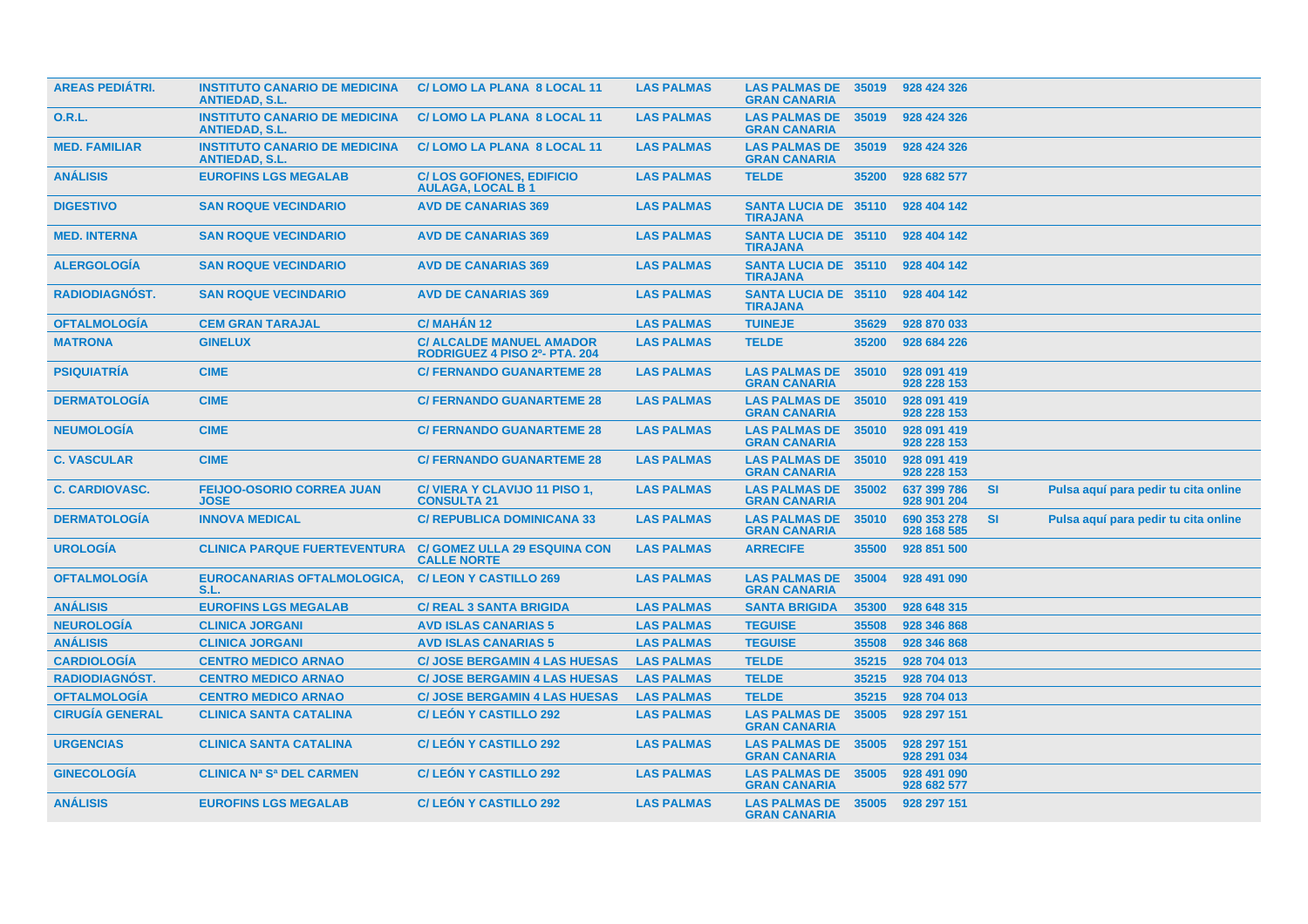| <b>C. PEDIÁTRICA</b>   | <b>CLINICA SANTA CATALINA</b>                       | <b>C/LEON Y CASTILLO 292</b>    | <b>LAS PALMAS</b> | <b>LAS PALMAS DE</b><br><b>GRAN CANARIA</b>          | 35005 | 928 297 932<br>928 297 151 |           |                                      |
|------------------------|-----------------------------------------------------|---------------------------------|-------------------|------------------------------------------------------|-------|----------------------------|-----------|--------------------------------------|
| <b>HEMATOLOGÍA</b>     | <b>LABORATORIO DR. DIAZ, S.L.</b>                   | <b>AVD PRIMERO DE MAYO 40</b>   | <b>LAS PALMAS</b> | <b>LAS PALMAS DE</b><br><b>GRAN CANARIA</b>          | 35002 | 928 360 455<br>928 360 255 |           |                                      |
| <b>ANÁLISIS</b>        | <b>EUROFINS LGS MEGALAB</b>                         | <b>AVD JOSÉ MESA Y LÓPEZ 15</b> | <b>LAS PALMAS</b> | <b>LAS PALMAS DE</b><br><b>GRAN CANARIA</b>          | 35006 | 928 232 947                |           |                                      |
| <b>OFTALMOLOGÍA</b>    | <b>CLINICA SAN ROQUE</b>                            | <b>C/ JUAN E. DORESTE 11</b>    | <b>LAS PALMAS</b> | <b>LAS PALMAS DE</b><br><b>GRAN CANARIA</b>          | 35001 | 928 404 040                |           |                                      |
| <b>ANÁLISIS</b>        | <b>RED CANARIA LABORATORIOS SLP</b>                 | <b>C/LEON Y CASTILLO 64</b>     | <b>LAS PALMAS</b> | <b>LAS PALMAS DE</b><br><b>GRAN CANARIA</b>          | 35003 | 928 362 351                |           |                                      |
| <b>TRAUMATOLOGÍA</b>   | <b>CLINICA Na Sa DEL CARMEN</b>                     | <b>C/TOMAS MORALES 121</b>      | <b>LAS PALMAS</b> | <b>LAS PALMAS DE</b><br><b>GRAN CANARIA</b>          | 35004 | 928 242 242                |           |                                      |
| <b>MED. INTERNA</b>    | <b>POLICLINICO LEON Y CASTILLO</b>                  | C/LEÓN Y CASTILLO 10 1ª         | <b>LAS PALMAS</b> | <b>LAS PALMAS DE</b><br><b>GRAN CANARIA</b>          | 35003 | 928 371 733<br>928 371 734 |           |                                      |
| <b>NEFROLOGIA</b>      | <b>POLICLINICO LEON Y CASTILLO</b>                  | C/ LEÓN Y CASTILLO 10 1ª        | <b>LAS PALMAS</b> | <b>LAS PALMAS DE</b><br><b>GRAN CANARIA</b>          | 35003 | 928 371 733<br>928 371 734 |           |                                      |
| <b>DERMATOLOGIA</b>    | <b>POLICLINICO LEON Y CASTILLO</b>                  | C/ LEON Y CASTILLO 10 1ª        | <b>LAS PALMAS</b> | <b>LAS PALMAS DE</b><br><b>GRAN CANARIA</b>          | 35003 | 928 371 733<br>928 371 734 |           |                                      |
| RADIODIAGNÓST.         | <b>GABINETE RADIOLOGICO</b><br><b>GONZALEZ ROCA</b> | <b>C/TRIANA 97</b>              | <b>LAS PALMAS</b> | <b>LAS PALMAS DE</b><br><b>GRAN CANARIA</b>          | 35002 | 928 360 855<br>928 360 655 |           |                                      |
| 0.R.L.                 | <b>CABRERA HERNANDEZ, JUAN LUIS</b>                 | <b>C/TOMAS MORALES 42</b>       | <b>LAS PALMAS</b> | <b>LAS PALMAS DE</b><br><b>GRAN CANARIA</b>          | 35003 | 928 373 201                | <b>SI</b> | Pulsa aquí para pedir tu cita online |
| <b>CIRUGÍA GENERAL</b> | <b>HOSPITEN CLINICA ROCA</b>                        | <b>C/BUGANVILLA1</b>            | <b>LAS PALMAS</b> | <b>SAN</b><br><b>BARTOLOME DE</b><br><b>TIRAJANA</b> | 35100 | 928 730 362                |           |                                      |
| <b>NEUROLOGÍA</b>      | <b>HOSPITEN CLINICA ROCA</b>                        | <b>C/BUGANVILLA1</b>            | <b>LAS PALMAS</b> | <b>SAN</b><br><b>BARTOLOME DE</b><br><b>TIRAJANA</b> | 35100 | 928 730 362                |           |                                      |
| <b>C. CARDIOVASC.</b>  | <b>HOSPITEN CLINICA ROCA</b>                        | <b>C/BUGANVILLA1</b>            | <b>LAS PALMAS</b> | <b>SAN</b><br><b>BARTOLOME DE</b><br><b>TIRAJANA</b> | 35100 | 928 730 362                |           |                                      |
| <b>RADIODIAGNÓST.</b>  | <b>HOSPITEN CLINICA ROCA</b>                        | <b>C/BUGANVILLA1</b>            | <b>LAS PALMAS</b> | <b>SAN</b><br><b>BARTOLOME DE</b><br><b>TIRAJANA</b> | 35100 | 928 730 362                |           |                                      |
| <b>ANESTESIOLOGIA</b>  | <b>HOSPITEN CLINICA ROCA</b>                        | <b>C/BUGANVILLA1</b>            | <b>LAS PALMAS</b> | <b>SAN</b><br><b>BARTOLOME DE</b><br><b>TIRAJANA</b> | 35100 | 928 769 004                |           |                                      |
| <b>GINECOLOGIA</b>     | <b>CLINICA SAN ROQUE</b>                            | <b>C/DOLORES DE LA ROCHA 5</b>  | <b>LAS PALMAS</b> | <b>LAS PALMAS DE</b><br><b>GRAN CANARIA</b>          | 35001 | 928 012 600<br>928 316 048 |           |                                      |
| <b>ANESTESIOLOGÍA</b>  | <b>LOPEZ-TOMASETY GIL FERNANDO</b>                  | <b>C/DOLORES DE LA ROCHA 5</b>  | <b>LAS PALMAS</b> | <b>LAS PALMAS DE</b><br><b>GRAN CANARIA</b>          | 35001 | 928 316 048<br>928 339 026 |           |                                      |
| <b>HOSP. GENERAL</b>   | <b>CLINICA SAN ROQUE</b>                            | <b>C/DOLORES DE LA ROCHA 5</b>  | <b>LAS PALMAS</b> | <b>LAS PALMAS DE</b><br><b>GRAN CANARIA</b>          | 35001 | 928 316 048<br>928 012 600 |           |                                      |
| <b>C. TORÁCICA</b>     | <b>FREIXENET GILART JORGE</b><br><b>LORENZO</b>     | <b>C/DOLORES DE LA ROCHA 5</b>  | <b>LAS PALMAS</b> | <b>LAS PALMAS DE</b><br><b>GRAN CANARIA</b>          | 35001 | 928 316 048<br>928 339 026 |           |                                      |
| <b>ENFERMERIA</b>      | <b>CLINICA SAN ROQUE</b>                            | <b>C/DOLORES DE LA ROCHA 5</b>  | <b>LAS PALMAS</b> | <b>LAS PALMAS DE</b><br><b>GRAN CANARIA</b>          | 35001 | 928 316 048<br>928 012 600 |           |                                      |
| <b>GINECOLOGÍA</b>     | <b>GINELUX</b>                                      | <b>C/DOLORES DE LA ROCHA 5</b>  | <b>LAS PALMAS</b> | <b>LAS PALMAS DE</b><br><b>GRAN CANARIA</b>          | 35001 | 928 316 048<br>928 316 033 |           |                                      |
| <b>C. TORÁCICA</b>     | <b>CLINICA SAN ROQUE</b>                            | <b>C/DOLORES DE LA ROCHA 5</b>  | <b>LAS PALMAS</b> | <b>LAS PALMAS DE</b><br><b>GRAN CANARIA</b>          | 35001 | 928 316 048<br>928 316 033 |           |                                      |
| <b>GINECOLOGIA</b>     | <b>MORENO RUIZ JOSE</b>                             | <b>C/LEON Y CASTILLO 407</b>    | <b>LAS PALMAS</b> | <b>LAS PALMAS DE</b><br><b>GRAN CANARIA</b>          | 35007 | 661 002 712<br>928 499 900 |           |                                      |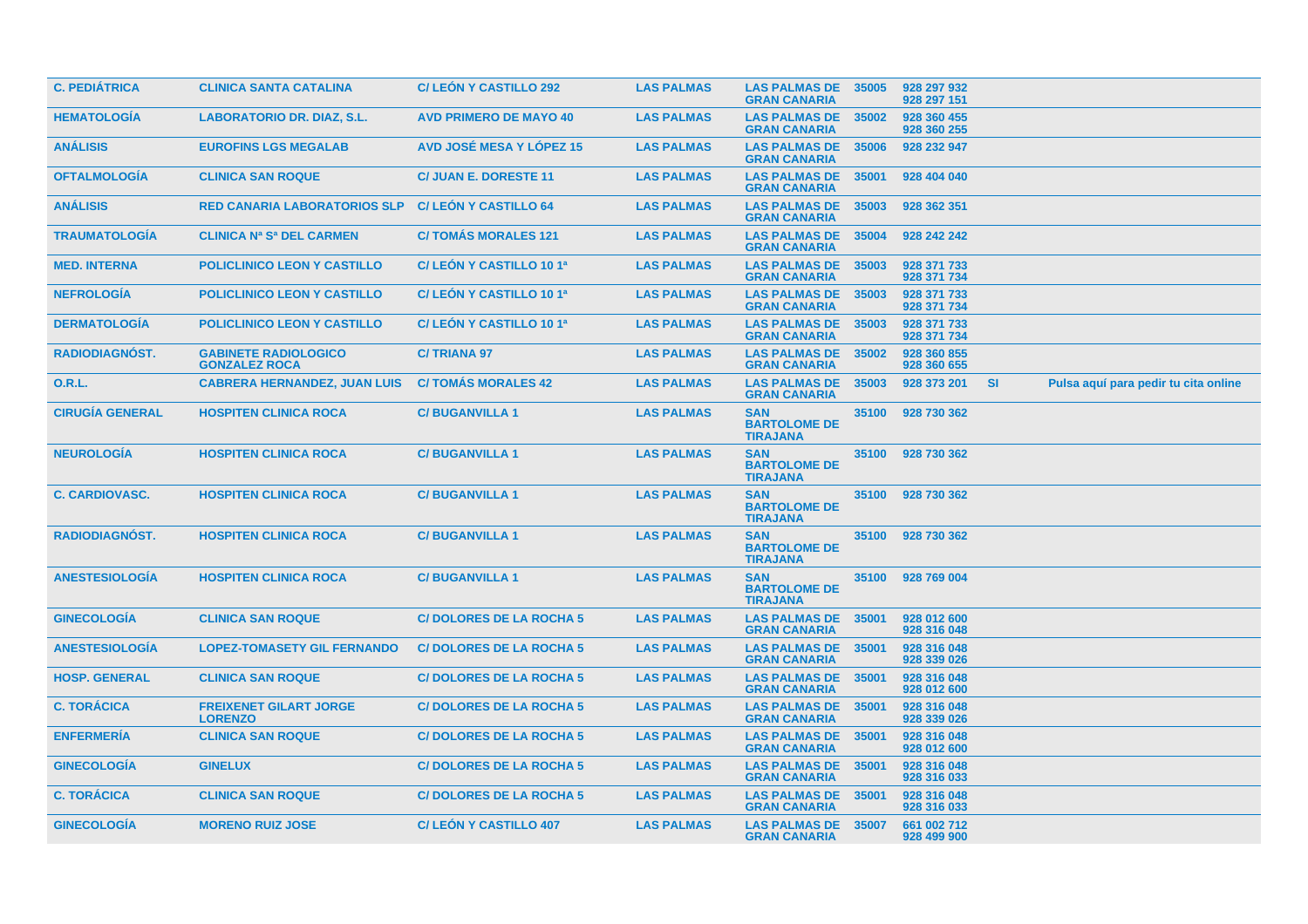| <b>ALERGOLOGIA</b>     | <b>HOSPITAL PERPETUO SOCORRO</b>                          | <b>C/LEON Y CASTILLO 407</b>                                   | <b>LAS PALMAS</b> | <b>LAS PALMAS DE</b><br><b>GRAN CANARIA</b>          | 35007 | 928 499 900                |
|------------------------|-----------------------------------------------------------|----------------------------------------------------------------|-------------------|------------------------------------------------------|-------|----------------------------|
| <b>ANESTESIOLOGÍA</b>  | <b>HOSPITAL PERPETUO SOCORRO</b>                          | <b>C/LEÓN Y CASTILLO 407</b>                                   | <b>LAS PALMAS</b> | <b>LAS PALMAS DE</b><br><b>GRAN CANARIA</b>          | 35007 | 928 499 900                |
| <b>C. CARDIOVASC.</b>  | <b>ABAD VAZQUEZ CIPRIANO CARLOS</b>                       | <b>C/LEON Y CASTILLO 407</b>                                   | <b>LAS PALMAS</b> | <b>LAS PALMAS DE</b><br><b>GRAN CANARIA</b>          | 35007 | 661 002 712<br>928 499 900 |
| <b>DERMATOLOGÍA</b>    | <b>RODRIGUEZ SALIDO MARIA JOSE</b>                        | <b>C/LEON Y CASTILLO 407</b>                                   | <b>LAS PALMAS</b> | <b>LAS PALMAS DE</b><br><b>GRAN CANARIA</b>          | 35007 | 928 499 900                |
| <b>TRAUMATOLOGIA</b>   | <b>HOSPITAL PERPETUO SOCORRO</b>                          | <b>C/LEON Y CASTILLO 407</b>                                   | <b>LAS PALMAS</b> | <b>LAS PALMAS DE</b><br><b>GRAN CANARIA</b>          | 35007 | 679 973 987<br>928 012 600 |
| <b>MED. FAMILIAR</b>   | <b>ABOU-MEDLEJ PESTANA JOSE</b><br><b>OCTAVIO</b>         | C/ CAMINO VIEJO DE LA CALZADA 7 LAS PALMAS                     |                   | <b>LAS PALMAS DE</b><br><b>GRAN CANARIA</b>          | 35017 | 928 287 117                |
| <b>OFTALMOLOGIA</b>    | <b>CLINICA SANTA CATALINA</b>                             | <b>C/LEON Y CASTILLO 269</b>                                   | <b>LAS PALMAS</b> | <b>LAS PALMAS DE</b><br><b>GRAN CANARIA</b>          | 35005 | 928 240 725                |
| RADIODIAGNÓST.         | POLICLINICO SANTA BARBARA, S.L. C/ AGUSTIN MILLARES 32    |                                                                | <b>LAS PALMAS</b> | <b>SANTA LUCIA DE 35110</b><br><b>TIRAJANA</b>       |       | 928 756 658                |
| <b>ENDOCRINOLOGÍA</b>  | <b>ENDOCRINOLOGIA CANARIA, S.L.</b>                       | <b>C/ CONCEPCIÓN ARENAL 20 LOCAL</b><br>10 <sup>°</sup>        | <b>LAS PALMAS</b> | <b>LAS PALMAS DE 35006</b><br><b>GRAN CANARIA</b>    |       | 928 295 050<br>617 448 900 |
| <b>C. VASCULAR</b>     | <b>HOSPITAL SAN ROQUE</b><br><b>MASPALOMAS</b>            | <b>C/MAR DE SIBERIA 1</b><br><b>URBANIZACION LAS MELONERAS</b> | <b>LAS PALMAS</b> | <b>SAN</b><br><b>BARTOLOME DE</b><br><b>TIRAJANA</b> | 35100 | 928 063 603<br>928 063 625 |
| <b>ANESTESIOLOGIA</b>  | <b>HOSPITAL SAN ROQUE</b><br><b>MASPALOMAS</b>            | <b>C/MAR DE SIBERIA 1</b><br><b>URBANIZACION LAS MELONERAS</b> | <b>LAS PALMAS</b> | <b>SAN</b><br><b>BARTOLOME DE</b><br><b>TIRAJANA</b> | 35100 | 928 404 142                |
| <b>NEUROLOGÍA</b>      | <b>HOSPITAL SAN ROQUE</b><br><b>MASPALOMAS</b>            | <b>C/MAR DE SIBERIA 1</b><br><b>URBANIZACION LAS MELONERAS</b> | <b>LAS PALMAS</b> | <b>SAN</b><br><b>BARTOLOME DE</b><br><b>TIRAJANA</b> | 35100 | 928 404 142                |
| <b>TRAUMATOLOGÍA</b>   | <b>HOSPITAL SAN ROQUE</b><br><b>MASPALOMAS</b>            | <b>C/MAR DE SIBERIA 1</b><br><b>URBANIZACIÓN LAS MELONERAS</b> | <b>LAS PALMAS</b> | <b>SAN</b><br><b>BARTOLOME DE</b><br><b>TIRAJANA</b> | 35100 | 928 404 142<br>928 063 603 |
| <b>PSIQUIATRÍA</b>     | <b>CENTRO ESPECIALIDADES</b><br><b>MEDICAS VECINDARIO</b> | AVD CANARIAS 54 (GRAN CANARIA) LAS PALMAS                      |                   | <b>SANTA LUCIA DE 35110</b><br><b>TIRAJANA</b>       |       | 928 730 362                |
| <b>GINECOLOGIA</b>     | <b>CENTRO ESPECIALIDADES</b><br><b>MEDICAS VECINDARIO</b> | AVD CANARIAS 54 (GRAN CANARIA) LAS PALMAS                      |                   | <b>SANTA LUCIA DE 35110</b><br><b>TIRAJANA</b>       |       | 928 730 362                |
| <b>C. CARDIOVASC.</b>  | <b>CENTRO ESPECIALIDADES</b><br><b>MEDICAS VECINDARIO</b> | AVD CANARIAS 54 (GRAN CANARIA) LAS PALMAS                      |                   | <b>SANTA LUCIA DE 35110</b><br><b>TIRAJANA</b>       |       | 928 730 362                |
| <b>MED. FAMILIAR</b>   | <b>CENTRO ESPECIALIDADES</b><br><b>MEDICAS VECINDARIO</b> | AVD CANARIAS 54 (GRAN CANARIA) LAS PALMAS                      |                   | <b>SANTA LUCIA DE 35110</b><br><b>TIRAJANA</b>       |       | 928 730 362                |
| <b>CIRUGÍA GENERAL</b> | <b>CENTRO ESPECIALIDADES</b><br><b>MEDICAS VECINDARIO</b> | AVD CANARIAS 54 (GRAN CANARIA) LAS PALMAS                      |                   | <b>SANTA LUCIA DE 35110</b><br><b>TIRAJANA</b>       |       | 928 730 362<br>928 795 896 |
| <b>FISIOTERAPIA</b>    | <b>TERAPIAS ACUATICAS CANARIAS,</b><br>S.L.               | C/ PÁRROCO HERNÁNDEZ BENÍTEZ LAS PALMAS<br>S/N                 |                   | <b>TELDE</b>                                         | 35200 | 928 698 135<br>928 930 286 |
| <b>NEUMOLOGÍA</b>      | <b>PEREZ PEÑATE GREGORIO MIGUEL</b>                       | <b>AVD RAFAEL CABRERA 10</b>                                   | <b>LAS PALMAS</b> | <b>LAS PALMAS DE</b><br><b>GRAN CANARIA</b>          | 35002 | 928 370 415                |
| <b>AREAS PEDIÁTRI.</b> | <b>HOSPITEN LANZAROTE</b>                                 | <b>C/ CAMINO LOMO GORDO S/N</b><br>(PUERTO EL CARMEN)          | <b>LAS PALMAS</b> | <b>TIAS</b>                                          | 35572 | 928 596 100                |
| <b>DERMATOLOGIA</b>    | <b>RODRIGUEZ SALIDO MARIA JOSE</b>                        | <b>PLZ SANTIAGO 13 BAJO</b>                                    | <b>LAS PALMAS</b> | <b>GALDAR</b>                                        | 35460 | 928 589 132<br>615 825 430 |
| <b>PSICOLOGÍA</b>      | <b>GOMERMEDI SL</b>                                       | <b>AVD CANARIAS 11</b>                                         | <b>LAS PALMAS</b> | <b>SANTA LUCIA DE 35110</b><br><b>TIRAJANA</b>       |       | 928 794 389                |
| <b>ENFERMERÍA</b>      | <b>GOMERMEDI SL</b>                                       | <b>AVD CANARIAS 11</b>                                         | <b>LAS PALMAS</b> | SANTA LUCIA DE 35110 928 794 389<br><b>TIRAJANA</b>  |       |                            |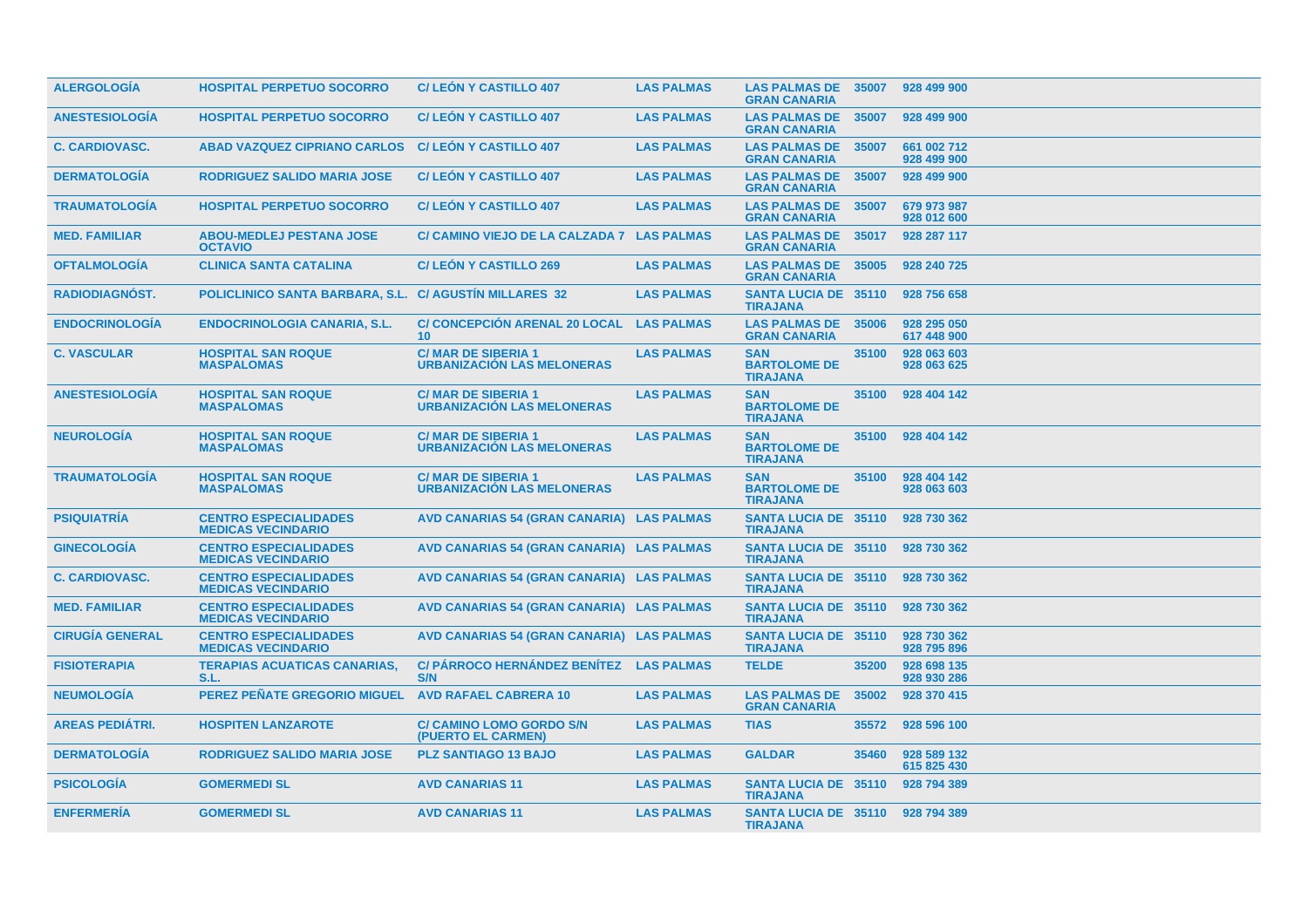| <b>ENDOCRINOLOGIA</b>  | <b>GOMERMEDI SL</b>                         | <b>AVD CANARIAS 11</b>                                                                      | <b>LAS PALMAS</b> | SANTA LUCIA DE 35110 928 794 389<br><b>TIRAJANA</b>  |       |                            |
|------------------------|---------------------------------------------|---------------------------------------------------------------------------------------------|-------------------|------------------------------------------------------|-------|----------------------------|
| <b>ANATOMOPATOLO.</b>  | <b>HOSPITEN CLINICA ROCA</b>                | <b>C/BUNGAVILLA1</b>                                                                        | <b>LAS PALMAS</b> | <b>SAN</b><br><b>BARTOLOME DE</b><br><b>TIRAJANA</b> | 35100 | 928 730 362                |
| <b>FISIOTERAPIA</b>    | <b>TERAPIAS ACUATICAS CANARIAS,</b><br>S.L. | <b>C/DOCTOR FLEMING SN</b>                                                                  | <b>LAS PALMAS</b> | <b>ARUCAS</b>                                        | 35400 | 928 622 012<br>928 930 286 |
| <b>REHABILITACION</b>  | <b>TERAPIAS ACUATICAS CANARIAS,</b><br>S.L. | <b>AVD DE GRAN CANARIA 80</b>                                                               | <b>LAS PALMAS</b> | <b>SAN</b><br><b>BARTOLOME DE</b><br><b>TIRAJANA</b> | 35100 | 928 768 028                |
| <b>ENFERMERIA</b>      | <b>CLINICA SAN ROQUE</b>                    | <b>C/ NESTOR DE LA TORRE 22</b>                                                             | <b>LAS PALMAS</b> | <b>LAS PALMAS DE</b><br><b>GRAN CANARIA</b>          | 35006 | 928 010 470<br>928 404 040 |
| <b>FISIOTERAPIA</b>    | <b>MEDICAL FISIO</b>                        | <b>C/ GENERAL MAS DE GAMIENDE 41</b>                                                        | <b>LAS PALMAS</b> | <b>LAS PALMAS DE</b><br><b>GRAN CANARIA</b>          | 35006 | 928 242 049                |
| <b>ODONTOESTOMATOL</b> | <b>CLINICA PARQUE FUERTEVENTURA</b>         | C/SECUNDINO ALONSO S/N ESQ. C/ LAS PALMAS<br><b>LEON Y CASTILLO S/N</b><br>(FUERTEVENTURA)  |                   | <b>PUERTO DEL</b><br><b>ROSARIO</b>                  | 35600 | 928 851 500                |
| RADIODIAGNÓST.         | <b>CLINICA PARQUE FUERTEVENTURA</b>         | C/SECUNDINO ALONSO S/N ESQ. C/ LAS PALMAS<br><b>LEÓN Y CASTILLO S/N</b><br>(FUERTEVENTURA)  |                   | <b>PUERTO DEL</b><br><b>ROSARIO</b>                  | 35600 | 928 851 500                |
| <b>DIGESTIVO</b>       | <b>CLINICA PARQUE FUERTEVENTURA</b>         | C/SECUNDINO ALONSO S/N ESQ. C/ LAS PALMAS<br><b>LEÓN Y CASTILLO S/N</b><br>(FUERTEVENTURA)  |                   | <b>PUERTO DEL</b><br><b>ROSARIO</b>                  | 35600 | 928 851 500                |
| <b>HEMATOLOGÍA</b>     | <b>CLINICA PARQUE FUERTEVENTURA</b>         | C/ SECUNDINO ALONSO S/N ESQ. C/ LAS PALMAS<br><b>LEON Y CASTILLO S/N</b><br>(FUERTEVENTURA) |                   | <b>PUERTO DEL</b><br><b>ROSARIO</b>                  | 35600 | 928 851 500                |
| <b>REUMATOLOGIA</b>    | <b>CLINICA PARQUE FUERTEVENTURA</b>         | C/ SECUNDINO ALONSO S/N ESQ. C/ LAS PALMAS<br><b>LEÓN Y CASTILLO S/N</b><br>(FUERTEVENTURA) |                   | <b>PUERTO DEL</b><br><b>ROSARIO</b>                  | 35600 | 928 851 500                |
| <b>TRAUMATOLOGIA</b>   | <b>GOMERMEDI SL</b>                         | <b>C/REAL 9</b>                                                                             | <b>LAS PALMAS</b> | <b>SANTA BRIGIDA</b>                                 | 35300 | 928 648 315                |
| <b>AREAS PEDIATRI.</b> | <b>GOMERMEDI SL</b>                         | <b>C/REAL 9</b>                                                                             | <b>LAS PALMAS</b> | <b>SANTA BRIGIDA</b>                                 | 35300 | 928 648 315                |
| <b>PSICOLOGÍA</b>      | <b>GOMERMEDI SL</b>                         | C/REAL <sub>9</sub>                                                                         | <b>LAS PALMAS</b> | <b>SANTA BRIGIDA</b>                                 | 35300 | 928 648 315                |
| <b>PODOLOGÍA</b>       | <b>CENTRO MEDICO FINLAY</b>                 | <b>C/LOS GOFIONES, EDIFICIO</b><br><b>AULAGA, LOCAL B1</b>                                  | <b>LAS PALMAS</b> | <b>TELDE</b>                                         | 35200 | 928 296 500<br>928 682 577 |
| <b>PSIQUIATRÍA</b>     | <b>CENTRO MEDICO FINLAY</b>                 | <b>C/LOS GOFIONES, EDIFICIO</b><br><b>AULAGA, LOCAL B1</b>                                  | <b>LAS PALMAS</b> | <b>TELDE</b>                                         | 35200 | 928 296 500<br>928 682 577 |
| <b>NEFROLOGIA</b>      | <b>CENTRO MEDICO FINLAY</b>                 | <b>C/LOS GOFIONES, EDIFICIO</b><br><b>AULAGA, LOCAL B1</b>                                  | <b>LAS PALMAS</b> | <b>TELDE</b>                                         | 35200 | 928 296 500<br>928 682 577 |
| <b>GINECOLOGÍA</b>     | <b>CENTRO MEDICO FINLAY</b>                 | <b>C/LOS GOFIONES, EDIFICIO</b><br><b>AULAGA, LOCAL B1</b>                                  | <b>LAS PALMAS</b> | <b>TELDE</b>                                         | 35200 | 928 682 577<br>928 296 500 |
| <b>MED. FAMILIAR</b>   | <b>CENTRO MEDICO FINLAY</b>                 | <b>C/LOS GOFIONES, EDIFICIO</b><br><b>AULAGA, LOCAL B1</b>                                  | <b>LAS PALMAS</b> | <b>TELDE</b>                                         | 35200 | 928 682 577                |
| <b>GINECOLOGÍA</b>     | <b>CENTRO MEDICO FINLAY</b>                 | <b>C/LOS GOFIONES, EDIFICIO</b><br><b>AULAGA, LOCAL B1</b>                                  | <b>LAS PALMAS</b> | <b>TELDE</b>                                         | 35200 | 928 682 577                |
| <b>ANALISIS</b>        | <b>EUROFINS LGS MEGALAB</b>                 | <b>CRA GENERAL DE TAMARACEITE</b><br>$142$                                                  | <b>LAS PALMAS</b> | <b>LAS PALMAS DE</b><br><b>GRAN CANARIA</b>          | 35018 | 928 677 473                |
| <b>ANALISIS</b>        | <b>EUROFINS LGS MEGALAB</b>                 | <b>C/ ANTONIO BENITEZ GALINDO 37</b>                                                        | <b>LAS PALMAS</b> | <b>INGENIO</b>                                       | 35240 | 928 783 314<br>922 533 687 |
| <b>OFTALMOLOGIA</b>    | <b>CEM GRAN TARAJAL</b>                     | <b>C/ MAHAN-GRAN TARAJAL 12</b>                                                             | <b>LAS PALMAS</b> | <b>PAJARA</b>                                        | 35628 | 928 870 033                |
| <b>GINECOLOGÍA</b>     | <b>CEM GRAN TARAJAL</b>                     | <b>C/ MAHAN-GRAN TARAJAL 12</b>                                                             | <b>LAS PALMAS</b> | <b>PAJARA</b>                                        | 35628 | 928 870 033                |
| <b>MED. FAMILIAR</b>   | <b>CEM GRAN TARAJAL</b>                     | <b>C/ MAHAN-GRAN TARAJAL 12</b>                                                             | <b>LAS PALMAS</b> | <b>PAJARA</b>                                        | 35628 | 928 870 033                |
|                        |                                             |                                                                                             |                   |                                                      |       |                            |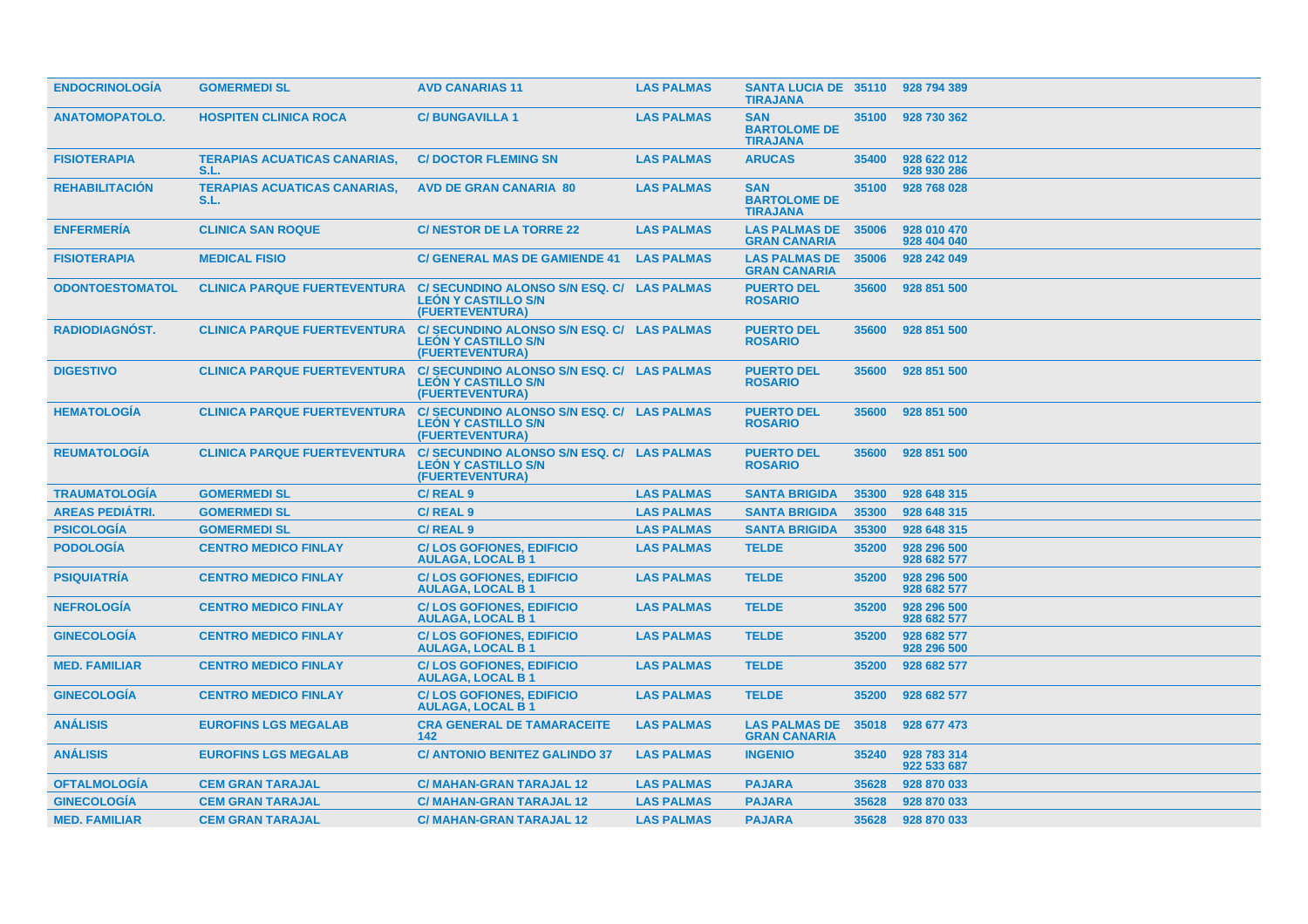| <b>PSICOLOGIA</b>      | <b>MADERA GARCIA JORGE</b>                                 | <b>C/ GRACILIANO AFONSO 7</b>                             | <b>LAS PALMAS</b> | <b>LAS PALMAS DE</b><br><b>GRAN CANARIA</b>    | 35004 | 928 231 790                |           |                                      |
|------------------------|------------------------------------------------------------|-----------------------------------------------------------|-------------------|------------------------------------------------|-------|----------------------------|-----------|--------------------------------------|
| <b>MED. NUCLEAR</b>    | <b>DIAGNOSTICOS MEDICOS</b><br><b>ESPECIALES</b>           | <b>C/DR. JUAN NEGRIN 250</b>                              | <b>LAS PALMAS</b> | <b>ARRECIFE</b>                                | 35500 | 928 824 880<br>928 404 040 |           |                                      |
| <b>AREAS PEDIÁTRI.</b> | <b>CIME</b>                                                | <b>C/ FERNANDO GUANARTEME 28</b>                          | <b>LAS PALMAS</b> | <b>LAS PALMAS DE</b><br><b>GRAN CANARIA</b>    | 35010 | 928 091 419<br>928 228 153 |           |                                      |
| <b>PSIQUIATRIA</b>     | <b>CLINICA BANDAMA</b>                                     | <b>C/LA TORNERA 10 TAFIRA ALTA</b>                        | <b>LAS PALMAS</b> | <b>LAS PALMAS DE</b><br><b>GRAN CANARIA</b>    | 35017 | 928 350 050<br>928 350 054 | <b>SI</b> | Pulsa aquí para pedir tu cita online |
| <b>O.R.L.</b>          | <b>CLINICA PARQUE FUERTEVENTURA</b>                        | <b>C/ GOMEZ ULLA 29 ESQUINA CON</b><br><b>CALLE NORTE</b> | <b>LAS PALMAS</b> | <b>ARRECIFE</b>                                | 35500 | 928 851 500                |           |                                      |
| <b>CIRUGÍA GENERAL</b> | <b>INSTITUTO PROCTOLOGICO</b><br><b>DOCTOR PADRON S.L.</b> | <b>C/DOMINGO RIVERO 3 ESQUINA</b><br><b>JUAN XXIII</b>    | <b>LAS PALMAS</b> | <b>LAS PALMAS DE</b><br><b>GRAN CANARIA</b>    | 35004 | 928 232 595<br>928 244 713 |           |                                      |
| <b>MED. FAMILIAR</b>   | <b>MACHADO PARADAS MANUEL</b>                              | <b>C/EL GALEON 6 LOCAL 3</b>                              | <b>LAS PALMAS</b> | <b>SANTA BRIGIDA</b>                           | 35300 | 928 351 064                |           |                                      |
| <b>OFTALMOLOGÍA</b>    | <b>SANTANA NAVARRO FRANCISCO</b>                           | <b>AVD DE CANARIAS 384 BAJO</b>                           | <b>LAS PALMAS</b> | <b>SANTA LUCIA DE 35110</b><br><b>TIRAJANA</b> |       | 928 755 430                |           |                                      |
| <b>TRAUMATOLOGIA</b>   | <b>CLINICA PARQUE FUERTEVENTURA C/ LA MILAGROSA 2</b>      |                                                           | <b>LAS PALMAS</b> | <b>LA OLIVA</b>                                | 35640 | 928 851 500                |           |                                      |
| <b>DERMATOLOGÍA</b>    | <b>ACABANI MELHEM SOULEIMAN</b>                            | <b>C/ FERNANDO GUANARTEME 32</b>                          | <b>LAS PALMAS</b> | <b>LAS PALMAS DE</b><br><b>GRAN CANARIA</b>    | 35010 | 654 380 998<br>928 504 629 |           |                                      |
| RADIODIAGNÓST.         | <b>CLINICA JORGANI</b>                                     | <b>AVD ISLAS CANARIAS 5</b>                               | <b>LAS PALMAS</b> | <b>TEGUISE</b>                                 | 35508 | 928 346 868                |           |                                      |
| <b>PSICOLOGÍA</b>      | <b>PSICOCENTER</b>                                         | <b>RBL MEDULAR (CENTRO) 17</b>                            | <b>LAS PALMAS</b> | <b>ARRECIFE</b>                                | 35500 | 605 416 077<br>828 052 314 |           |                                      |
| <b>PSIQUIATRIA</b>     | <b>PSICOCENTER</b>                                         | <b>RBL MEDULAR (CENTRO) 17</b>                            | <b>LAS PALMAS</b> | <b>ARRECIFE</b>                                | 35500 | 605 416 077<br>828 052 314 |           |                                      |
| <b>ODONTOESTOMATOL</b> | <b>RADIOLOGIA DENTAL CANARIA</b><br><b>S.L.U.</b>          | <b>C/SOL 21</b>                                           | <b>LAS PALMAS</b> | <b>ARRECIFE</b>                                | 35500 | 928 810 064                |           |                                      |
| RADIODIAGNÓST.         | <b>RESONANCIA ABIERTA LA CUESTA</b><br>- TELDE             | <b>C/NAVARRA 5</b>                                        | <b>LAS PALMAS</b> | <b>TELDE</b>                                   | 35200 | 928 698 086                |           |                                      |
| <b>NEUROCIRUGIA</b>    | <b>CLINICA SANTA CATALINA</b>                              | <b>C/ LEON Y CASTILLO 292</b>                             | <b>LAS PALMAS</b> | <b>LAS PALMAS DE</b><br><b>GRAN CANARIA</b>    | 35005 | 928 297 151                |           |                                      |
| <b>PLAN DE SALUD</b>   | <b>CLINICA SANTA CATALINA</b>                              | <b>C/LEON Y CASTILLO 292</b>                              | <b>LAS PALMAS</b> | <b>LAS PALMAS DE</b><br><b>GRAN CANARIA</b>    | 35005 | 928 297 932<br>928 297 151 |           |                                      |
| <b>GINECOLOGIA</b>     | <b>CENTRO MEDICO FINLAY</b>                                | <b>C/LEON Y CASTILLO 292</b>                              | <b>LAS PALMAS</b> | <b>LAS PALMAS DE</b><br><b>GRAN CANARIA</b>    | 35005 | 928 297 151                |           |                                      |
| <b>ANATOMOPATOLO.</b>  | <b>EUROFINS LGS MEGALAB</b>                                | <b>C/ LEON Y CASTILLO 292</b>                             | <b>LAS PALMAS</b> | <b>LAS PALMAS DE</b><br><b>GRAN CANARIA</b>    | 35005 | 928 297 151                |           |                                      |
| <b>C. PEDIÁTRICA</b>   | <b>CLINICA SANTA CATALINA</b>                              | <b>C/LEON Y CASTILLO 292</b>                              | <b>LAS PALMAS</b> | <b>LAS PALMAS DE</b><br><b>GRAN CANARIA</b>    | 35005 | 928 297 151                |           |                                      |
| <b>GINECOLOGIA</b>     | <b>CLINICA SANTA CATALINA</b>                              | <b>C/LEON Y CASTILLO 292</b>                              | <b>LAS PALMAS</b> | <b>LAS PALMAS DE</b><br><b>GRAN CANARIA</b>    | 35005 | 928 297 932<br>928 297 151 |           |                                      |
| <b>GINECOLOGÍA</b>     | <b>SERVIGINOBST, S.L.</b>                                  | <b>C/LEON Y CASTILLO 292</b>                              | <b>LAS PALMAS</b> | <b>LAS PALMAS DE</b><br><b>GRAN CANARIA</b>    | 35005 | 928 297 151                |           |                                      |
| <b>URGENCIAS</b>       | <b>CLINICA SANTA CATALINA</b>                              | <b>C/LEON Y CASTILLO 292</b>                              | <b>LAS PALMAS</b> | <b>LAS PALMAS DE</b><br><b>GRAN CANARIA</b>    | 35005 | 928 297 151                |           |                                      |
| <b>NEUMOLOGIA</b>      | <b>CLINICA SANTA CATALINA</b>                              | <b>C/LEON Y CASTILLO 292</b>                              | <b>LAS PALMAS</b> | <b>LAS PALMAS DE</b><br><b>GRAN CANARIA</b>    | 35005 | 928 297 151                |           |                                      |
| <b>C. TORÁCICA</b>     | <b>FREIXENET GILART JORGE</b><br><b>LORENZO</b>            | <b>C/LEON Y CASTILLO 292</b>                              | <b>LAS PALMAS</b> | <b>LAS PALMAS DE</b><br><b>GRAN CANARIA</b>    | 35005 | 928 297 151                |           |                                      |
| <b>GINECOLOGIA</b>     | <b>CLINICA SANTA CATALINA</b>                              | <b>C/ LEON Y CASTILLO 292</b>                             | <b>LAS PALMAS</b> | <b>LAS PALMAS DE</b><br><b>GRAN CANARIA</b>    | 35005 | 928 297 151                |           |                                      |
| <b>ANATOMOPATOLO.</b>  | <b>CLINICA Na Sa DEL CARMEN</b>                            | <b>C/TOMAS MORALES 121</b>                                | <b>LAS PALMAS</b> | <b>LAS PALMAS DE</b><br><b>GRAN CANARIA</b>    | 35004 | 928 242 242<br>928 242 243 |           |                                      |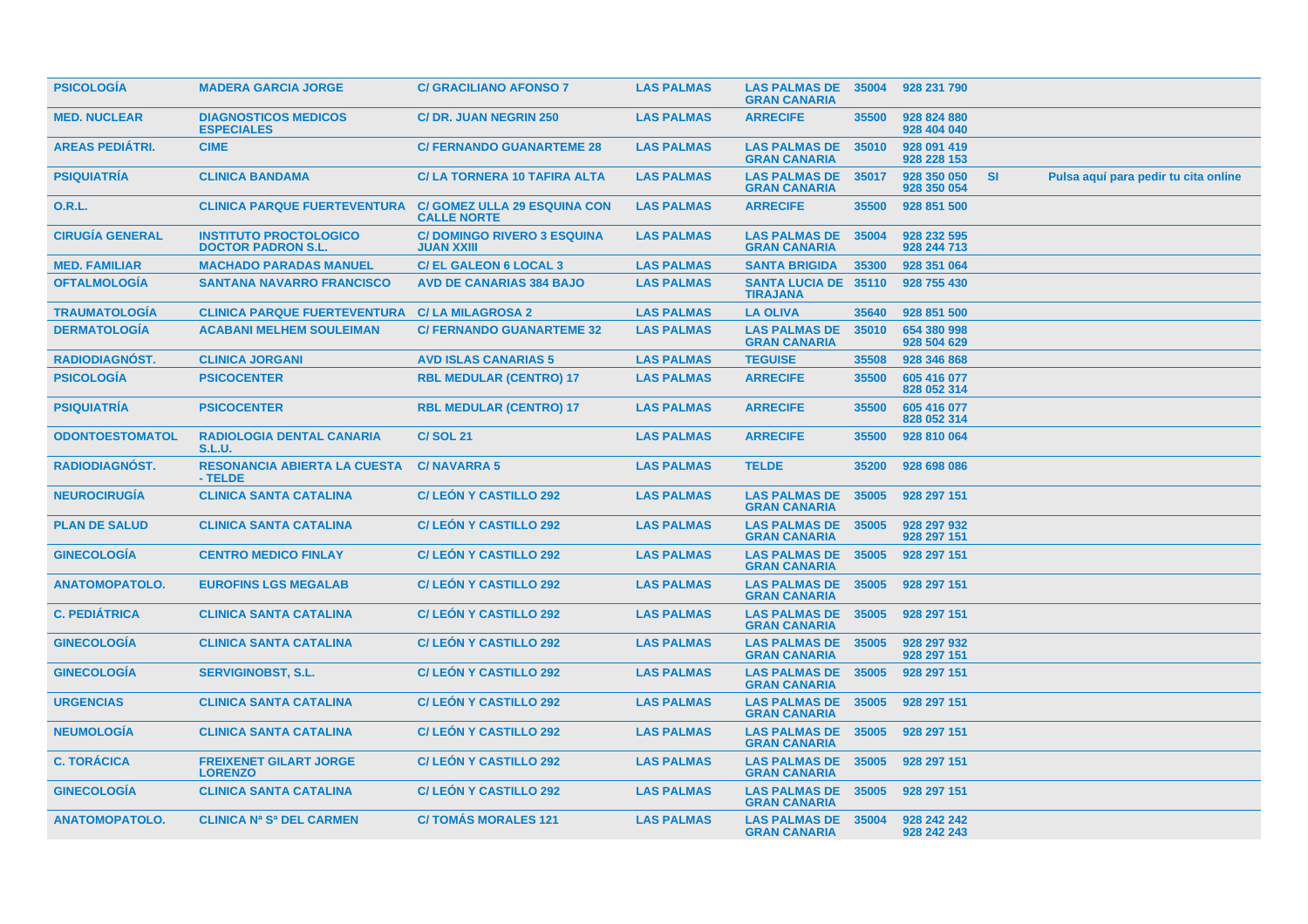| <b>ANATOMOPATOLO.</b> | <b>LABORATORIO DR. DIAZ, S.L.</b>                             | <b>AVD PRIMERO DE MAYO 40</b>                                | <b>LAS PALMAS</b> | <b>LAS PALMAS DE</b><br><b>GRAN CANARIA</b>          | 35002 | 928 360 455<br>928 360 255 |
|-----------------------|---------------------------------------------------------------|--------------------------------------------------------------|-------------------|------------------------------------------------------|-------|----------------------------|
| <b>PSIQUIATRÍA</b>    | <b>TRUJILLO CUBAS ANGEL</b>                                   | <b>C/ PERDOMO 41</b>                                         | <b>LAS PALMAS</b> | <b>LAS PALMAS DE</b><br><b>GRAN CANARIA</b>          | 35002 | 928 360 118                |
| <b>MED. FAMILIAR</b>  | <b>LOPEZ ALAMO MARCELINO</b>                                  | <b>C/LA PALMA 15</b>                                         | <b>LAS PALMAS</b> | <b>SAN</b><br><b>BARTOLOME DE</b><br><b>TIRAJANA</b> | 35100 | 928 760 535                |
| <b>PSIQUIATRIA</b>    | <b>TRUJILLO CUBAS ANGEL</b>                                   | C/LA TORNERA (TARIFA ALTA) 16                                | <b>LAS PALMAS</b> | <b>LAS PALMAS DE</b><br><b>GRAN CANARIA</b>          | 35017 |                            |
| <b>NEUROCIRUGIA</b>   | <b>HOSPITEN CLINICA ROCA</b>                                  | <b>C/BUGANVILLA1</b>                                         | <b>LAS PALMAS</b> | <b>SAN</b><br><b>BARTOLOME DE</b><br><b>TIRAJANA</b> | 35100 | 928 730 362                |
| <b>HOSP. GENERAL</b>  | <b>QUINTA MEDICA DE REPOSO, S.A.</b>                          | <b>C/ PALMA ROMERO 7</b>                                     | <b>LAS PALMAS</b> | <b>SANTA BRIGIDA</b>                                 | 35300 | 928 640 050<br>928 641 407 |
| <b>MED. FAMILIAR</b>  | <b>HOSPITEN CLINICA ROCA</b>                                  | <b>C/BUGANVILLA1</b>                                         | <b>LAS PALMAS</b> | <b>SAN</b><br><b>BARTOLOME DE</b><br><b>TIRAJANA</b> | 35100 | 928 730 362                |
| <b>C. CARDIOVASC.</b> | <b>CLINICA SAN ROQUE</b>                                      | <b>C/DOLORES DE LA ROCHA 5</b>                               | <b>LAS PALMAS</b> | <b>LAS PALMAS DE</b><br><b>GRAN CANARIA</b>          | 35001 | 928 012 600<br>928 316 048 |
| <b>ALERGOLOGÍA</b>    | <b>CLINICA SAN ROQUE</b>                                      | <b>C/DOLORES DE LA ROCHA 5</b>                               | <b>LAS PALMAS</b> | <b>LAS PALMAS DE</b><br><b>GRAN CANARIA</b>          | 35001 | 928 012 600<br>928 316 048 |
| <b>ENDOCRINOLOGÍA</b> | <b>CLINICA SAN ROQUE</b>                                      | <b>C/DOLORES DE LA ROCHA 5</b>                               | <b>LAS PALMAS</b> | <b>LAS PALMAS DE</b><br><b>GRAN CANARIA</b>          | 35001 | 928 316 048<br>928 316 033 |
| <b>C. REPARADORA</b>  | <b>CLINICA SAN ROQUE</b>                                      | <b>C/DOLORES DE LA ROCHA 5</b>                               | <b>LAS PALMAS</b> | <b>LAS PALMAS DE</b><br><b>GRAN CANARIA</b>          | 35001 | 928 012 600                |
| <b>TRAUMATOLOGIA</b>  | <b>MEDINA HENRIQUEZ JOSE</b><br><b>ANTONIO</b>                | <b>C/DOLORES DE LA ROCHA 5</b>                               | <b>LAS PALMAS</b> | <b>LAS PALMAS DE</b><br><b>GRAN CANARIA</b>          | 35001 | 928 316 048<br>928 339 026 |
| <b>C. REPARADORA</b>  | <b>CLINICA SAN ROQUE</b>                                      | <b>C/DOLORES DE LA ROCHA 5</b>                               | <b>LAS PALMAS</b> | <b>LAS PALMAS DE</b><br><b>GRAN CANARIA</b>          | 35001 | 928 012 600<br>928 316 048 |
| <b>REUMATOLOGIA</b>   | <b>CLINICA SAN ROQUE</b>                                      | <b>C/DOLORES DE LA ROCHA 5</b>                               | <b>LAS PALMAS</b> | <b>LAS PALMAS DE</b><br><b>GRAN CANARIA</b>          | 35001 | 928 012 650<br>928 012 600 |
| <b>C. REPARADORA</b>  | <b>MORENO GARCES FELIPE</b>                                   | <b>C/DOLORES DE LA ROCHA 5</b>                               | <b>LAS PALMAS</b> | <b>LAS PALMAS DE</b><br><b>GRAN CANARIA</b>          | 35001 | 928 316 048<br>928 316 033 |
| <b>MED. INTERNA</b>   | <b>CLINICA SAN ROQUE</b>                                      | <b>C/DOLORES DE LA ROCHA 5</b>                               | <b>LAS PALMAS</b> | <b>LAS PALMAS DE</b><br><b>GRAN CANARIA</b>          | 35001 | 928 316 048<br>928 316 033 |
| <b>CARDIOLOGÍA</b>    | <b>HOSPITAL PERPETUO SOCORRO</b>                              | <b>C/LEON Y CASTILLO 407</b>                                 | <b>LAS PALMAS</b> | <b>LAS PALMAS DE</b><br><b>GRAN CANARIA</b>          | 35007 | 928 499 900                |
| <b>DIGESTIVO</b>      | <b>HOSPITAL PERPETUO SOCORRO</b>                              | <b>C/LEON Y CASTILLO 407</b>                                 | <b>LAS PALMAS</b> | <b>LAS PALMAS DE</b><br><b>GRAN CANARIA</b>          | 35007 | 928 499 900                |
| <b>UROLOGÍA</b>       | <b>INSTITUTO CANARIO DE MEDICINA</b><br><b>ANTIEDAD, S.L.</b> | <b>C/LEON Y CASTILLO 407</b>                                 | <b>LAS PALMAS</b> | <b>LAS PALMAS DE</b><br><b>GRAN CANARIA</b>          | 35007 | 679 973 987<br>928 012 600 |
| <b>ENDOCRINOLOGÍA</b> | <b>HOSPITAL PERPETUO SOCORRO</b>                              | <b>C/LEON Y CASTILLO 407</b>                                 | <b>LAS PALMAS</b> | <b>LAS PALMAS DE</b><br><b>GRAN CANARIA</b>          | 35007 | 928 263 232<br>928 499 900 |
| <b>TRAUMATOLOGÍA</b>  | <b>HOSPITAL PERPETUO SOCORRO</b>                              | <b>C/LEON Y CASTILLO 407</b>                                 | <b>LAS PALMAS</b> | <b>LAS PALMAS DE</b><br><b>GRAN CANARIA</b>          | 35007 | 928 263 232<br>928 499 902 |
| <b>GINECOLOGÍA</b>    | <b>CENTRO MEDICO FINLAY</b>                                   | <b>C/LEON Y CASTILLO 407</b>                                 | <b>LAS PALMAS</b> | <b>LAS PALMAS DE</b><br><b>GRAN CANARIA</b>          | 35007 | 928 499 900                |
| <b>TRAUMATOLOGÍA</b>  | <b>INSTITUTO CANARIO DE MEDICINA</b><br><b>ANTIEDAD, S.L.</b> | <b>C/LEON Y CASTILLO 407</b>                                 | <b>LAS PALMAS</b> | <b>LAS PALMAS DE</b><br><b>GRAN CANARIA</b>          | 35007 | 679 973 987<br>928 012 600 |
| <b>ENFERMERÍA</b>     | <b>BORSANI GATTO JORGE</b>                                    | C/ MARÍA ENCARNACIÓN NAVARRO LAS PALMAS<br>$22 \overline{ }$ |                   | <b>TELDE</b>                                         | 35200 | 928 699 095                |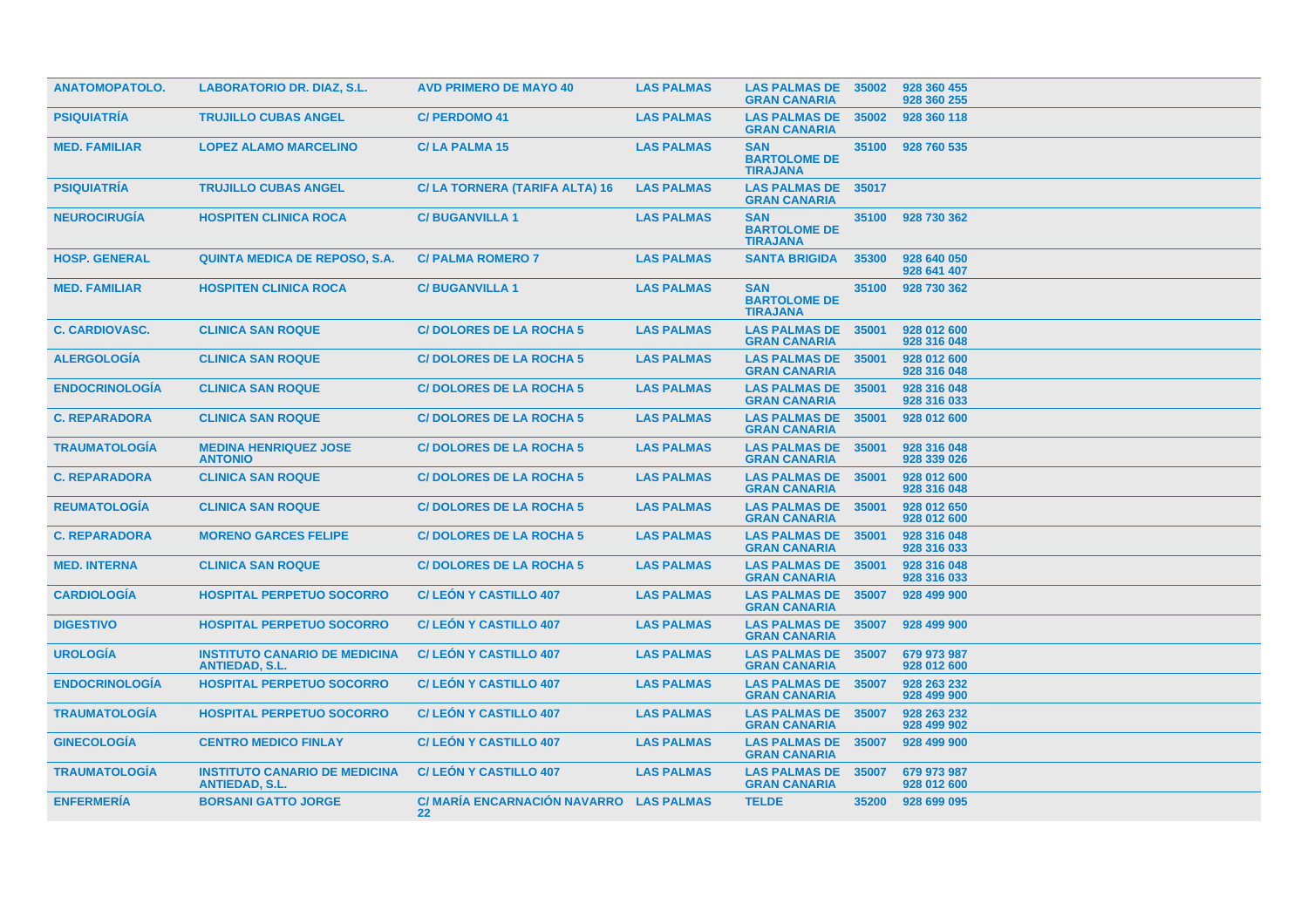| <b>NEUROLOGIA</b>      | PEREZ VIEITEZ MARIA DEL CARMEN C/ GRACILIANO AFONSO 7     |                                                                       | <b>LAS PALMAS</b> | <b>LAS PALMAS DE</b><br><b>GRAN CANARIA</b>          | 35005 | 928 233 931                |
|------------------------|-----------------------------------------------------------|-----------------------------------------------------------------------|-------------------|------------------------------------------------------|-------|----------------------------|
| <b>CARDIOLOGIA</b>     | <b>HERNANDEZ ORTEGA ENRIQUE</b>                           | <b>C/DOLORES DE LA ROCHA 11</b>                                       | <b>LAS PALMAS</b> | <b>LAS PALMAS DE</b><br><b>GRAN CANARIA</b>          | 35001 | 928 333 956                |
| <b>C. VASCULAR</b>     | <b>HOSPITAL SAN ROQUE</b><br><b>MASPALOMAS</b>            | <b>C/MAR DE SIBERIA 1</b><br><b>URBANIZACIÓN LAS MELONERAS</b>        | <b>LAS PALMAS</b> | <b>SAN</b><br><b>BARTOLOME DE</b><br><b>TIRAJANA</b> | 35100 | 928 404 142                |
| <b>DERMATOLOGIA</b>    | <b>HOSPITAL SAN ROQUE</b><br><b>MASPALOMAS</b>            | <b>C/MAR DE SIBERIA 1</b><br><b>URBANIZACION LAS MELONERAS</b>        | <b>LAS PALMAS</b> | <b>SAN</b><br><b>BARTOLOME DE</b><br><b>TIRAJANA</b> | 35100 | 928 404 142                |
| <b>GINECOLOGIA</b>     | <b>HOSPITAL SAN ROQUE</b><br><b>MASPALOMAS</b>            | <b>C/MAR DE SIBERIA 1</b><br><b>URBANIZACION LAS MELONERAS</b>        | <b>LAS PALMAS</b> | <b>SAN</b><br><b>BARTOLOME DE</b><br><b>TIRAJANA</b> | 35100 | 928 404 142                |
| <b>NEUROFISIOLOGIA</b> | <b>HOSPITAL SAN ROQUE</b><br><b>MASPALOMAS</b>            | <b>C/MAR DE SIBERIA 1</b><br><b>URBANIZACIÓN LAS MELONERAS</b>        | <b>LAS PALMAS</b> | <b>SAN</b><br><b>BARTOLOME DE</b><br><b>TIRAJANA</b> | 35100 | 928 404 142                |
| <b>PSICOLOGIA</b>      | <b>HOSPITAL SAN ROQUE</b><br><b>MASPALOMAS</b>            | <b>C/MAR DE SIBERIA 1</b><br><b>URBANIZACIÓN LAS MELONERAS</b>        | <b>LAS PALMAS</b> | <b>SAN</b><br><b>BARTOLOME DE</b><br><b>TIRAJANA</b> | 35100 | 928 404 142<br>928 404 040 |
| <b>MED. INTERNA</b>    | <b>HOSPITAL SAN ROQUE</b><br><b>MASPALOMAS</b>            | <b>C/MAR DE SIBERIA 1</b><br><b>URBANIZACIÓN LAS MELONERAS</b>        | <b>LAS PALMAS</b> | <b>SAN</b><br><b>BARTOLOME DE</b><br><b>TIRAJANA</b> | 35100 | 928 404 142                |
| <b>CARDIOLOGIA</b>     | <b>HUERTA BLANCO RICARDO</b>                              | <b>C/ CANTONERA 2 PORTAL 4</b>                                        | <b>LAS PALMAS</b> | <b>TELDE</b>                                         | 35200 | 928 139 428<br>639 702 717 |
| <b>C. REPARADORA</b>   | <b>CENTRO ESPECIALIDADES</b><br><b>MEDICAS VECINDARIO</b> | AVD CANARIAS 54 (GRAN CANARIA) LAS PALMAS                             |                   | <b>SANTA LUCIA DE 35110</b><br><b>TIRAJANA</b>       |       | 928 730 362                |
| <b>DERMATOLOGIA</b>    | <b>CENTRO ESPECIALIDADES</b><br><b>MEDICAS VECINDARIO</b> | AVD CANARIAS 54 (GRAN CANARIA) LAS PALMAS                             |                   | <b>SANTA LUCIA DE 35110</b><br><b>TIRAJANA</b>       |       | 928 730 362                |
| <b>NEUROCIRUGIA</b>    | <b>CENTRO MEDICO ARNAO</b>                                | <b>C/LCDO. GILBERTO MONZON</b><br><b>MAYOR S/N</b>                    | <b>LAS PALMAS</b> | <b>TELDE</b>                                         | 35200 | 928 704 013                |
| <b>TERAPIAS RESPIR</b> | <b>AIR LIQUIDE MEDICINAL</b>                              | <b>C/DINAMARCA1</b>                                                   | <b>LAS PALMAS</b> | <b>TELDE</b>                                         | 35220 | 928 226 262<br>902 252 262 |
| <b>RADIODIAGNOST.</b>  | <b>HOSPITEN LANZAROTE</b>                                 | <b>C/ CAMINO LOMO GORDO S/N</b><br>(PUERTO EL CARMEN)                 | <b>LAS PALMAS</b> | <b>TIAS</b>                                          | 35572 | 928 596 100                |
| <b>NEFROLOGIA</b>      | <b>HOSPITEN LANZAROTE</b>                                 | <b>C/ CAMINO LOMO GORDO S/N</b><br>(PUERTO EL CARMEN)                 | <b>LAS PALMAS</b> | <b>TIAS</b>                                          | 35572 | 928 596 100                |
| 0.R.L.                 | <b>CLINICA PARQUE FUERTEVENTURA</b>                       | <b>C/ CAMINO LOMO GORDO S/N</b><br>(PUERTO EL CARMEN)                 | <b>LAS PALMAS</b> | <b>TIAS</b>                                          | 35572 | 928 596 100                |
| <b>ANATOMOPATOLO.</b>  | <b>HOSPITEN LANZAROTE</b>                                 | <b>C/ CAMINO LOMO GORDO S/N</b><br>(PUERTO EL CARMEN)                 | <b>LAS PALMAS</b> | <b>TIAS</b>                                          | 35572 | 928 596 100                |
| <b>DIGESTIVO</b>       | <b>HOSPITEN LANZAROTE</b>                                 | <b>C/ CAMINO LOMO GORDO S/N</b><br>(PUERTO EL CARMEN)                 | <b>LAS PALMAS</b> | <b>TIAS</b>                                          | 35572 | 928 596 100                |
| <b>ANÁLISIS</b>        | <b>EUROFINS LGS MEGALAB</b>                               | <b>AVD ALFÉRECES PROVISIONALES</b><br><b>14 EDIFICIO BUENOS AIRES</b> | <b>LAS PALMAS</b> | <b>SAN</b><br><b>BARTOLOME DE</b><br><b>TIRAJANA</b> | 35100 | 928 771 510                |
| <b>NEUROFISIOLOGIA</b> | <b>CLINICA SANTA CATALINA</b>                             | <b>C/LEON Y CASTILLA 292</b>                                          | <b>LAS PALMAS</b> | <b>LAS PALMAS DE</b><br><b>GRAN CANARIA</b>          | 35005 | 928 297 151                |
| <b>ENDOCRINOLOGIA</b>  | <b>CLINICA SANTA CATALINA</b>                             | <b>C/LEON Y CASTILLA 292</b>                                          | <b>LAS PALMAS</b> | <b>LAS PALMAS DE</b><br><b>GRAN CANARIA</b>          | 35005 | 928 297 151                |
| <b>CARDIOLOGIA</b>     | <b>CENTRO MEDICO FUERTEVENTURA</b>                        | <b>C/ISLA GRACIOSA 17</b><br>(FUERTEVENTURA)                          | <b>LAS PALMAS</b> | <b>PUERTO DEL</b><br><b>ROSARIO</b>                  | 35600 | 928 858 200                |
| <b>TRAUMATOLOGIA</b>   | <b>CENTRO MEDICO FUERTEVENTURA</b>                        | <b>C/ISLA GRACIOSA 17</b><br>(FUERTEVENTURA)                          | <b>LAS PALMAS</b> | <b>PUERTO DEL</b><br><b>ROSARIO</b>                  | 35600 | 928 858 200                |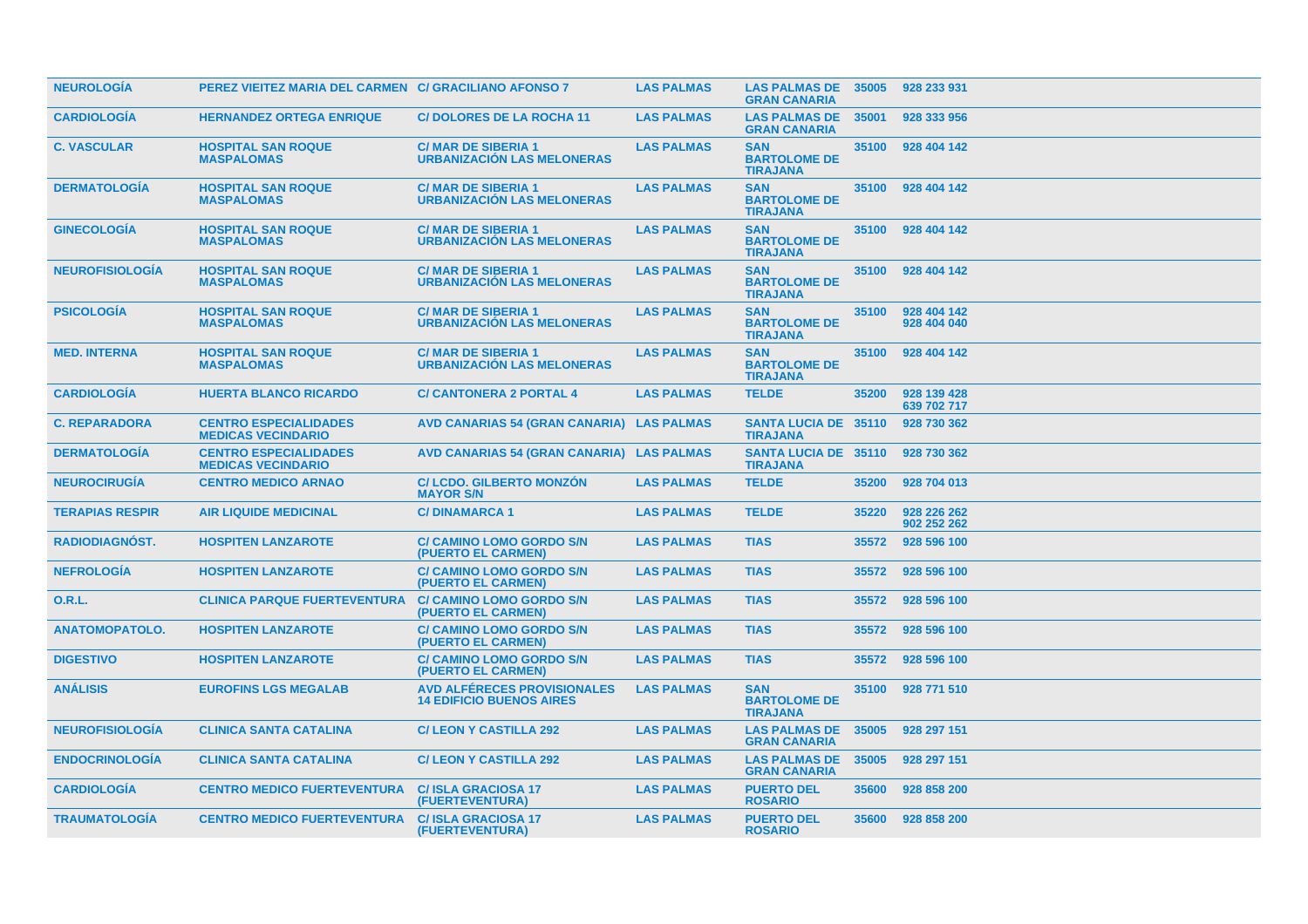| <b>MED. FAMILIAR</b>   | <b>CENTRO MEDICO FUERTEVENTURA C/ ISLA GRACIOSA 17</b>        | (FUERTEVENTURA)                                                                             | <b>LAS PALMAS</b> | <b>PUERTO DEL</b><br><b>ROSARIO</b>                            | 35600 | 928 858 200                |           |                                      |  |
|------------------------|---------------------------------------------------------------|---------------------------------------------------------------------------------------------|-------------------|----------------------------------------------------------------|-------|----------------------------|-----------|--------------------------------------|--|
| <b>ENDOCRINOLOGIA</b>  | <b>CENTRO MEDICO FUERTEVENTURA</b>                            | <b>C/ISLA GRACIOSA 17</b><br>(FUERTEVENTURA)                                                | <b>LAS PALMAS</b> | <b>PUERTO DEL</b><br><b>ROSARIO</b>                            | 35600 | 928 858 200                |           |                                      |  |
| <b>NEUROFISIOLOGIA</b> | <b>CLINICA SAN ROQUE</b>                                      | <b>C/ PEDRO CERON 8 PISO BAJO</b>                                                           | <b>LAS PALMAS</b> | <b>LAS PALMAS DE</b><br><b>GRAN CANARIA</b>                    | 35001 | 928 012 600<br>928 339 000 |           |                                      |  |
| <b>PSICOLOGÍA</b>      | <b>NEO CIUDAD JARDIN</b>                                      | <b>C/NESTOR DE LA TORRE 7</b>                                                               | <b>LAS PALMAS</b> | <b>LAS PALMAS DE</b><br><b>GRAN CANARIA</b>                    | 35006 | 928 249 617<br>629 129 742 |           |                                      |  |
| <b>NEUROLOGIA</b>      | <b>CLINICA SAN ROQUE</b>                                      | <b>C/NESTOR DE LA TORRE 22</b>                                                              | <b>LAS PALMAS</b> | <b>LAS PALMAS DE</b><br><b>GRAN CANARIA</b>                    | 35006 | 928 010 470<br>928 404 040 |           |                                      |  |
| <b>PODOLOGIA</b>       | <b>GELARDO NICOLAS CAROLINA</b>                               | <b>C/VIERA Y CLAVIJO 3</b>                                                                  | <b>LAS PALMAS</b> | <b>LAS PALMAS DE</b><br><b>GRAN CANARIA</b>                    | 35006 | 928 382 511                |           |                                      |  |
| <b>OFTALMOLOGIA</b>    | <b>CLINICA PARQUE FUERTEVENTURA</b>                           | C/SECUNDINO ALONSO S/N ESQ. C/ LAS PALMAS<br><b>LEÓN Y CASTILLO S/N</b><br>(FUERTEVENTURA)  |                   | <b>PUERTO DEL</b><br><b>ROSARIO</b>                            | 35600 | 928 851 500                |           |                                      |  |
| <b>UROLOGIA</b>        | <b>CLINICA PARQUE FUERTEVENTURA</b>                           | C/ SECUNDINO ALONSO S/N ESQ. C/ LAS PALMAS<br><b>LEÓN Y CASTILLO S/N</b><br>(FUERTEVENTURA) |                   | <b>PUERTO DEL</b><br><b>ROSARIO</b>                            | 35600 | 928 851 500                |           |                                      |  |
| <b>MED. FAMILIAR</b>   | <b>CLINICA PARQUE FUERTEVENTURA</b>                           | C/ SECUNDINO ALONSO S/N ESQ. C/ LAS PALMAS<br><b>LEON Y CASTILLO S/N</b><br>(FUERTEVENTURA) |                   | <b>PUERTO DEL</b><br><b>ROSARIO</b>                            | 35600 | 928 851 500                |           |                                      |  |
| <b>HOSP. GENERAL</b>   | <b>CLINICA PARQUE FUERTEVENTURA</b>                           | C/SECUNDINO ALONSO S/N ESQ. C/ LAS PALMAS<br><b>LEÓN Y CASTILLO S/N</b><br>(FUERTEVENTURA)  |                   | <b>PUERTO DEL</b><br><b>ROSARIO</b>                            | 35600 | 928 851 500                |           |                                      |  |
| <b>LOGOPEDIA</b>       | <b>CLINICA PARQUE FUERTEVENTURA</b>                           | C/ SECUNDINO ALONSO S/N ESQ. C/ LAS PALMAS<br><b>LEÓN Y CASTILLO S/N</b><br>(FUERTEVENTURA) |                   | <b>PUERTO DEL</b><br><b>ROSARIO</b>                            | 35600 | 928 851 500                |           |                                      |  |
| <b>GINECOLOGÍA</b>     | <b>INSTITUTO CANARIO DE MEDICINA</b><br><b>ANTIEDAD, S.L.</b> | C/LOMO LA PLANA 8 LOCAL 11                                                                  | <b>LAS PALMAS</b> | <b>LAS PALMAS DE</b><br><b>GRAN CANARIA</b>                    | 35019 | 928 424 326                |           |                                      |  |
| <b>ENDOCRINOLOGIA</b>  | <b>INSTITUTO CANARIO DE MEDICINA</b><br><b>ANTIEDAD, S.L.</b> | C/LOMO LA PLANA 8 LOCAL 11                                                                  | <b>LAS PALMAS</b> | <b>LAS PALMAS DE</b><br><b>GRAN CANARIA</b>                    | 35019 | 928 424 326                |           |                                      |  |
| RADIODIAGNÓST.         | <b>CENTRO MEDICO FINLAY</b>                                   | <b>C/LOS GOFIONES, EDIFICIO</b><br><b>AULAGA, LOCAL B1</b>                                  | <b>LAS PALMAS</b> | <b>TELDE</b>                                                   | 35200 | 928 296 500<br>928 682 577 |           |                                      |  |
| <b>PSICOLOGIA</b>      | <b>CENTRO MEDICO FINLAY</b>                                   | <b>C/LOS GOFIONES, EDIFICIO</b><br><b>AULAGA, LOCAL B1</b>                                  | <b>LAS PALMAS</b> | <b>TELDE</b>                                                   | 35200 | 928 296 500<br>928 682 577 |           |                                      |  |
| <b>TRAUMATOLOGIA</b>   | <b>CENTRO MEDICO FINLAY</b>                                   | <b>C/LOS GOFIONES, EDIFICIO</b><br><b>AULAGA, LOCAL B1</b>                                  | <b>LAS PALMAS</b> | <b>TELDE</b>                                                   | 35200 | 928 682 577                |           |                                      |  |
| <b>AREAS PEDIÁTRI.</b> | <b>CENTRO MEDICO FINLAY</b>                                   | <b>C/LOS GOFIONES, EDIFICIO</b><br><b>AULAGA, LOCAL B1</b>                                  | <b>LAS PALMAS</b> | <b>TELDE</b>                                                   | 35200 | 928 682 577                |           |                                      |  |
| <b>CARDIOLOGIA</b>     | <b>MARRERO SAAVEDRA JOSE PEDRO</b>                            | <b>C/LOMO GUILLÉN 41 EDIFICIO</b><br><b>HERMES, PLANTA 2ª OFICINA 23 A</b>                  | <b>LAS PALMAS</b> | <b>SANTA MARIA</b><br><b>DE GUIA DE</b><br><b>GRAN CANARIA</b> | 35450 | 928 895 314                |           |                                      |  |
| <b>ANÁLISIS</b>        | <b>EUROFINS LGS MEGALAB</b>                                   | <b>AVD FRANCISCO NAVARRO 72</b>                                                             | <b>LAS PALMAS</b> | <b>MOGAN</b>                                                   | 35120 | 928 736 778                |           |                                      |  |
| <b>PODOLOGÍA</b>       | <b>CEM GRAN TARAJAL</b>                                       | <b>C/ MAHAN-GRAN TARAJAL 12</b>                                                             | <b>LAS PALMAS</b> | <b>PAJARA</b>                                                  | 35628 | 928 870 033                |           |                                      |  |
| 0.R.L.                 | <b>CEM GRAN TARAJAL</b>                                       | <b>C/ MAHAN-GRAN TARAJAL 12</b>                                                             | <b>LAS PALMAS</b> | <b>PAJARA</b>                                                  | 35628 | 928 870 033                |           |                                      |  |
| <b>TRAUMATOLOGÍA</b>   | <b>CEM GRAN TARAJAL</b>                                       | <b>C/ MAHAN-GRAN TARAJAL 12</b>                                                             | <b>LAS PALMAS</b> | <b>PAJARA</b>                                                  | 35628 | 928 870 033                |           |                                      |  |
| <b>PSICOLOGÍA</b>      | <b>SAN ROQUE VECINDARIO</b>                                   | <b>AVD DE CANARIAS 369</b>                                                                  | <b>LAS PALMAS</b> | <b>SANTA LUCIA DE 35110</b><br><b>TIRAJANA</b>                 |       | 928 404 142                |           |                                      |  |
| <b>CARDIOLOGIA</b>     | <b>CARDIAVANT</b>                                             | <b>AVD VENEZUELA 2</b>                                                                      | <b>LAS PALMAS</b> | <b>TEROR</b>                                                   | 35330 | 928 368 646                | <b>SI</b> | Pulsa aquí para pedir tu cita online |  |
| <b>PODOLOGIA</b>       | <b>RUIZ MARTIN VERONICA</b>                                   | <b>AVD ALCALDE ANTONIO CABRERA</b><br><b>BARRERA 8 LOCAL 1</b>                              | <b>LAS PALMAS</b> | <b>SAN</b><br><b>BARTOLOME</b>                                 | 35550 | 928 823 595<br>677 270 581 |           |                                      |  |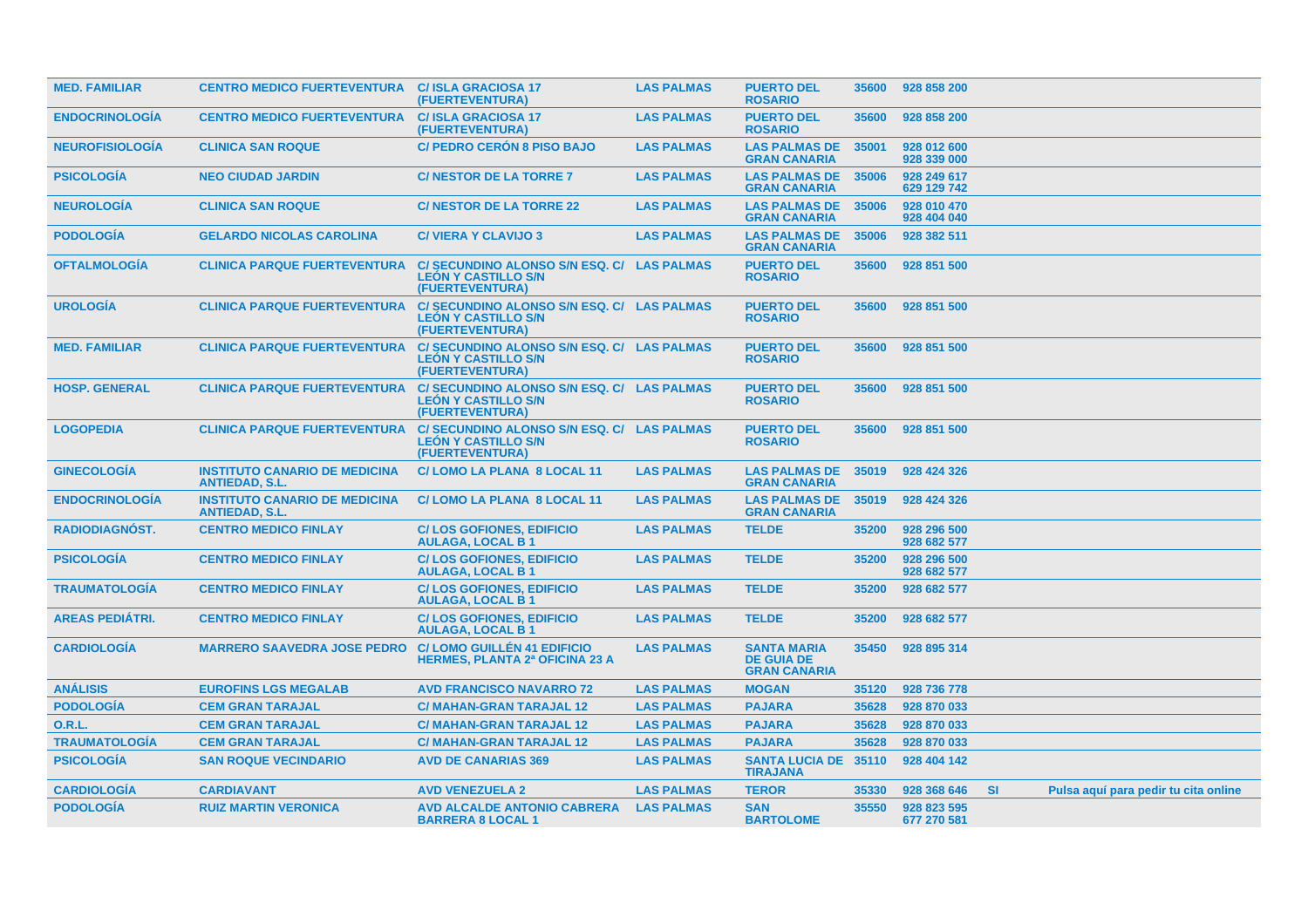| <b>TRAUMATOLOGIA</b>   | <b>DIAGNOSTICOS MEDICOS</b><br><b>ESPECIALES</b>  | <b>C/ DR. JUAN NEGRIN 250</b>                                    | <b>LAS PALMAS</b> | <b>ARRECIFE</b>                             | 35500 | 928 824 880<br>928 404 040 |           |                                      |  |
|------------------------|---------------------------------------------------|------------------------------------------------------------------|-------------------|---------------------------------------------|-------|----------------------------|-----------|--------------------------------------|--|
| <b>AREAS PEDIÁTRI.</b> | <b>GINELUX</b>                                    | <b>C/ ALCALDE MANUEL AMADOR</b><br>RODRIGUEZ 4 PISO 2º- PTA. 204 | <b>LAS PALMAS</b> | <b>TELDE</b>                                | 35200 | 928 684 226                |           |                                      |  |
| <b>ENFERMERÍA</b>      | <b>CIME</b>                                       | <b>C/ FERNANDO GUANARTEME 28</b>                                 | <b>LAS PALMAS</b> | <b>LAS PALMAS DE</b><br><b>GRAN CANARIA</b> | 35010 | 928 091 419<br>928 228 153 |           |                                      |  |
| <b>TRAUMATOLOGÍA</b>   | <b>CETAL CANARIAS</b>                             | <b>C/LUIS DORESTE SILVA 56</b>                                   | <b>LAS PALMAS</b> | <b>LAS PALMAS DE</b><br><b>GRAN CANARIA</b> | 35004 | 928 242 003                |           |                                      |  |
| <b>PSICOLOGÍA</b>      | <b>DURAN LOPEZ ROSA MARIA</b>                     | <b>C/VENEGAS1</b>                                                | <b>LAS PALMAS</b> | <b>LAS PALMAS DE</b><br><b>GRAN CANARIA</b> | 35004 | 670 770 566<br>682 796 430 |           |                                      |  |
| <b>MED. FAMILIAR</b>   | <b>CLINICA PARQUE FUERTEVENTURA</b>               | <b>C/LA MILAGROSA 2</b>                                          | <b>LAS PALMAS</b> | <b>LA OLIVA</b>                             | 35640 | 928 851 500                |           |                                      |  |
| <b>PSICOLOGÍA</b>      | <b>BALAGUER DE LA RIVA PABLO</b><br><b>ANDRES</b> | <b>C/ JUAN NEGRIN 1</b>                                          | <b>LAS PALMAS</b> | <b>TELDE</b>                                | 35200 | 928 684 554                | <b>SI</b> | Pulsa aquí para pedir tu cita online |  |
| <b>DERMATOLOGÍA</b>    | <b>VILAR ALEJO JAIME DAVID</b>                    | <b>C/PEROJO6</b>                                                 | <b>LAS PALMAS</b> | <b>LAS PALMAS DE</b><br><b>GRAN CANARIA</b> | 35003 | 928 363 085                | <b>SI</b> | Pulsa aquí para pedir tu cita online |  |
| <b>ANESTESIOLOGÍA</b>  | <b>CLINICA JORGANI</b>                            | <b>AVD ISLAS CANARIAS 5</b>                                      | <b>LAS PALMAS</b> | <b>TEGUISE</b>                              | 35508 | 928 346 868                |           |                                      |  |
| <b>PSICOLOGÍA</b>      | <b>CENTRO MEDICO ARNAO</b>                        | <b>C/ JOSE BERGAMIN 4 LAS HUESAS</b>                             | <b>LAS PALMAS</b> | <b>TELDE</b>                                | 35215 | 928 704 013                |           |                                      |  |
| <b>FISIOTERAPIA</b>    | <b>CENTRO MEDICO ARNAO</b>                        | <b>C/ JOSE BERGAMIN 4 LAS HUESAS</b>                             | <b>LAS PALMAS</b> | <b>TELDE</b>                                | 35215 | 928 704 013                |           |                                      |  |
| <b>NEUROCIRUGÍA</b>    | <b>CENTRO MEDICO ARNAO</b>                        | <b>C/ JOSE BERGAMIN 4 LAS HUESAS</b>                             | <b>LAS PALMAS</b> | <b>TELDE</b>                                | 35215 | 928 704 013                |           |                                      |  |
| <b>O.R.L.</b>          | <b>CENTRO MEDICO ARNAO</b>                        | <b>C/ JOSE BERGAMIN 4 LAS HUESAS</b>                             | <b>LAS PALMAS</b> | <b>TELDE</b>                                | 35215 | 928 704 013                |           |                                      |  |
| <b>ALERGOLOGÍA</b>     | <b>CENTRO MEDICO ARNAO</b>                        | <b>C/ JOSE BERGAMIN 4 LAS HUESAS</b>                             | <b>LAS PALMAS</b> | <b>TELDE</b>                                | 35215 | 928 704 013                |           |                                      |  |
| <b>GINECOLOGÍA</b>     | <b>BAREN CLINICA GINECOLOGICA</b>                 | <b>C/LEON Y CASTILLO 292</b>                                     | <b>LAS PALMAS</b> | <b>LAS PALMAS DE</b><br><b>GRAN CANARIA</b> | 35005 | 928 297 151                |           |                                      |  |
| <b>NEUROCIRUGIA</b>    | <b>RIBAS NIJKERK JUAN CHRISTIAN</b>               | <b>C/ LEON Y CASTILLO 292</b>                                    | <b>LAS PALMAS</b> | <b>LAS PALMAS DE</b><br><b>GRAN CANARIA</b> | 35005 | 928 297 151                |           |                                      |  |
| <b>GINECOLOGÍA</b>     | <b>SUAREZ ARENCIBIA JUAN JOSE</b>                 | <b>C/LEON Y CASTILLO 292</b>                                     | <b>LAS PALMAS</b> | <b>LAS PALMAS DE</b><br><b>GRAN CANARIA</b> | 35005 | 928 297 151                |           |                                      |  |
| <b>GINECOLOGÍA</b>     | <b>SANCHEZ GUERRA JOSE MATIAS</b>                 | <b>C/LEON Y CASTILLO 292</b>                                     | <b>LAS PALMAS</b> | <b>LAS PALMAS DE</b><br><b>GRAN CANARIA</b> | 35005 | 928 297 151                |           |                                      |  |
| <b>GINECOLOGÍA</b>     | <b>MORENO RUIZ JOSE</b>                           | <b>C/LEON Y CASTILLO 292</b>                                     | <b>LAS PALMAS</b> | <b>LAS PALMAS DE</b><br><b>GRAN CANARIA</b> | 35005 | 928 297 151                |           |                                      |  |
| <b>ALERGOLOGÍA</b>     | <b>CLINICA SANTA CATALINA</b>                     | <b>C/LEON Y CASTILLO 292</b>                                     | <b>LAS PALMAS</b> | <b>LAS PALMAS DE</b><br><b>GRAN CANARIA</b> | 35005 | 928 297 151                |           |                                      |  |
| 0.R.L.                 | <b>CABRERA HERNANDEZ, JUAN LUIS</b>               | <b>C/LEON Y CASTILLO 292</b>                                     | <b>LAS PALMAS</b> | <b>LAS PALMAS DE</b><br><b>GRAN CANARIA</b> | 35005 | 928 491 090<br>928 297 151 |           |                                      |  |
| <b>GINECOLOGIA</b>     | <b>CENTRO MEDICO FINLAY</b>                       | <b>C/LEON Y CASTILLO 292</b>                                     | <b>LAS PALMAS</b> | <b>LAS PALMAS DE</b><br><b>GRAN CANARIA</b> | 35005 | 928 682 577                |           |                                      |  |
| <b>NEUMOLOGIA</b>      | <b>CLINICA SANTA CATALINA</b>                     | <b>C/LEON Y CASTILLO 292</b>                                     | <b>LAS PALMAS</b> | <b>LAS PALMAS DE</b><br><b>GRAN CANARIA</b> | 35005 | 928 297 932<br>928 297 151 |           |                                      |  |
| <b>ANESTESIOLOGÍA</b>  | <b>CLINICA Na Sa DEL CARMEN</b>                   | <b>C/TOMÁS MORALES 121</b>                                       | <b>LAS PALMAS</b> | <b>LAS PALMAS DE</b><br><b>GRAN CANARIA</b> | 35004 | 928 293 282<br>928 242 242 |           |                                      |  |
| <b>OFTALMOLOGIA</b>    | <b>SALOÑA BORDAS JOSE LUIS</b>                    | <b>C/VALLS DE LA TORRE 7</b>                                     | <b>LAS PALMAS</b> | <b>ARRECIFE</b>                             | 35500 | 928 815 461                |           |                                      |  |
| <b>GINECOLOGÍA</b>     | <b>SUAREZ ARENCIBIA JUAN JOSE</b>                 | PLZ ESPAÑA 7 (EDIF. VERACRUZ)                                    | <b>LAS PALMAS</b> | <b>LAS PALMAS DE</b><br><b>GRAN CANARIA</b> | 35007 | 928 227 498                |           |                                      |  |
| <b>GINECOLOGÍA</b>     | POLICLINICO LEON Y CASTILLO                       | C/ LEÓN Y CASTILLO 10 1ª                                         | <b>LAS PALMAS</b> | <b>LAS PALMAS DE</b><br><b>GRAN CANARIA</b> | 35003 | 928 371 733<br>928 371 734 |           |                                      |  |
| <b>CARDIOLOGÍA</b>     | POLICLINICO LEON Y CASTILLO                       | C/ LEÓN Y CASTILLO 10 1ª                                         | <b>LAS PALMAS</b> | <b>LAS PALMAS DE</b><br><b>GRAN CANARIA</b> | 35003 | 928 371 733<br>928 371 734 |           |                                      |  |
| <b>MED. FAMILIAR</b>   | <b>DOMINGUEZ AFONSO JOSE</b><br><b>CARLOS</b>     | <b>C/DE LA HERRERÍA 13</b>                                       | <b>LAS PALMAS</b> | <b>TEROR</b>                                | 35330 | 928 631 099                |           |                                      |  |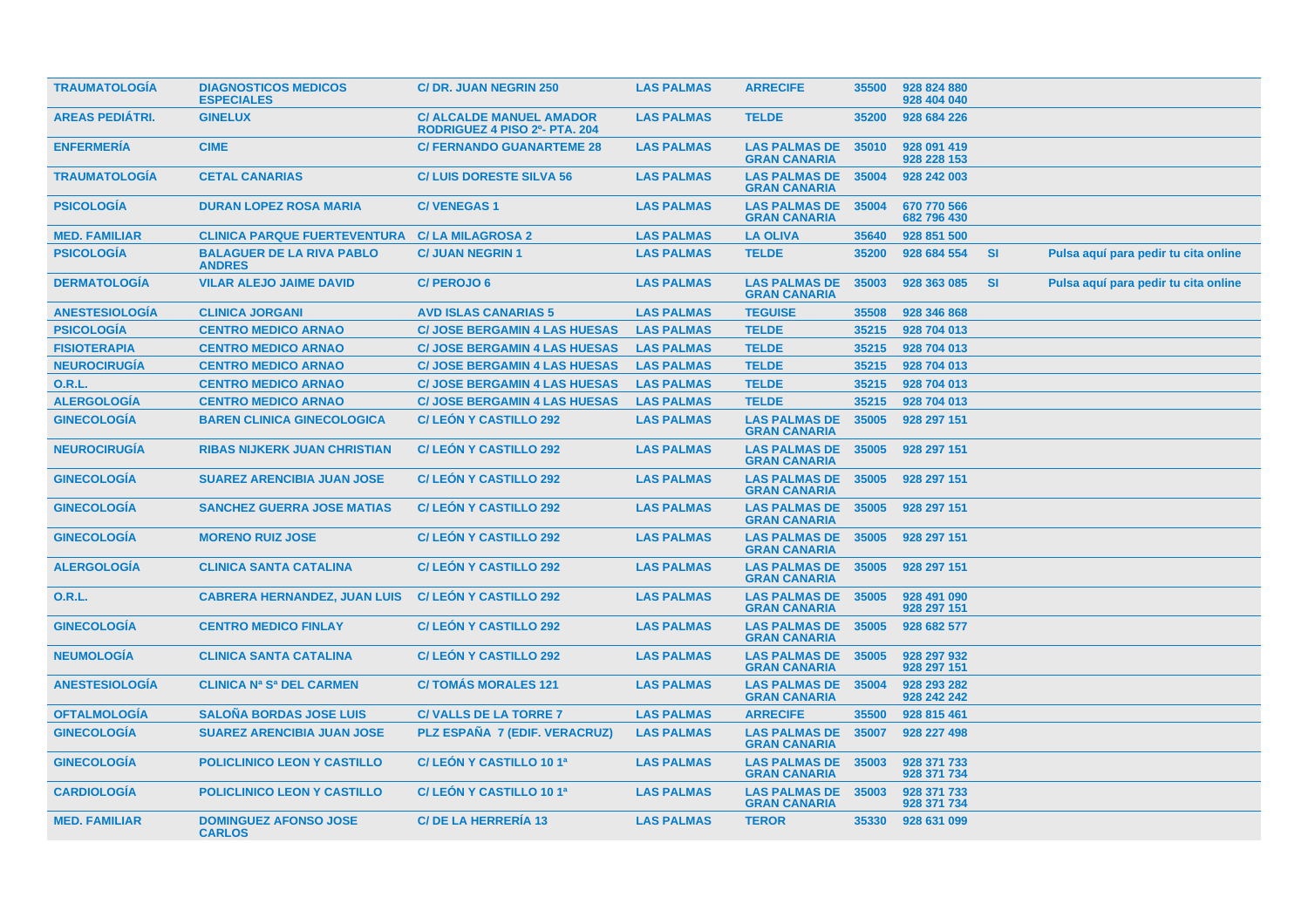| <b>MED. FAMILIAR</b>   | <b>GOMERMEDI SL</b>                                               | C/ ATENCIÓN A DOMICILIO.                                             | <b>LAS PALMAS</b> | <b>LAS PALMAS DE 35002</b><br><b>GRAN CANARIA</b>    |       |                            |
|------------------------|-------------------------------------------------------------------|----------------------------------------------------------------------|-------------------|------------------------------------------------------|-------|----------------------------|
| <b>MED. FAMILIAR</b>   | <b>RAMOS MENDEZ VICTOR MANUEL</b>                                 | <b>C/ MANUEL DE FALLA 26</b>                                         | <b>LAS PALMAS</b> | <b>LAS PALMAS DE</b><br><b>GRAN CANARIA</b>          | 35013 | 928 411 198                |
| <b>MED. FAMILIAR</b>   | <b>LOPEZ GUEDES MARIA DEL</b><br><b>CARMEN</b>                    | <b>C/ GUATIZA 10</b>                                                 | <b>LAS PALMAS</b> | <b>SANTA LUCIA DE 35110</b><br><b>TIRAJANA</b>       |       | 928 756 461                |
| <b>GINECOLOGÍA</b>     | <b>CENTRO DE CITOLOGIAS TECNICAS PSO LUGO 29</b><br><b>COMPL.</b> |                                                                      | <b>LAS PALMAS</b> | <b>LAS PALMAS DE 35004</b><br><b>GRAN CANARIA</b>    |       | 928 232 862                |
| 0.R.L.                 | <b>HOSPITEN CLINICA ROCA</b>                                      | <b>C/BUGANVILLA1</b>                                                 | <b>LAS PALMAS</b> | <b>SAN</b><br><b>BARTOLOME DE</b><br><b>TIRAJANA</b> | 35100 | 928 730 362                |
| <b>GINECOLOGIA</b>     | <b>HOSPITEN CLINICA ROCA</b>                                      | <b>C/BUGANVILLA1</b>                                                 | <b>LAS PALMAS</b> | <b>SAN</b><br><b>BARTOLOME DE</b><br><b>TIRAJANA</b> | 35100 | 928 730 362                |
| <b>ALERGOLOGIA</b>     | <b>HAMMAD KHADOUR BASSAM</b>                                      | <b>C/ ANGEL GUERRA 21</b>                                            | <b>LAS PALMAS</b> | <b>LAS PALMAS DE</b><br><b>GRAN CANARIA</b>          | 35003 | 928 373 905                |
| <b>C. VASCULAR</b>     | <b>INSTITUTO CANARIO DE MEDICINA</b><br><b>ANTIEDAD, S.L.</b>     | <b>C/DOLORES DE LA ROCHA 5</b>                                       | <b>LAS PALMAS</b> | <b>LAS PALMAS DE</b><br><b>GRAN CANARIA</b>          | 35001 | 928 316 048<br>928 012 600 |
| <b>DERMATOLOGIA</b>    | <b>CLINICA SAN ROQUE</b>                                          | <b>C/DOLORES DE LA ROCHA 5</b>                                       | <b>LAS PALMAS</b> | <b>LAS PALMAS DE</b><br><b>GRAN CANARIA</b>          | 35001 | 928 316 048<br>928 012 600 |
| <b>URGENCIAS</b>       | <b>CLINICA SAN ROQUE</b>                                          | <b>C/DOLORES DE LA ROCHA 5</b>                                       | <b>LAS PALMAS</b> | <b>LAS PALMAS DE</b><br><b>GRAN CANARIA</b>          | 35001 | 928 012 600<br>928 316 048 |
| <b>DIGESTIVO</b>       | <b>INSTITUTO CANARIO DE MEDICINA</b><br><b>ANTIEDAD, S.L.</b>     | <b>C/DOLORES DE LA ROCHA 5</b>                                       | <b>LAS PALMAS</b> | <b>LAS PALMAS DE</b><br><b>GRAN CANARIA</b>          | 35001 | 928 295 343<br>928 012 600 |
| <b>UROLOGÍA</b>        | <b>INSTITUTO CANARIO DE MEDICINA</b><br><b>ANTIEDAD, S.L.</b>     | <b>C/DOLORES DE LA ROCHA 5</b>                                       | <b>LAS PALMAS</b> | <b>LAS PALMAS DE</b><br><b>GRAN CANARIA</b>          | 35001 | 928 316 048<br>928 012 600 |
| <b>UROLOGIA</b>        | <b>CLINICA SAN ROQUE</b>                                          | <b>C/DOLORES DE LA ROCHA 5</b>                                       | <b>LAS PALMAS</b> | <b>LAS PALMAS DE</b><br><b>GRAN CANARIA</b>          | 35001 | 928 012 656<br>928 012 615 |
| <b>MED. NUCLEAR</b>    | <b>DIAGNOSTICOS MEDICOS</b><br><b>ESPECIALES</b>                  | <b>C/DOLORES DE LA ROCHA 5</b>                                       | <b>LAS PALMAS</b> | <b>LAS PALMAS DE</b><br><b>GRAN CANARIA</b>          | 35001 | 928 316 048<br>928 339 026 |
| <b>DIGESTIVO</b>       | <b>CLINICA SAN ROQUE</b>                                          | <b>C/DOLORES DE LA ROCHA 5</b>                                       | <b>LAS PALMAS</b> | <b>LAS PALMAS DE</b><br><b>GRAN CANARIA</b>          | 35001 | 928 012 600<br>928 316 048 |
| <b>OFTALMOLOGÍA</b>    | <b>CLINICA SAN ROQUE</b>                                          | <b>C/DOLORES DE LA ROCHA 5</b>                                       | <b>LAS PALMAS</b> | <b>LAS PALMAS DE</b><br><b>GRAN CANARIA</b>          | 35001 | 928 316 048<br>928 012 600 |
| 0.R.L.                 | <b>CLINICA SAN ROQUE</b>                                          | <b>C/DOLORES DE LA ROCHA 5</b>                                       | <b>LAS PALMAS</b> | <b>LAS PALMAS DE</b><br><b>GRAN CANARIA</b>          | 35001 | 928 316 048<br>928 012 600 |
| <b>OFTALMOLOGÍA</b>    | <b>HOSPITAL PERPETUO SOCORRO</b>                                  | <b>C/LEON Y CASTILLO 407</b>                                         | <b>LAS PALMAS</b> | <b>LAS PALMAS DE</b><br><b>GRAN CANARIA</b>          | 35007 | 928 499 900                |
| <b>GINECOLOGÍA</b>     | <b>HOSPITAL PERPETUO SOCORRO</b>                                  | <b>C/LEON Y CASTILLO 407</b>                                         | <b>LAS PALMAS</b> | <b>LAS PALMAS DE</b><br><b>GRAN CANARIA</b>          | 35007 | 928 499 900                |
| <b>URGENCIAS</b>       | <b>HOSPITAL PERPETUO SOCORRO</b>                                  | <b>C/LEON Y CASTILLO 407</b>                                         | <b>LAS PALMAS</b> | <b>LAS PALMAS DE</b><br><b>GRAN CANARIA</b>          | 35007 | 928 499 900                |
| <b>C. VASCULAR</b>     | <b>CIME</b>                                                       | <b>C/LEON Y CASTILLO 407</b>                                         | <b>LAS PALMAS</b> | <b>LAS PALMAS DE</b><br><b>GRAN CANARIA</b>          | 35007 | 679 973 987<br>928 012 600 |
| <b>HOSP. GENERAL</b>   | <b>HOSPITAL PERPETUO SOCORRO</b>                                  | <b>C/LEON Y CASTILLO 407</b>                                         | <b>LAS PALMAS</b> | <b>LAS PALMAS DE</b><br><b>GRAN CANARIA</b>          | 35007 | 928 263 232<br>928 227 110 |
| <b>AREAS PEDIÁTRI.</b> | <b>CENTRO MEDICO 7 PALMAS</b>                                     | <b>C/ FONDOS DEL SEGURA (EDIF</b><br>N <sup>0</sup> 15               | <b>LAS PALMAS</b> | <b>LAS PALMAS DE</b><br><b>GRAN CANARIA</b>          | 35019 | 928 424 030                |
| <b>ANALISIS</b>        | <b>EUROFINS LGS MEGALAB</b>                                       | C/ ATINDANA 2 (LOS CANARIOS I)                                       | <b>LAS PALMAS</b> | <b>MOGAN</b>                                         | 35120 | 928 736 778                |
| <b>CARDIOLOGÍA</b>     | <b>LEON MASSIU GREGORIO</b>                                       | C/LEÓN Y CASTILLO 304 (LOCAL 6) LAS PALMAS<br><b>EDIFICIO EL MAR</b> |                   | <b>LAS PALMAS DE</b><br><b>GRAN CANARIA</b>          | 35005 | 928 248 670<br>928 291 034 |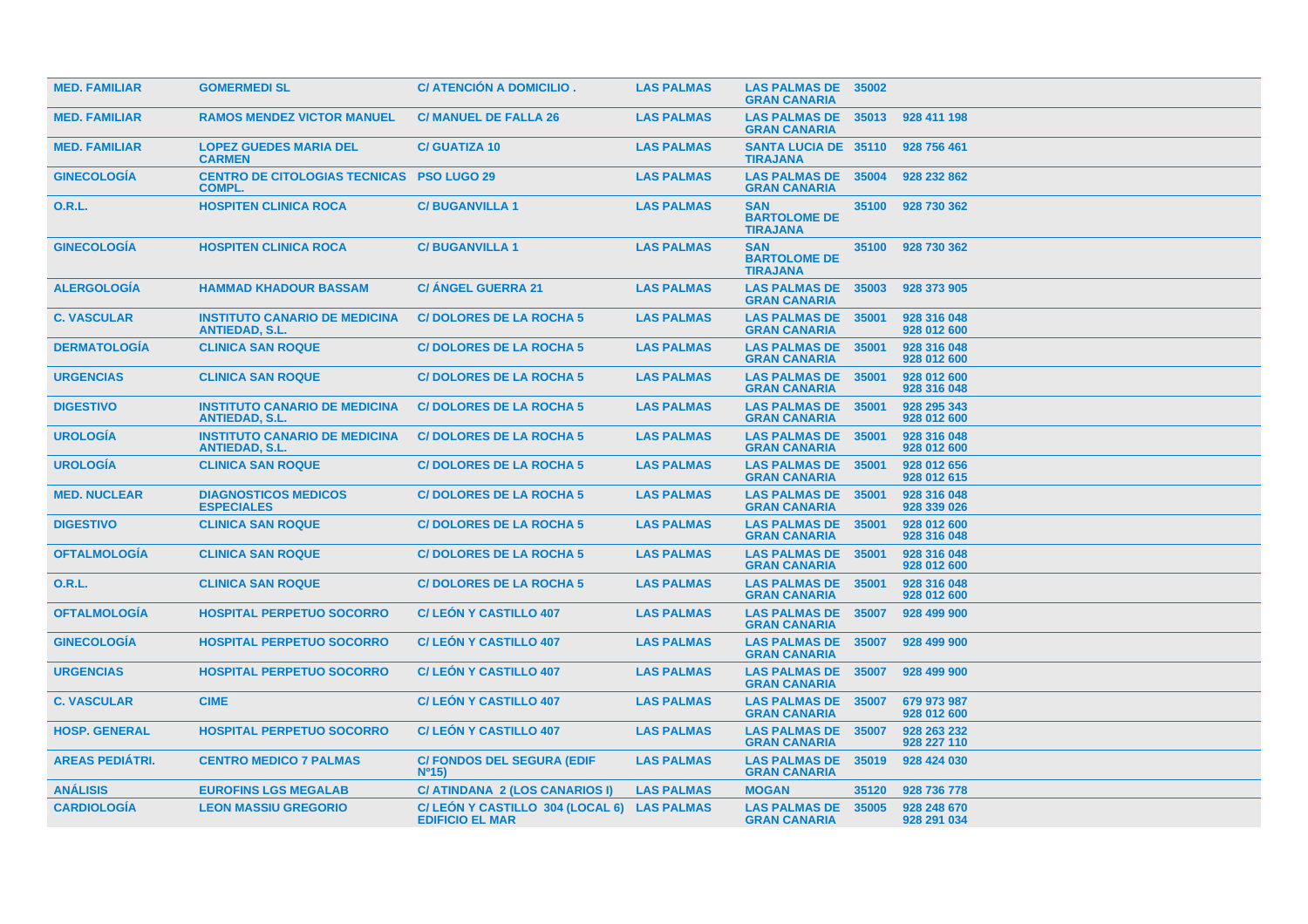| <b>CIRUGÍA GENERAL</b> | <b>VEGA BENITEZ VICTOR MANUEL</b><br><b>IGNACIO</b>       | <b>C/DOLORES DE LA ROCHA 11</b>                                | <b>LAS PALMAS</b> | <b>LAS PALMAS DE 35001</b><br><b>GRAN CANARIA</b>    |       | 928 333 956                |  |
|------------------------|-----------------------------------------------------------|----------------------------------------------------------------|-------------------|------------------------------------------------------|-------|----------------------------|--|
| AREAS PEDIÁTRI.        | <b>ALAYON ARAÑA JUAN CARLOS</b>                           | <b>AVD DE ESCALERITAS 54</b>                                   | <b>LAS PALMAS</b> | <b>LAS PALMAS DE</b><br><b>GRAN CANARIA</b>          | 35011 | 928 207 968<br>928 258 824 |  |
| <b>UROLOGÍA</b>        | <b>CLINICA MEDICA BRISAMAR, S.L.</b>                      | <b>AVD NUESTRA SRA. DEL CARMEN</b><br>$S/N^{\circ}$            | <b>LAS PALMAS</b> | <b>LA OLIVA</b>                                      | 35660 | 660 958 095<br>928 536 402 |  |
| <b>TRAUMATOLOGÍA</b>   | <b>HOSPITAL SAN ROQUE</b><br><b>MASPALOMAS</b>            | <b>C/MAR DE SIBERIA 1</b><br><b>URBANIZACION LAS MELONERAS</b> | <b>LAS PALMAS</b> | <b>SAN</b><br><b>BARTOLOME DE</b><br><b>TIRAJANA</b> | 35100 | 928 404 142                |  |
| <b>O.R.L.</b>          | <b>HOSPITAL SAN ROQUE</b><br><b>MASPALOMAS</b>            | <b>C/MAR DE SIBERIA 1</b><br><b>URBANIZACIÓN LAS MELONERAS</b> | <b>LAS PALMAS</b> | <b>SAN</b><br><b>BARTOLOME DE</b><br><b>TIRAJANA</b> | 35100 | 928 063 603<br>928 404 040 |  |
| <b>TRAUMATOLOGÍA</b>   | <b>CETAL CANARIAS</b>                                     | <b>C/MAR DE SIBERIA 1</b><br><b>URBANIZACIÓN LAS MELONERAS</b> | <b>LAS PALMAS</b> | <b>SAN</b><br><b>BARTOLOME DE</b><br><b>TIRAJANA</b> | 35100 | 928 063 603<br>928 404 040 |  |
| <b>CARDIOLOGIA</b>     | <b>CENTRO ESPECIALIDADES</b><br><b>MEDICAS VECINDARIO</b> | <b>AVD CANARIAS 54 (GRAN CANARIA)</b>                          | <b>LAS PALMAS</b> | <b>SANTA LUCIA DE 35110</b><br><b>TIRAJANA</b>       |       | 928 730 362                |  |
| <b>TRAUMATOLOGIA</b>   | <b>CENTRO MEDICO ARNAO</b>                                | <b>C/LCDO, GILBERTO MONZON</b><br><b>MAYOR S/N</b>             | <b>LAS PALMAS</b> | <b>TELDE</b>                                         | 35200 | 928 704 013                |  |
| <b>FISIOTERAPIA</b>    | <b>TERAPIAS ACUATICAS CANARIAS,</b><br>S.L.               | <b>AVD LA UNIÓN S/N VECINDARIO</b>                             | <b>LAS PALMAS</b> | <b>SANTA LUCIA DE 35110</b><br><b>TIRAJANA</b>       |       | 928 793 886<br>928 930 286 |  |
| <b>REHABILITACION</b>  | <b>TERAPIAS ACUATICAS CANARIAS,</b><br>S.L.               | <b>AVD LA UNIÓN S/N VECINDARIO</b>                             | <b>LAS PALMAS</b> | <b>SANTA LUCIA DE 35110</b><br><b>TIRAJANA</b>       |       | 928 793 886                |  |
| <b>ANESTESIOLOGIA</b>  | <b>LOPEZ-TOMASETY GIL FERNANDO</b>                        | <b>C/ROSALES 9</b>                                             | <b>LAS PALMAS</b> | <b>LAS PALMAS DE</b><br><b>GRAN CANARIA</b>          | 35017 | 928 242 242                |  |
| <b>ODONTOESTOMATOL</b> | <b>CLINICA DENTAL ICEO SUR</b>                            | <b>AVD TIRAJANA S/N TORRE 2 2º C</b><br>(GRAN CANARIA)         | <b>LAS PALMAS</b> | <b>SAN</b><br><b>BARTOLOME DE</b><br><b>TIRAJANA</b> | 35100 | 928 776 145                |  |
| <b>GINECOLOGÍA</b>     | <b>SOROA MENDIZABAL IGNACIA</b><br><b>MARIA</b>           | C/LEÓN Y CASTILLO 222 PISO 1º -<br><b>PUERTA A</b>             | <b>LAS PALMAS</b> | <b>LAS PALMAS DE</b><br><b>GRAN CANARIA</b>          | 35004 | 928 233 023                |  |
| <b>DERMATOLOGÍA</b>    | <b>PEREZ CEJUDO JUAN ANTONIO</b>                          | <b>C/ CAMINO LOMO GORDO S/N</b><br>(PUERTO EL CARMEN)          | <b>LAS PALMAS</b> | <b>TIAS</b>                                          | 35572 | 928 596 100                |  |
| <b>CARDIOLOGÍA</b>     | <b>HOSPITEN LANZAROTE</b>                                 | <b>C/ CAMINO LOMO GORDO S/N</b><br>(PUERTO EL CARMEN)          | <b>LAS PALMAS</b> | <b>TIAS</b>                                          | 35572 | 928 596 100                |  |
| <b>ANÁLISIS</b>        | <b>EUROFINS LGS MEGALAB</b>                               | <b>C/ MEDICO ANASTASIO ESCUDERO</b><br><b>RUIZ7</b>            | <b>LAS PALMAS</b> | <b>ARUCAS</b>                                        | 35400 | 928 622 216                |  |
| <b>DERMATOLOGÍA</b>    | <b>CENTRO MEDICO FUERTEVENTURA</b>                        | <b>C/ISLA GRACIOSA 17</b><br>(FUERTEVENTURA)                   | <b>LAS PALMAS</b> | <b>PUERTO DEL</b><br><b>ROSARIO</b>                  | 35600 | 928 858 200                |  |
| <b>GINECOLOGIA</b>     | <b>CENTRO MEDICO FUERTEVENTURA</b>                        | <b>C/ISLA GRACIOSA 17</b><br>(FUERTEVENTURA)                   | <b>LAS PALMAS</b> | <b>PUERTO DEL</b><br><b>ROSARIO</b>                  | 35600 | 928 858 200                |  |
| <b>REHABILITACION</b>  | <b>CENTRO MEDICO FUERTEVENTURA</b>                        | <b>C/ISLA GRACIOSA 17</b><br>(FUERTEVENTURA)                   | <b>LAS PALMAS</b> | <b>PUERTO DEL</b><br><b>ROSARIO</b>                  | 35600 | 928 858 200                |  |
| <b>OFTALMOLOGIA</b>    | <b>CENTRO MEDICO FUERTEVENTURA</b>                        | <b>C/ISLA GRACIOSA 17</b><br>(FUERTEVENTURA)                   | <b>LAS PALMAS</b> | <b>PUERTO DEL</b><br><b>ROSARIO</b>                  | 35600 | 928 858 200                |  |
| <b>NEUROLOGIA</b>      | <b>CENTRO MEDICO FUERTEVENTURA</b>                        | <b>C/ISLA GRACIOSA 17</b><br>(FUERTEVENTURA)                   | <b>LAS PALMAS</b> | <b>PUERTO DEL</b><br><b>ROSARIO</b>                  | 35600 | 928 858 200                |  |
| <b>CIRUGÍA GENERAL</b> | <b>CENTRO MEDICO FUERTEVENTURA</b>                        | <b>C/ISLA GRACIOSA 17</b><br>(FUERTEVENTURA)                   | <b>LAS PALMAS</b> | <b>PUERTO DEL</b><br><b>ROSARIO</b>                  | 35600 | 928 858 200                |  |
| <b>NEUROCIRUGÍA</b>    | <b>CENTRO MEDICO FUERTEVENTURA</b>                        | <b>C/ISLA GRACIOSA 17</b><br>(FUERTEVENTURA)                   | <b>LAS PALMAS</b> | <b>PUERTO DEL</b><br><b>ROSARIO</b>                  | 35600 | 928 858 200                |  |
| <b>O.R.L.</b>          | <b>CENTRO MEDICO FUERTEVENTURA</b>                        | <b>C/ISLA GRACIOSA 17</b><br>(FUERTEVENTURA)                   | <b>LAS PALMAS</b> | <b>PUERTO DEL</b><br><b>ROSARIO</b>                  | 35600 | 928 858 200                |  |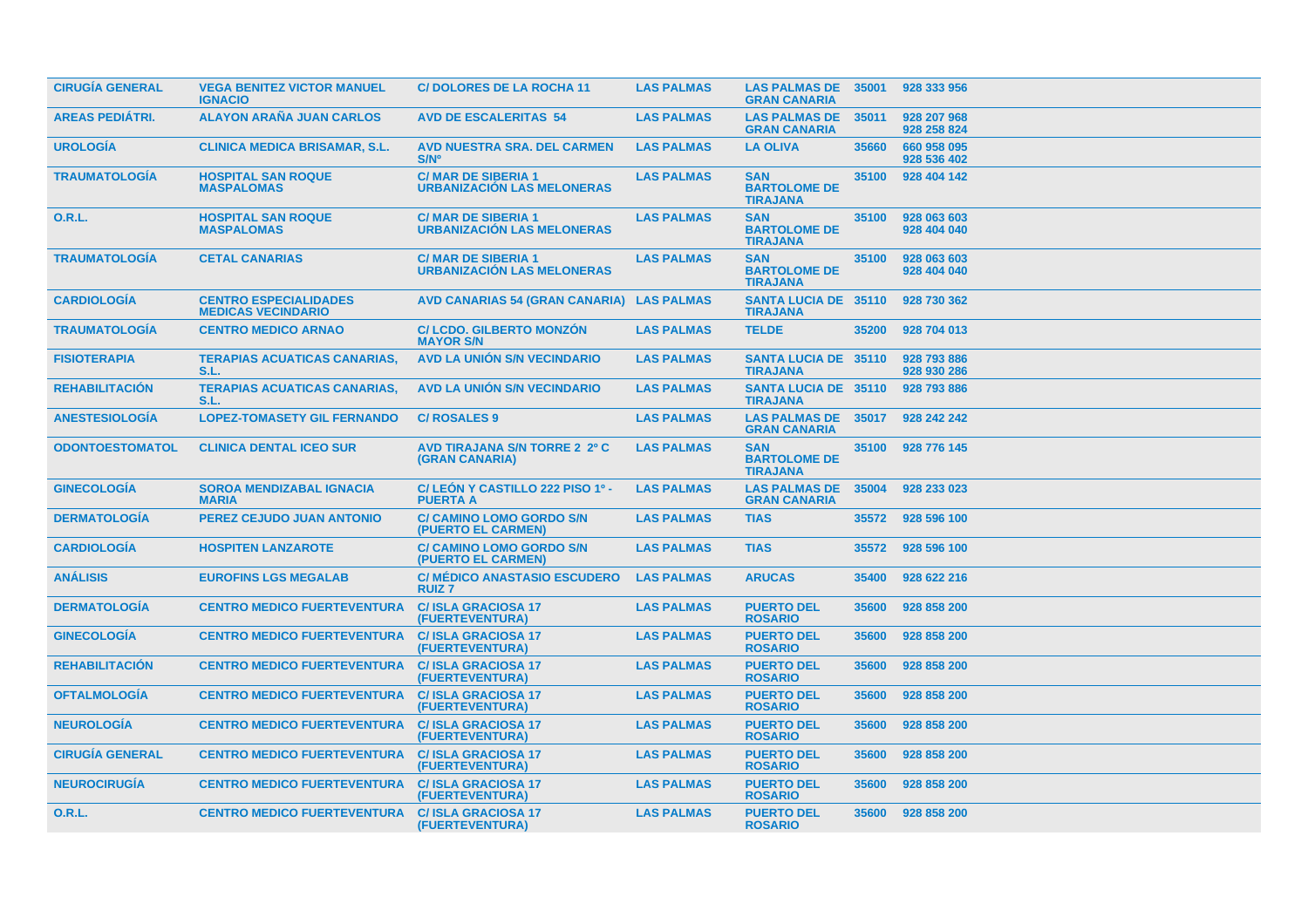| <b>FISIOTERAPIA</b>    | <b>MEDICAL FISIO</b>                                          | <b>C/ FRANCISCO GOURIE 6 LOCAN</b>                                                          | <b>LAS PALMAS</b> | <b>LAS PALMAS DE</b><br><b>GRAN CANARIA</b> | 35001 | 928 914 099<br>928 242 049 |           |                                      |  |
|------------------------|---------------------------------------------------------------|---------------------------------------------------------------------------------------------|-------------------|---------------------------------------------|-------|----------------------------|-----------|--------------------------------------|--|
| <b>C. MAXILOFACIAL</b> | <b>CLINICA PARQUE FUERTEVENTURA</b>                           | C/ SECUNDINO ALONSO S/N ESQ. C/ LAS PALMAS<br><b>LEÓN Y CASTILLO S/N</b><br>(FUERTEVENTURA) |                   | <b>PUERTO DEL</b><br><b>ROSARIO</b>         | 35600 | 928 851 500                |           |                                      |  |
| <b>ALERGOLOGIA</b>     | <b>CLINICA PARQUE FUERTEVENTURA</b>                           | C/ SECUNDINO ALONSO S/N ESQ. C/ LAS PALMAS<br><b>LEON Y CASTILLO S/N</b><br>(FUERTEVENTURA) |                   | <b>PUERTO DEL</b><br><b>ROSARIO</b>         | 35600 |                            |           |                                      |  |
| <b>NEUROLOGIA</b>      | <b>CLINICA PARQUE FUERTEVENTURA</b>                           | C/ SECUNDINO ALONSO S/N ESQ. C/ LAS PALMAS<br><b>LEON Y CASTILLO S/N</b><br>(FUERTEVENTURA) |                   | <b>PUERTO DEL</b><br><b>ROSARIO</b>         | 35600 | 928 851 500                |           |                                      |  |
| <b>DIGESTIVO</b>       | <b>INSTITUTO CANARIO DE MEDICINA</b><br><b>ANTIEDAD, S.L.</b> | C/LOMO LA PLANA 8 LOCAL 11                                                                  | <b>LAS PALMAS</b> | <b>LAS PALMAS DE</b><br><b>GRAN CANARIA</b> | 35019 | 928 424 326                |           |                                      |  |
| <b>REUMATOLOGÍA</b>    | <b>INSTITUTO CANARIO DE MEDICINA</b><br><b>ANTIEDAD, S.L.</b> | C/LOMO LA PLANA 8 LOCAL 11                                                                  | <b>LAS PALMAS</b> | <b>LAS PALMAS DE</b><br><b>GRAN CANARIA</b> | 35019 | 928 424 326                |           |                                      |  |
| <b>MED. FAMILIAR</b>   | <b>GOMERMEDI SL</b>                                           | <b>C/REAL 9</b>                                                                             | <b>LAS PALMAS</b> | <b>SANTA BRIGIDA</b>                        | 35300 | 928 648 315                |           |                                      |  |
| <b>TRAUMATOLOGÍA</b>   | <b>CENTRO MEDICO FINLAY</b>                                   | <b>C/LOS GOFIONES, EDIFICIO</b><br><b>AULAGA, LOCAL B1</b>                                  | <b>LAS PALMAS</b> | <b>TELDE</b>                                | 35200 | 928 682 577<br>928 296 500 |           |                                      |  |
| <b>MED. FAMILIAR</b>   | <b>CENTRO MEDICO FINLAY</b>                                   | <b>C/LOS GOFIONES, EDIFICIO</b><br><b>AULAGA, LOCAL B1</b>                                  | <b>LAS PALMAS</b> | <b>TELDE</b>                                | 35200 | 928 682 577<br>928 296 500 |           |                                      |  |
| <b>NEUROLOGIA</b>      | <b>CENTRO MEDICO FINLAY</b>                                   | <b>C/LOS GOFIONES, EDIFICIO</b><br><b>AULAGA, LOCAL B1</b>                                  | <b>LAS PALMAS</b> | <b>TELDE</b>                                | 35200 | 928 296 500<br>928 682 577 |           |                                      |  |
| <b>ANÁLISIS</b>        | <b>EUROFINS LGS MEGALAB</b>                                   | <b>C/MURGA8</b>                                                                             | <b>LAS PALMAS</b> | <b>LAS PALMAS DE</b><br><b>GRAN CANARIA</b> | 35004 | 928 381 694                |           |                                      |  |
| <b>GINECOLOGIA</b>     | <b>CENTRO MEDICO JANDIA</b>                                   | AVD JANDIA S/N CC COSMO URB EL LAS PALMAS<br><b>SOLANA-MATORRAL</b>                         |                   | <b>PAJARA</b>                               | 35625 | 928 540 420<br>928 541 543 |           |                                      |  |
| <b>URGENCIAS</b>       | <b>CENTRO MEDICO JANDIA</b>                                   | AVD JANDIA S/N CC COSMO URB EL LAS PALMAS<br><b>SOLANA-MATORRAL</b>                         |                   | <b>PAJARA</b>                               | 35625 | 928 540 420<br>928 541 543 |           |                                      |  |
| <b>MED. FAMILIAR</b>   | <b>CENTRO MEDICO JANDIA</b>                                   | AVD JANDIA S/N CC COSMO URB EL LAS PALMAS<br><b>SOLANA-MATORRAL</b>                         |                   | <b>PAJARA</b>                               | 35625 | 928 540 420<br>928 541 543 |           |                                      |  |
| <b>GINECOLOGIA</b>     | <b>CEM MORROJABLE</b>                                         | <b>AVD EL SALADAR A-B-C EDIF D</b><br><b>CARLOS-BAJO</b>                                    | <b>LAS PALMAS</b> | <b>PAJARA</b>                               | 35627 | 928 540 333                |           |                                      |  |
| <b>CARDIOLOGIA</b>     | <b>CARDIAVANT</b>                                             | <b>C/VENEGAS 27 BAJO</b>                                                                    | <b>LAS PALMAS</b> | <b>LAS PALMAS DE</b><br><b>GRAN CANARIA</b> | 35003 | 928 368 646                | <b>SI</b> | Pulsa aquí para pedir tu cita online |  |
| <b>C. VASCULAR</b>     | <b>CARDIAVANT</b>                                             | <b>C/VENEGAS 27 BAJO</b>                                                                    | <b>LAS PALMAS</b> | <b>LAS PALMAS DE</b><br><b>GRAN CANARIA</b> | 35003 | 928 368 646                |           |                                      |  |
| <b>MED. FAMILIAR</b>   | <b>MERINO LOPEZ MARIA VICTORIA</b>                            | <b>C/ CASTILLEJOS 63</b>                                                                    | <b>LAS PALMAS</b> | <b>LAS PALMAS DE</b><br><b>GRAN CANARIA</b> | 35010 | 928 278 524                |           |                                      |  |
| <b>DERMATOLOGIA</b>    | <b>INNOVA MEDICAL</b>                                         | <b>C/ REPUBLICA DOMINICANA 33</b><br><b>BAJO-EDIFICIO NORTE</b>                             | <b>LAS PALMAS</b> | <b>LAS PALMAS DE</b><br><b>GRAN CANARIA</b> | 35010 | 928 168 585                |           |                                      |  |
| <b>MED. FAMILIAR</b>   | <b>CEM GRAN TARAJAL</b>                                       | <b>C/ MAHAN 12 GRAN TARAJAL</b>                                                             | <b>LAS PALMAS</b> | <b>TUINEJE</b>                              | 35620 | 928 870 033                |           |                                      |  |
| <b>CARDIOLOGÍA</b>     | <b>DIAGNOSTICOS MEDICOS</b><br><b>ESPECIALES</b>              | <b>C/DR. JUAN NEGRIN 250</b>                                                                | <b>LAS PALMAS</b> | <b>ARRECIFE</b>                             | 35500 | 928 824 880<br>928 404 040 |           |                                      |  |
| <b>RADIODIAGNOST.</b>  | <b>DIAGNOSTICOS MEDICOS</b><br><b>ESPECIALES</b>              | <b>C/DR. JUAN NEGRIN 250</b>                                                                | <b>LAS PALMAS</b> | <b>ARRECIFE</b>                             | 35500 | 928 824 880<br>928 404 040 |           |                                      |  |
| <b>ENDOCRINOLOGIA</b>  | <b>CIME</b>                                                   | <b>C/FERNANDO GUANARTEME 28</b>                                                             | <b>LAS PALMAS</b> | <b>LAS PALMAS DE</b><br><b>GRAN CANARIA</b> | 35010 | 928 091 419<br>928 228 153 |           |                                      |  |
| <b>MED. FAMILIAR</b>   | <b>CIME</b>                                                   | <b>C/ FERNANDO GUANARTEME 28</b>                                                            | <b>LAS PALMAS</b> | <b>LAS PALMAS DE</b><br><b>GRAN CANARIA</b> | 35010 | 928 091 419<br>928 228 153 |           |                                      |  |
| <b>PSICOLOGÍA</b>      | <b>CIME</b>                                                   | <b>C/ FERNANDO GUANARTEME 28</b>                                                            | <b>LAS PALMAS</b> | <b>LAS PALMAS DE</b><br><b>GRAN CANARIA</b> | 35010 | 928 091 419<br>928 228 153 | <b>SI</b> | Pulsa aquí para pedir tu cita online |  |
| <b>CARDIOLOGIA</b>     | <b>CARDIAVANT</b>                                             | <b>C/ CALLE TRIANA 31 BAJO</b>                                                              | <b>LAS PALMAS</b> | <b>ARRECIFE</b>                             | 35500 | 928 597 766                |           |                                      |  |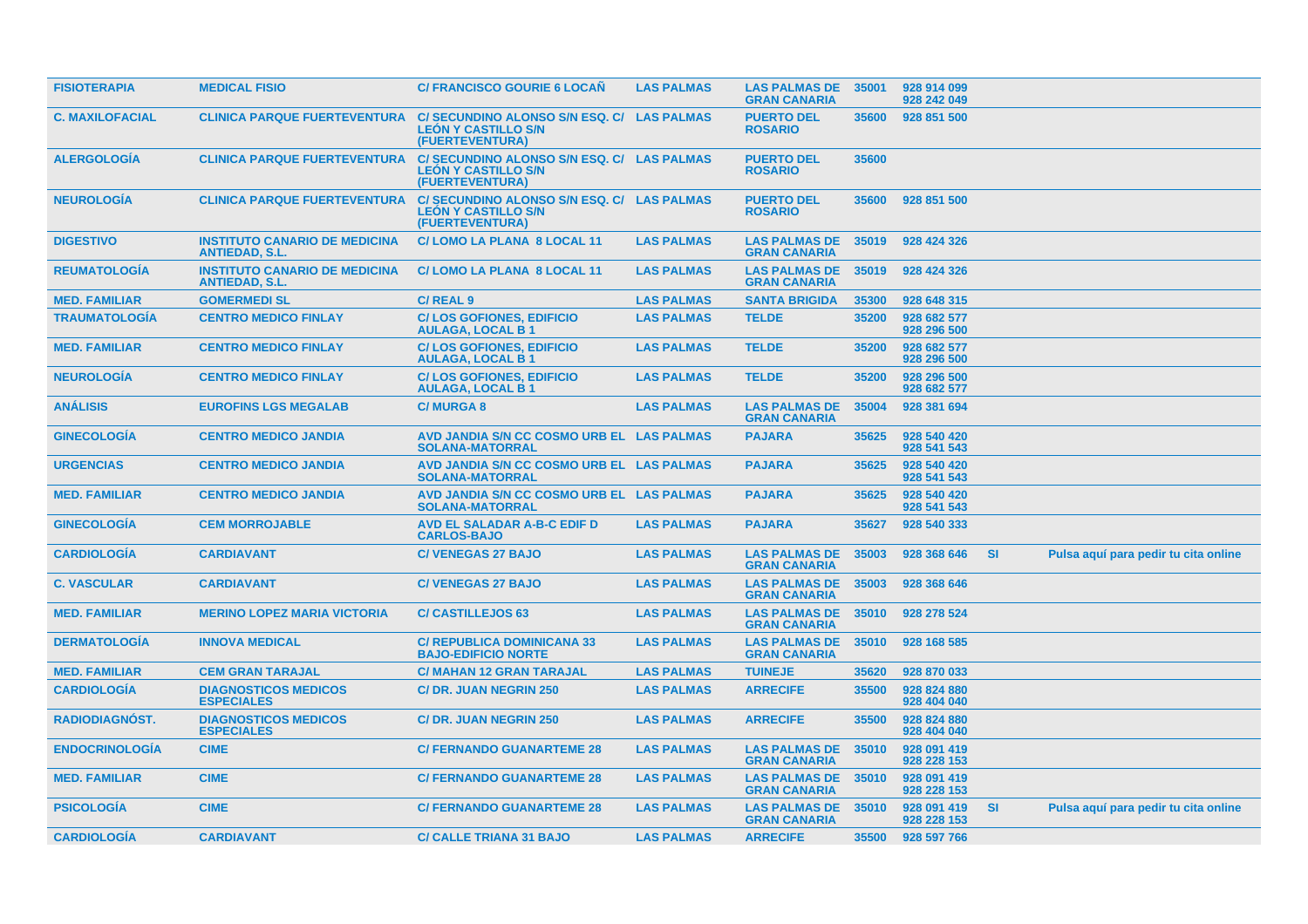| <b>GINECOLOGIA</b>     | <b>CLINICA Na Sa DEL CARMEN</b>                         | <b>C/TIAGUA 31 LOCAL 3</b>                                                        | <b>LAS PALMAS</b> | <b>SANTA LUCIA DE 35110</b><br><b>TIRAJANA</b> |       | 928 242 242                |           |                                      |
|------------------------|---------------------------------------------------------|-----------------------------------------------------------------------------------|-------------------|------------------------------------------------|-------|----------------------------|-----------|--------------------------------------|
| <b>C. VASCULAR</b>     | <b>INNOVA MEDICAL</b>                                   | <b>C/ REPUBLICA DOMINICANA 33</b>                                                 | <b>LAS PALMAS</b> | <b>LAS PALMAS DE</b><br><b>GRAN CANARIA</b>    | 35010 | 690 353 278<br>928 168 585 | <b>SI</b> | Pulsa aquí para pedir tu cita online |
| <b>RADIODIAGNÓST.</b>  | <b>ARASALUD CENTRO</b><br><b>ESPECIALIDADES MEDICAS</b> | <b>C/ SECUNDINO DELGADO 30</b>                                                    | <b>LAS PALMAS</b> | <b>TELDE</b>                                   | 35200 | 692 570 647<br>928 702 362 |           |                                      |
| <b>PODOLOGÍA</b>       | <b>CABALLERO RUIZ MARIA</b>                             | <b>C/ MANUEL HERNANDEZ MUNOZ 25</b><br><b>BAJO</b>                                | <b>LAS PALMAS</b> | <b>SANTA BRIGIDA</b>                           | 35300 | 622 716 515<br>828 705 702 |           |                                      |
| <b>ENFERMERIA</b>      | <b>RECONOCIMIENTOS MEDICOS</b><br><b>ESCALERITAS</b>    | <b>AVD ESCALERITAS 54</b><br><b>RECONOCIMIENTOS MEDICOS</b><br><b>ESCALERITAS</b> | <b>LAS PALMAS</b> | <b>LAS PALMAS DE</b><br><b>GRAN CANARIA</b>    | 35011 | 928 280 338                |           |                                      |
| <b>OFTALMOLOGIA</b>    | <b>GARCIA GARCIA URSULA DASENTI</b>                     | <b>C/DOCTOR CASTRO OJEDA 6</b>                                                    | <b>LAS PALMAS</b> | <b>TELDE</b>                                   | 35200 | 828 074 287<br>652 849 245 | <b>SI</b> | Pulsa aquí para pedir tu cita online |
| <b>ALERGOLOGIA</b>     | <b>CLINICA JORGANI</b>                                  | <b>AVD ISLAS CANARIAS 5</b>                                                       | <b>LAS PALMAS</b> | <b>TEGUISE</b>                                 | 35508 | 928 346 868                |           |                                      |
| <b>NEUROLOGÍA</b>      | <b>PSICOCENTER</b>                                      | <b>RBL MEDULAR (CENTRO) 17</b>                                                    | <b>LAS PALMAS</b> | <b>ARRECIFE</b>                                | 35500 | 605 416 077<br>828 052 314 |           |                                      |
| <b>ANÁLISIS</b>        | <b>RED CANARIA LABORATORIOS SLP</b>                     | <b>C/ EXTREMADURA S/N ESPACIO</b><br><b>PEATONAL</b>                              | <b>LAS PALMAS</b> | <b>PUERTO DEL</b><br><b>ROSARIO</b>            | 35600 | 928 093 445                |           |                                      |
| <b>AREAS PEDIÁTRI.</b> | <b>CENTRO MEDICO ARNAO</b>                              | <b>C/ JOSE BERGAMIN 4 LAS HUESAS</b>                                              | <b>LAS PALMAS</b> | <b>TELDE</b>                                   | 35215 | 928 704 013                |           |                                      |
| <b>CARDIOLOGIA</b>     | <b>CARDIAVANT</b>                                       | <b>C/ GOMEZ ULLA 29 ESQUINA CON</b><br><b>CALLE NORTE</b>                         | <b>LAS PALMAS</b> | <b>ARRECIFE</b>                                | 35500 | 928 851 500                |           |                                      |
| <b>REPROD.ASISTIDA</b> | <b>GUZMAN GARCIA JUAN</b>                               | <b>C/ LEON Y CASTILLO 292</b>                                                     | <b>LAS PALMAS</b> | <b>LAS PALMAS DE</b><br><b>GRAN CANARIA</b>    | 35005 |                            |           |                                      |
| <b>UROLOGÍA</b>        | <b>VENEGAS SALUD</b>                                    | <b>C/LEON Y CASTILLO 292</b>                                                      | <b>LAS PALMAS</b> | <b>LAS PALMAS DE</b><br><b>GRAN CANARIA</b>    | 35005 | 928 297 151                |           |                                      |
| <b>TRAUMATOLOGIA</b>   | <b>CETAL CANARIAS</b>                                   | <b>C/LEON Y CASTILLO 292</b>                                                      | <b>LAS PALMAS</b> | <b>LAS PALMAS DE</b><br><b>GRAN CANARIA</b>    | 35005 | 928 297 151                |           |                                      |
| <b>CARDIOLOGIA</b>     | <b>CLINICA SANTA CATALINA</b>                           | <b>C/LEON Y CASTILLO 292</b>                                                      | <b>LAS PALMAS</b> | <b>LAS PALMAS DE</b><br><b>GRAN CANARIA</b>    | 35005 | 928 297 151                |           |                                      |
| <b>GINECOLOGIA</b>     | <b>ALVAREZ DE SOTOMAYOR DE</b><br><b>LEON MYRIAN</b>    | <b>C/LEON Y CASTILLO 292</b>                                                      | <b>LAS PALMAS</b> | <b>LAS PALMAS DE</b><br><b>GRAN CANARIA</b>    | 35005 | 928 297 151<br>928 234 122 |           |                                      |
| <b>HEMATOLOGIA</b>     | <b>CLINICA SANTA CATALINA</b>                           | <b>C/ LEON Y CASTILLO 292</b>                                                     | <b>LAS PALMAS</b> | <b>LAS PALMAS DE</b><br><b>GRAN CANARIA</b>    | 35005 | 928 297 932<br>928 297 151 |           |                                      |
| <b>CARDIOLOGIA</b>     | <b>CLINICA SANTA CATALINA</b>                           | <b>C/LEON Y CASTILLO 292</b>                                                      | <b>LAS PALMAS</b> | <b>LAS PALMAS DE</b><br><b>GRAN CANARIA</b>    | 35005 | 928 297 932<br>928 297 151 |           |                                      |
| <b>HOSP, DE DIA</b>    | <b>CLINICA Na Sa DEL CARMEN</b>                         | <b>C/TOMAS MORALES 121</b>                                                        | <b>LAS PALMAS</b> | <b>LAS PALMAS DE</b><br><b>GRAN CANARIA</b>    | 35004 | 928 293 282<br>928 242 242 |           |                                      |
| <b>C. CARDIOVASC.</b>  | <b>ABAD VAZQUEZ CIPRIANO CARLOS</b>                     | <b>C/ PRESIDENTE ALVEAR 10</b>                                                    | <b>LAS PALMAS</b> | <b>LAS PALMAS DE</b><br><b>GRAN CANARIA</b>    | 35006 | 928 296 300                |           |                                      |
| <b>GINECOLOGÍA</b>     | <b>BAREN CLINICA GINECOLOGICA</b>                       | <b>C/FEDERICO LEÓN 2</b>                                                          | <b>LAS PALMAS</b> | <b>LAS PALMAS DE</b><br><b>GRAN CANARIA</b>    | 35005 | 928 241 610                | -SI       | Pulsa aquí para pedir tu cita online |
| <b>DERMATOLOGÍA</b>    | <b>CLINICA Na Sa DEL CARMEN</b>                         | <b>C/TOMAS MORALES 121</b>                                                        | <b>LAS PALMAS</b> | <b>LAS PALMAS DE</b><br><b>GRAN CANARIA</b>    | 35004 | 928 242 242                |           |                                      |
| <b>AREAS PEDIÁTRI.</b> | <b>BETANCOR LORENZO ESTEBANA</b><br><b>ESTHER</b>       | <b>C/LEON Y CASTILLO 83</b>                                                       | <b>LAS PALMAS</b> | <b>LAS PALMAS DE</b><br><b>GRAN CANARIA</b>    | 35004 | 928 230 527                |           |                                      |
| <b>ENFERMERÍA</b>      | <b>JIMENEZ MORENO FRANCISCO</b>                         | <b>C/ GALICIA 15</b>                                                              | <b>LAS PALMAS</b> | <b>LAS PALMAS DE</b><br><b>GRAN CANARIA</b>    | 35006 | 928 230 148                |           |                                      |
| <b>UROLOGÍA</b>        | <b>POLICLINICO LEON Y CASTILLO</b>                      | C/LEÓN Y CASTILLO 10 1ª                                                           | <b>LAS PALMAS</b> | <b>LAS PALMAS DE</b><br><b>GRAN CANARIA</b>    | 35003 | 928 371 733<br>928 371 734 |           |                                      |
| <b>OFTALMOLOGÍA</b>    | <b>EUROCANARIAS OFTALMOLOGICA,</b><br>S.L.              | <b>C/DOLORES DE LA ROCHA 5</b>                                                    | <b>LAS PALMAS</b> | <b>LAS PALMAS DE</b><br><b>GRAN CANARIA</b>    | 35001 | 928 491 090<br>928 295 343 |           |                                      |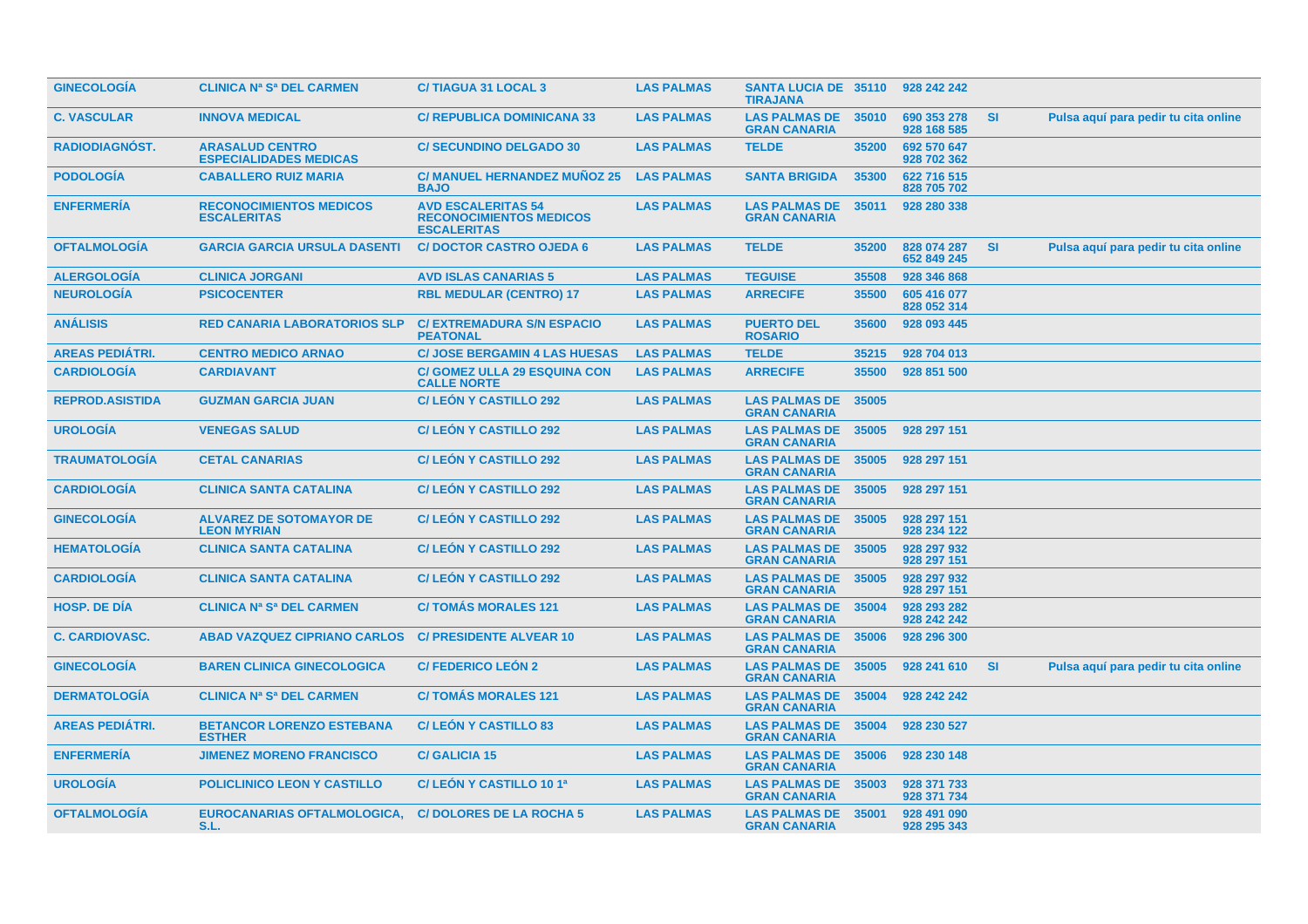| <b>O.R.L.</b>          | <b>CLINICA SAN ROQUE</b>                                   | <b>C/DOLORES DE LA ROCHA 5</b>                                 | <b>LAS PALMAS</b> | <b>LAS PALMAS DE</b><br><b>GRAN CANARIA</b>          | 35001 | 928 316 048<br>928 316 033 |
|------------------------|------------------------------------------------------------|----------------------------------------------------------------|-------------------|------------------------------------------------------|-------|----------------------------|
| <b>CIRUGÍA GENERAL</b> | <b>CLINICA SAN ROQUE</b>                                   | <b>C/DOLORES DE LA ROCHA 5</b>                                 | <b>LAS PALMAS</b> | <b>LAS PALMAS DE</b><br><b>GRAN CANARIA</b>          | 35001 | 928 316 048<br>928 316 033 |
| <b>CIRUGIA GENERAL</b> | <b>VEGA BENITEZ VICTOR MANUEL</b><br><b>IGNACIO</b>        | <b>C/DOLORES DE LA ROCHA 5</b>                                 | <b>LAS PALMAS</b> | <b>LAS PALMAS DE</b><br><b>GRAN CANARIA</b>          | 35001 | 928 316 048<br>928 339 026 |
| <b>TRAUMATOLOGIA</b>   | <b>CLINICA SAN ROQUE</b>                                   | <b>C/DOLORES DE LA ROCHA 5</b>                                 | <b>LAS PALMAS</b> | <b>LAS PALMAS DE</b><br><b>GRAN CANARIA</b>          | 35001 | 928 012 656<br>928 012 658 |
| <b>ANÁLISIS</b>        | <b>CLINICA SAN ROQUE</b>                                   | <b>C/DOLORES DE LA ROCHA 5</b>                                 | <b>LAS PALMAS</b> | <b>LAS PALMAS DE</b><br><b>GRAN CANARIA</b>          | 35001 | 928 012 644<br>928 012 643 |
| <b>NEFROLOGIA</b>      | <b>CLINICA SAN ROQUE</b>                                   | <b>C/DOLORES DE LA ROCHA 5</b>                                 | <b>LAS PALMAS</b> | <b>LAS PALMAS DE</b><br><b>GRAN CANARIA</b>          | 35001 | 928 316 048<br>928 316 033 |
| <b>C. TORÁCICA</b>     | <b>HOSPITAL PERPETUO SOCORRO</b>                           | <b>C/LEON Y CASTILLO 407</b>                                   | <b>LAS PALMAS</b> | <b>LAS PALMAS DE 35007</b><br><b>GRAN CANARIA</b>    |       | 928 499 900                |
| <b>C. VASCULAR</b>     | <b>ABAD VAZQUEZ CIPRIANO CARLOS</b>                        | <b>C/LEON Y CASTILLO 407</b>                                   | <b>LAS PALMAS</b> | <b>LAS PALMAS DE</b><br><b>GRAN CANARIA</b>          | 35007 | 661 002 712<br>928 499 900 |
| <b>CARDIOLOGÍA</b>     | <b>HOSPITAL PERPETUO SOCORRO</b>                           | <b>C/LEON Y CASTILLO 407</b>                                   | <b>LAS PALMAS</b> | <b>LAS PALMAS DE</b><br><b>GRAN CANARIA</b>          | 35007 | 928 499 902<br>928 499 900 |
| <b>NEUMOLOGIA</b>      | <b>HOSPITAL PERPETUO SOCORRO</b>                           | <b>C/LEON Y CASTILLO 407</b>                                   | <b>LAS PALMAS</b> | <b>LAS PALMAS DE</b><br><b>GRAN CANARIA</b>          | 35007 | 677 747 175<br>928 227 110 |
| <b>OFTALMOLOGIA</b>    | <b>HOSPITAL PERPETUO SOCORRO</b>                           | <b>C/LEON Y CASTILLO 407</b>                                   | <b>LAS PALMAS</b> | <b>LAS PALMAS DE</b><br><b>GRAN CANARIA</b>          | 35007 | 928 499 902<br>928 499 900 |
| 0.R.L.                 | <b>CABRERA HERNANDEZ, JUAN LUIS</b>                        | <b>C/LEON Y CASTILLO 407</b>                                   | <b>LAS PALMAS</b> | <b>LAS PALMAS DE</b><br><b>GRAN CANARIA</b>          | 35007 | 661 002 712<br>928 499 900 |
| <b>PLAN DE SALUD</b>   | <b>HOSPITAL SAN ROQUE</b><br><b>MASPALOMAS</b>             | <b>C/MAR DE SIBERIA 1</b><br><b>URBANIZACION LAS MELONERAS</b> | <b>LAS PALMAS</b> | <b>SAN</b><br><b>BARTOLOME DE</b><br><b>TIRAJANA</b> | 35100 | 928 404 142                |
| <b>ENFERMERÍA</b>      | <b>HOSPITAL SAN ROQUE</b><br><b>MASPALOMAS</b>             | <b>C/MAR DE SIBERIA 1</b><br><b>URBANIZACIÓN LAS MELONERAS</b> | <b>LAS PALMAS</b> | <b>SAN</b><br><b>BARTOLOME DE</b><br><b>TIRAJANA</b> | 35100 | 928 404 142                |
| <b>RADIODIAGNÓST.</b>  | <b>HOSPITAL SAN ROQUE</b><br><b>MASPALOMAS</b>             | <b>C/MAR DE SIBERIA 1</b><br><b>URBANIZACIÓN LAS MELONERAS</b> | <b>LAS PALMAS</b> | <b>SAN</b><br><b>BARTOLOME DE</b><br><b>TIRAJANA</b> | 35100 | 928 404 142                |
| <b>CIRUGÍA GENERAL</b> | <b>HOSPITAL SAN ROQUE</b><br><b>MASPALOMAS</b>             | <b>C/MAR DE SIBERIA 1</b><br><b>URBANIZACIÓN LAS MELONERAS</b> | <b>LAS PALMAS</b> | <b>SAN</b><br><b>BARTOLOME DE</b><br><b>TIRAJANA</b> | 35100 | 928 404 142<br>928 063 603 |
| <b>ANATOMOPATOLO.</b>  | <b>HOSPITAL SAN ROQUE</b><br><b>MASPALOMAS</b>             | <b>C/MAR DE SIBERIA 1</b><br><b>URBANIZACIÓN LAS MELONERAS</b> | <b>LAS PALMAS</b> | <b>SAN</b><br><b>BARTOLOME DE</b><br><b>TIRAJANA</b> | 35100 | 928 404 142                |
| O.R.L.                 | <b>CENTRO MEDICO ARNAO</b>                                 | <b>C/LCDO, GILBERTO MONZÓN</b><br><b>MAYOR S/N</b>             | <b>LAS PALMAS</b> | <b>TELDE</b>                                         | 35200 | 928 704 013                |
| <b>PSICOLOGIA</b>      | <b>CENTRO MEDICO ARNAO</b>                                 | <b>C/LCDO, GILBERTO MONZÓN</b><br><b>MAYOR S/N</b>             | <b>LAS PALMAS</b> | <b>TELDE</b>                                         | 35200 | 928 704 013                |
| <b>GINECOLOGIA</b>     | <b>CENTRO MEDICO ARNAO</b>                                 | <b>C/LCDO. GILBERTO MONZÓN</b><br><b>MAYOR S/N</b>             | <b>LAS PALMAS</b> | <b>TELDE</b>                                         | 35200 | 928 704 013                |
| <b>PSIQUIATRIA</b>     | <b>CENTRO MEDICO ARNAO</b>                                 | <b>C/LCDO, GILBERTO MONZÓN</b><br><b>MAYOR S/N</b>             | <b>LAS PALMAS</b> | <b>TELDE</b>                                         | 35200 | 928 704 013                |
| <b>CIRUGIA GENERAL</b> | <b>INSTITUTO PROCTOLOGICO</b><br><b>DOCTOR PADRON S.L.</b> | <b>C/DOMINGO RIVERO 2</b>                                      | <b>LAS PALMAS</b> | <b>LAS PALMAS DE</b><br><b>GRAN CANARIA</b>          | 35004 | 928 232 595<br>928 244 713 |
| <b>GINECOLOGIA</b>     | <b>SERVIGINOBST, S.L.</b>                                  | C/ LEÓN Y CASTILLO 228 PISO 10-<br><b>PTAX</b>                 | <b>LAS PALMAS</b> | <b>LAS PALMAS DE</b><br><b>GRAN CANARIA</b>          | 35003 | 928 291 576                |
| <b>DIGESTIVO</b>       | <b>CLINICA JORGANI</b>                                     | <b>C/ CAMINO LOMO GORDO S/N</b><br>(PUERTO EL CARMEN)          | <b>LAS PALMAS</b> | <b>TIAS</b>                                          |       | 35572 928 596 100          |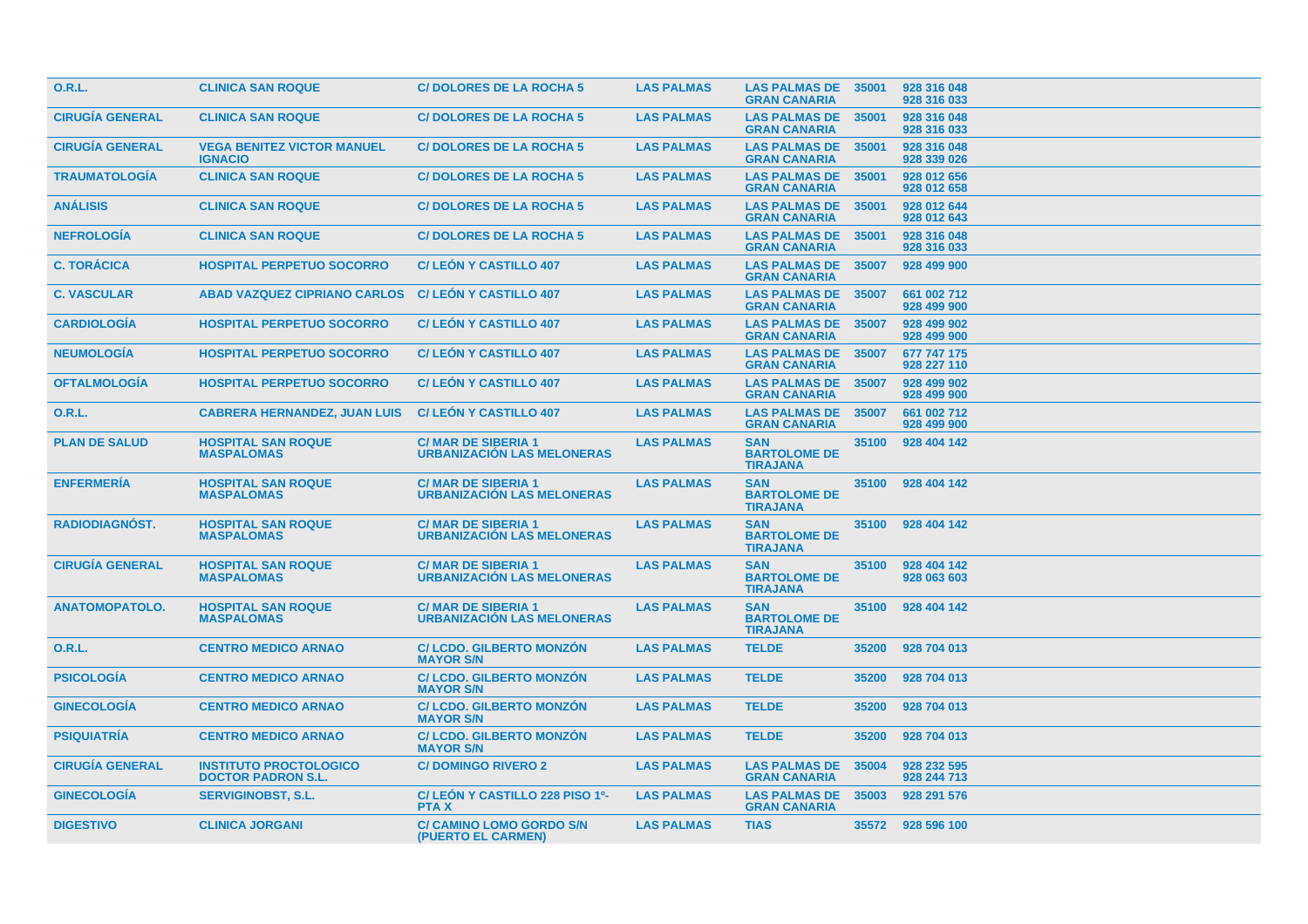| <b>MED. FAMILIAR</b>   | <b>CENTRO MEDICO DE ARUCAS, S.L.</b>                          | <b>C/ MÉDICO ANASTASIO ESCUDERO</b><br><b>RUIZ7</b>                                         | <b>LAS PALMAS</b> | <b>ARUCAS</b>                                                  | 35400 | 928 622 216                |
|------------------------|---------------------------------------------------------------|---------------------------------------------------------------------------------------------|-------------------|----------------------------------------------------------------|-------|----------------------------|
| <b>CARDIOLOGIA</b>     | <b>ARUCARDIO</b>                                              | <b>C/ MÉDICO ANASTASIO ESCUDERO</b><br><b>RUIZ7</b>                                         | <b>LAS PALMAS</b> | <b>ARUCAS</b>                                                  | 35400 | 928 622 216                |
| <b>FISIOTERAPIA</b>    | <b>FISIONORTE BENARTEMI, S.L.</b>                             | <b>C/BENARTEMI5</b>                                                                         | <b>LAS PALMAS</b> | <b>GALDAR</b>                                                  | 35460 | 928 881 912                |
| <b>PSIQUIATRÍA</b>     | <b>CENTRO MEDICO FUERTEVENTURA</b>                            | <b>C/ISLA GRACIOSA 17</b><br>(FUERTEVENTURA)                                                | <b>LAS PALMAS</b> | <b>PUERTO DEL</b><br><b>ROSARIO</b>                            | 35600 | 928 858 200                |
| <b>GINECOLOGIA</b>     | <b>GOMERMEDI SL</b>                                           | <b>AVD CANARIAS 11</b>                                                                      | <b>LAS PALMAS</b> | <b>SANTA LUCIA DE 35110</b><br><b>TIRAJANA</b>                 |       | 928 794 389                |
| <b>ANÁLISIS</b>        | <b>EUROFINS LGS MEGALAB</b>                                   | <b>C/ MEJICO 28</b>                                                                         | <b>LAS PALMAS</b> | <b>ARRECIFE</b>                                                | 35500 | 928 804 480                |
| <b>MED. FAMILIAR</b>   | <b>JUANES OLITE ANNETY</b>                                    | <b>C/SAN SEBASTIAN 8 C/SAN</b><br><b>SEBASTIAN</b>                                          | <b>LAS PALMAS</b> | <b>SANTA MARIA</b><br><b>DE GUIA DE</b><br><b>GRAN CANARIA</b> | 35450 | 928 895 151                |
| <b>CARDIOLOGIA</b>     | <b>CLINICA SAN ROQUE</b>                                      | <b>C/NESTOR DE LA TORRE 22</b>                                                              | <b>LAS PALMAS</b> | <b>LAS PALMAS DE</b><br><b>GRAN CANARIA</b>                    | 35006 | 928 010 470<br>928 404 040 |
| <b>AREAS PEDIÁTRI.</b> | <b>CLINICA PARQUE FUERTEVENTURA</b>                           | C/ SECUNDINO ALONSO S/N ESQ. C/ LAS PALMAS<br><b>LEÓN Y CASTILLO S/N</b><br>(FUERTEVENTURA) |                   | <b>PUERTO DEL</b><br><b>ROSARIO</b>                            | 35600 | 928 851 500                |
| <b>NEUROFISIOLOGÍA</b> | <b>CLINICA PARQUE FUERTEVENTURA</b>                           | C/ SECUNDINO ALONSO S/N ESQ. C/ LAS PALMAS<br><b>LEON Y CASTILLO S/N</b><br>(FUERTEVENTURA) |                   | <b>PUERTO DEL</b><br><b>ROSARIO</b>                            | 35600 | 928 851 500<br>928 533 434 |
| <b>CARDIOLOGÍA</b>     | <b>INSTITUTO CANARIO DE MEDICINA</b><br><b>ANTIEDAD, S.L.</b> | C/LOMO LA PLANA 8 LOCAL 11                                                                  | <b>LAS PALMAS</b> | <b>LAS PALMAS DE</b><br><b>GRAN CANARIA</b>                    | 35019 | 928 424 326                |
| <b>C. VASCULAR</b>     | <b>INSTITUTO CANARIO DE MEDICINA</b><br><b>ANTIEDAD, S.L.</b> | C/LOMO LA PLANA 8 LOCAL 11                                                                  | <b>LAS PALMAS</b> | <b>LAS PALMAS DE</b><br><b>GRAN CANARIA</b>                    | 35019 | 928 424 326                |
| <b>ENFERMERIA</b>      | <b>CENTRO MEDICO FINLAY</b>                                   | <b>C/LOS GOFIONES, EDIFICIO</b><br><b>AULAGA, LOCAL B1</b>                                  | <b>LAS PALMAS</b> | <b>TELDE</b>                                                   | 35200 | 928 682 577                |
| <b>ODONTOESTOMATOL</b> | <b>SAGARZAZU MALVIDO BORJA</b>                                | <b>C/DOMINGO DORESTE 8 BAJO</b><br>(GRAN CANARIA)                                           | <b>LAS PALMAS</b> | <b>SANTA LUCIA DE 35110</b><br><b>TIRAJANA</b>                 |       | 928 793 564                |
| <b>MED. FAMILIAR</b>   | <b>CEM MORROJABLE</b>                                         | <b>AVD EL SALADAR A-B-C EDIF D</b><br><b>CARLOS-BAJO</b>                                    | <b>LAS PALMAS</b> | <b>PAJARA</b>                                                  | 35627 | 928 540 333                |
| <b>DERMATOLOGIA</b>    | <b>RODRIGUEZ SALIDO MARIA JOSE</b>                            | <b>C/LEON Y CASTILLO 98</b>                                                                 | <b>LAS PALMAS</b> | <b>LAS PALMAS DE</b><br><b>GRAN CANARIA</b>                    | 35004 | 928 589 132                |
| <b>DIETET/NUTRIC.</b>  | <b>CARDIAVANT</b>                                             | <b>C/VENEGAS 27 BAJO</b>                                                                    | <b>LAS PALMAS</b> | <b>LAS PALMAS DE</b><br><b>GRAN CANARIA</b>                    | 35003 | 928 368 646                |
| <b>RADIODIAGNOST.</b>  | <b>CARDIAVANT</b>                                             | <b>C/VENEGAS 27 BAJO</b>                                                                    | <b>LAS PALMAS</b> | <b>LAS PALMAS DE</b><br><b>GRAN CANARIA</b>                    | 35003 | 928 368 646                |
| <b>FISIOTERAPIA</b>    | <b>CEM GRAN TARAJAL</b>                                       | <b>C/ MAHAN 12</b>                                                                          | <b>LAS PALMAS</b> | <b>TUINEJE</b>                                                 | 35629 | 928 870 033                |
| <b>PODOLOGÍA</b>       | <b>CEM GRAN TARAJAL</b>                                       | C/MAHAN <sub>12</sub>                                                                       | <b>LAS PALMAS</b> | <b>TUINEJE</b>                                                 | 35629 | 928 870 033                |
| <b>CARDIOLOGIA</b>     | <b>CARDIAVANT</b>                                             | <b>C/ MISTER BLISSE S/N</b><br><b>URBANIZACION LAS ESTRELLA</b>                             | <b>LAS PALMAS</b> | <b>TELDE</b>                                                   | 35212 | 928 368 646                |
| <b>MATRONA</b>         | <b>ESPACIO VIDA</b>                                           | <b>C/LEPANTO 44</b>                                                                         | <b>LAS PALMAS</b> | <b>LAS PALMAS DE</b><br><b>GRAN CANARIA</b>                    | 35010 | 658 931 277                |
| <b>C. VASCULAR</b>     | <b>DIAGNOSTICOS MEDICOS</b><br><b>ESPECIALES</b>              | <b>C/DR. JUAN NEGRIN 250</b>                                                                | <b>LAS PALMAS</b> | <b>ARRECIFE</b>                                                | 35500 | 928 824 880<br>928 404 040 |
| <b>REUMATOLOGÍA</b>    | <b>CIME</b>                                                   | <b>C/ FERNANDO GUANARTEME 28</b>                                                            | <b>LAS PALMAS</b> | <b>LAS PALMAS DE</b><br><b>GRAN CANARIA</b>                    | 35010 | 928 091 419<br>928 228 153 |
| <b>NEFROLOGIA</b>      | <b>CIME</b>                                                   | <b>C/ FERNANDO GUANARTEME 28</b>                                                            | <b>LAS PALMAS</b> | <b>LAS PALMAS DE</b><br><b>GRAN CANARIA</b>                    | 35010 | 928 091 419<br>928 228 153 |
| <b>MATRONA</b>         | <b>ESPACIO VIDA</b>                                           | C/ JUAN RAMON JIMENEZ 43 LOCAL LAS PALMAS<br>$\mathbf{Q}$                                   |                   | <b>LAS PALMAS DE</b><br><b>GRAN CANARIA</b>                    | 35011 | 658 931 277                |